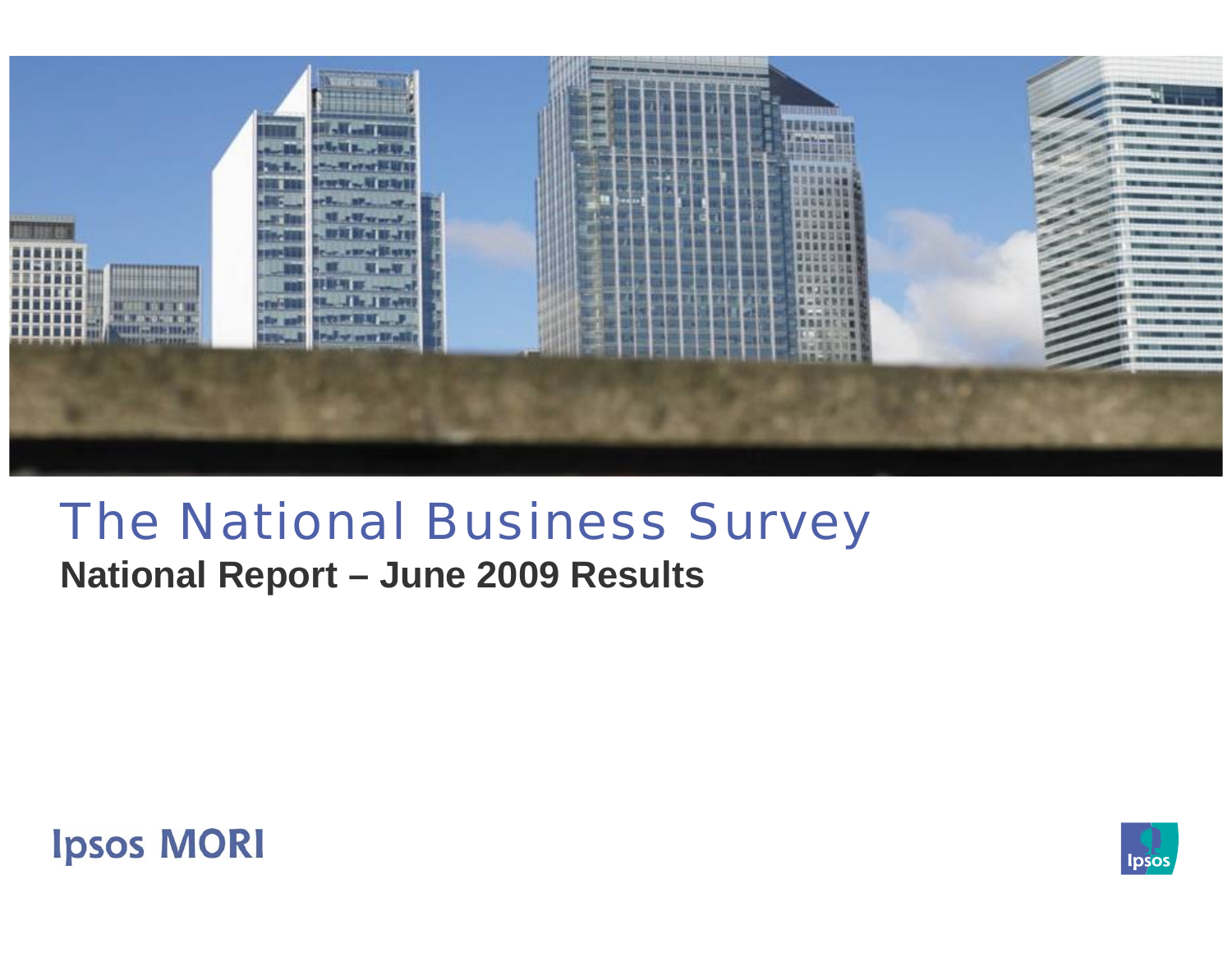## Executive Summary - The Business Climate

- $\blacksquare$  The NBS confirms the tough conditions faced by businesses over the last 12 months – with the majority (56%) of businesses in England reporting that their business perfor mance has deteriorated over the past 12 months
	- Conditions remain challenging across all regions in England, although businesses in the West Midlands and London were more likely to report that performance has deteriorated in the last 12 months
	- –Across all sectors, firms were more likely to report that overall business performance has deteriorated in the last 12 months than remained stable. The proportion of businesses reporting higher domestic orders decreased from 24% in June 2008 to 14% in June 2009, while those reporting higher profit margins fell from 15% to 8% in June 2009
- $\blacksquare$  The downturn has clearly altered competitive dynamics; most businesses have experienced stronger price pressure and a higher level of competition which has eroded profits
	- Firms i n the construction sector have suffered most, contending with weak demand while also chargi ng lower prices to customers which has further impacted on profit margins
- Businesses remain cautiously optimistic about market conditions going forward. An increasing proportion (22%) of firms now expect conditions to improve in the next 12 months compared to 10% in November 2008
	- Despite weak historic performance, businesses report a more positive outlook going forward. All key metrics orders, output and margins - are expected to be higher in the next 12 months
- I. Most businesses remain well placed to weather a further downturn, although there is a sig nificant group of fir ms which would be highly vulnerable if conditions deteriorate further

#### **Ipsos MORI**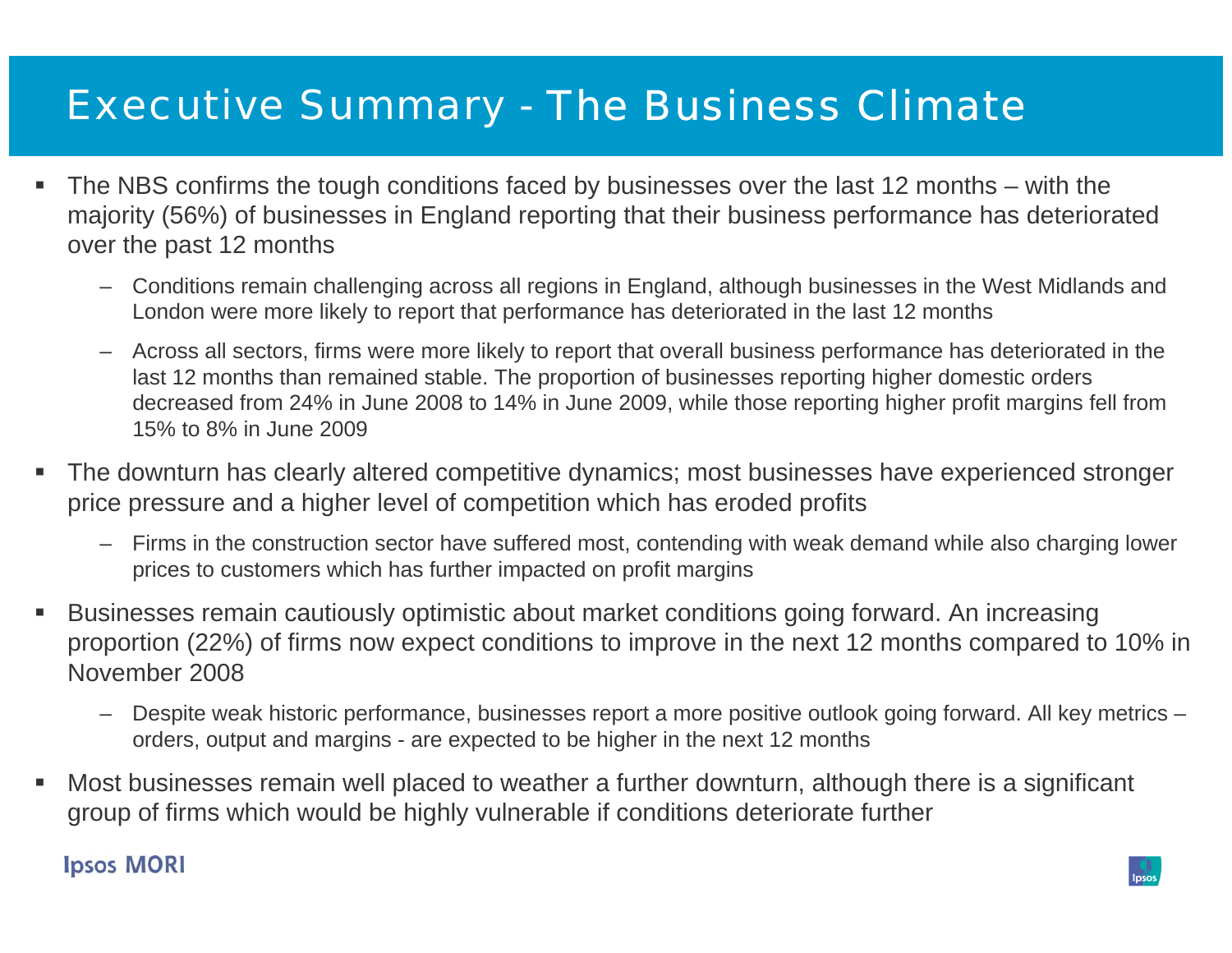## Executive Summary – Response to the Downturn

- Г Businesses have undertaken a range of actions in response to the downturn, the most common are to reduce their staffing costs
	- Interestingly, while firms that are not well placed to weather the downturn have taken measures to cut costs, they are less likely to have pro-actively pursued new markets or customers to improve sales
	- –Some organisations have raised new sources of finance or credit (13%) or renegotiated existing finance or credit (15%) in the last 12 months. A higher proportion intend to raise new finance in the next 12 months
- Г Again, the next 12 months provide some cause for optimism. While 37% of fir ms reduced their number of staff in the past 12 months, only 21% expect to do so in the next 12 months
	- While unemployment has not peaked, this points to a possible slowing of unem ployment growth going forward
- Г ■ Businesses remain cautious over increasing capital investment levels – only 23% intend to invest more in their business in the next 12 months - unsurprising given the challenging current conditions
	- The expected level of capital investment in key categories buildings, plant and machinery remains depressed, although investment in marketing and sales is more healthy, with 23% of businesses expecting to invest more in this area over the next 12 months
- Г Surprisingly, given the current economic climate, only 36% of businesses have a formal business growth plan. These firms are more likely to report improved performance over the last 12 months and are muc h more likely to be better placed to weather a further downturn
- $\blacksquare$ ■ The number of firms who have introduced a new product or process innovation increased from 23% in November 2008 to 39% in June 2009, a clear response to tough conditions

#### **Ipsos MORI**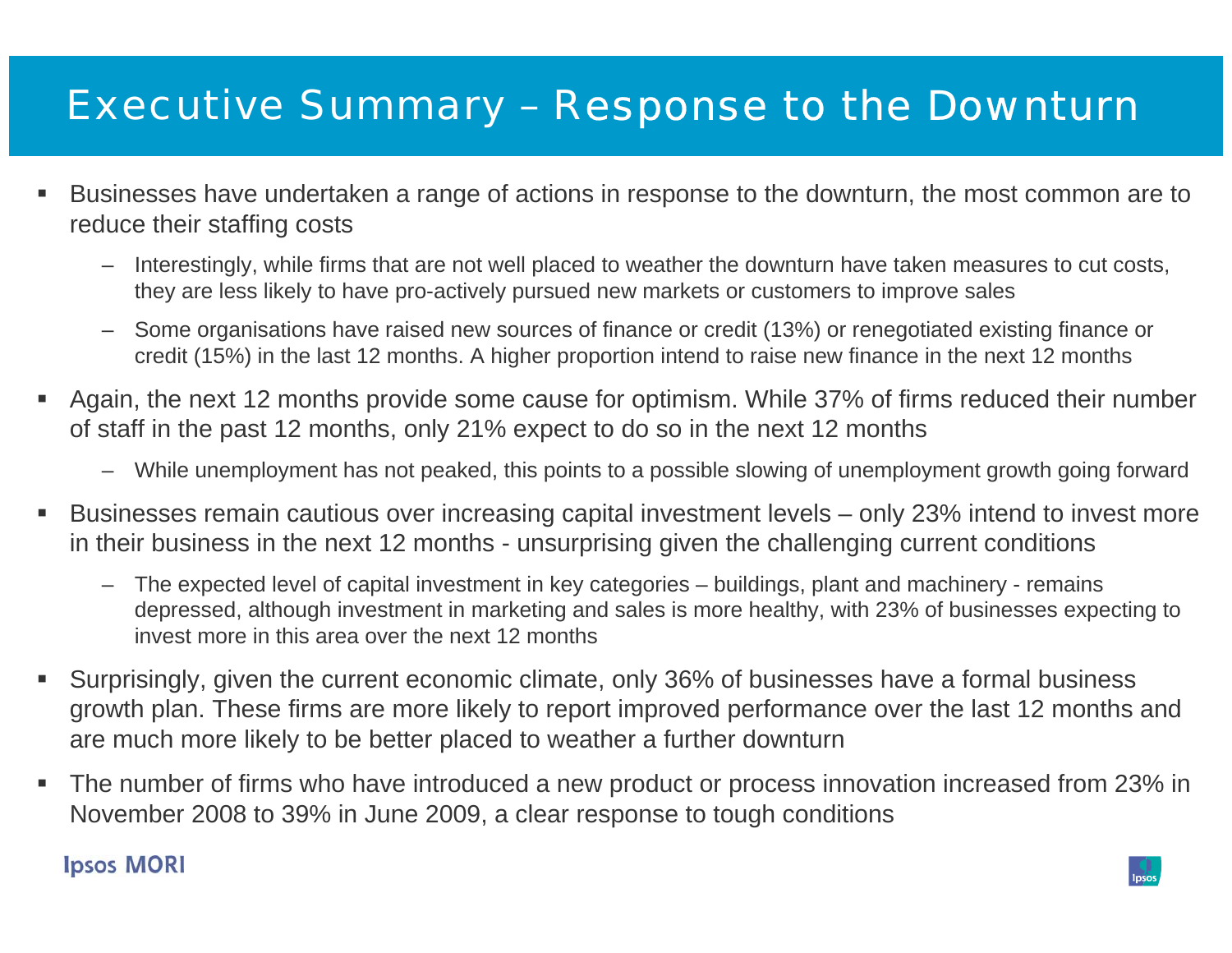## Executive Summary – Cost and Financial Pressures

- Г Cost pressures appear to be easing slightly reflecting more competitive supply con ditions and general tighter control by fir ms. Staff costs have seen the biggest change with 38% of businesses stating that they increased in June 2009, compared to 61% in June 2008
	- Businesses expect costs to continue to follow a downward trend, reflecting an increased focus on harder negotiations to get the best value for money from suppliers to l ower their overall cost base
	- –The increasingly price competitive environment has made firms less willing to pass on increased costs to customers with only 47% passing on costs in June 2009, compared to 64% the previous year
- L ■ Despite a reduction in staffing levels in response to the downturn, the number of firms with excess capacity continues to grow as demand has weakened
	- Firms in the manufacturing (82%) and hotels/catering (81%) sectors are the most likely to report having excess capacity compared to other sectors.
- $\blacksquare$ • The combination of firms scaling back their recruitment activities alongside an emerging buyers market for labour means that companies are less likely to report having staff vacancies that are difficult to fill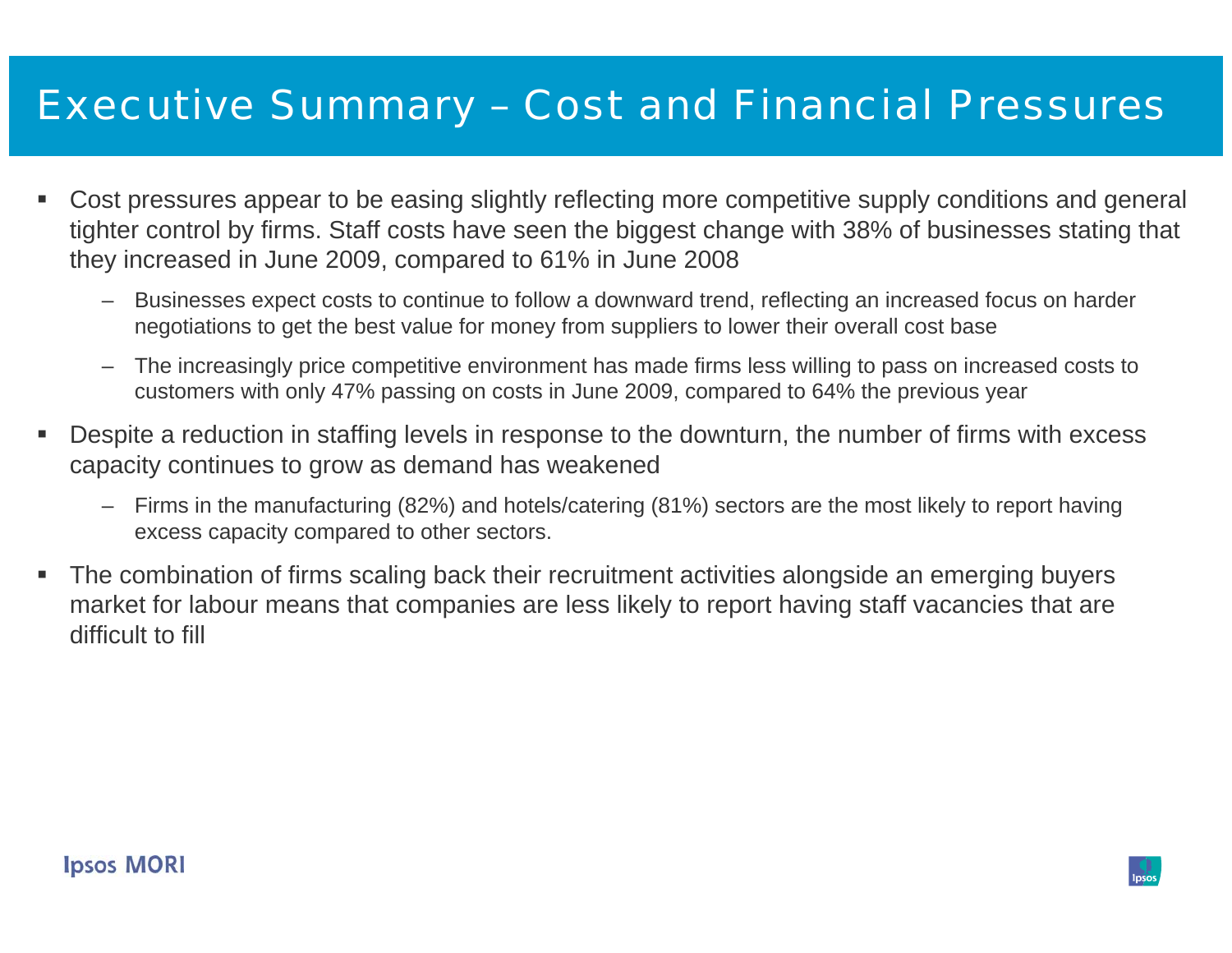## **Contents**

- $\blacksquare$ Background and methodology
- $\blacksquare$ Section 1 - Headline Business Performance
- п Section 2 - Performance and outlook across key business metrics
- $\blacksquare$ Section 3 - What have businesses experienced as a result of the downturn?
- $\blacksquare$ Section 4 - How have businesses reacted to the downturn?
- $\mathcal{L}_{\mathcal{A}}$ Section 5 - How has the downturn affected business investment?
- $\blacksquare$ Section 6 - Access to finance and credit
- $\blacksquare$ Section 7 - Business cost pressures
- $\blacksquare$ Section 8 - Business strategies to weather the downturn
- Е Section 9 - Business collaboration and support
- $\blacksquare$ Section 10 - Human resources in the downturn
- $\blacksquare$ Appendix - Guide to statistical reliability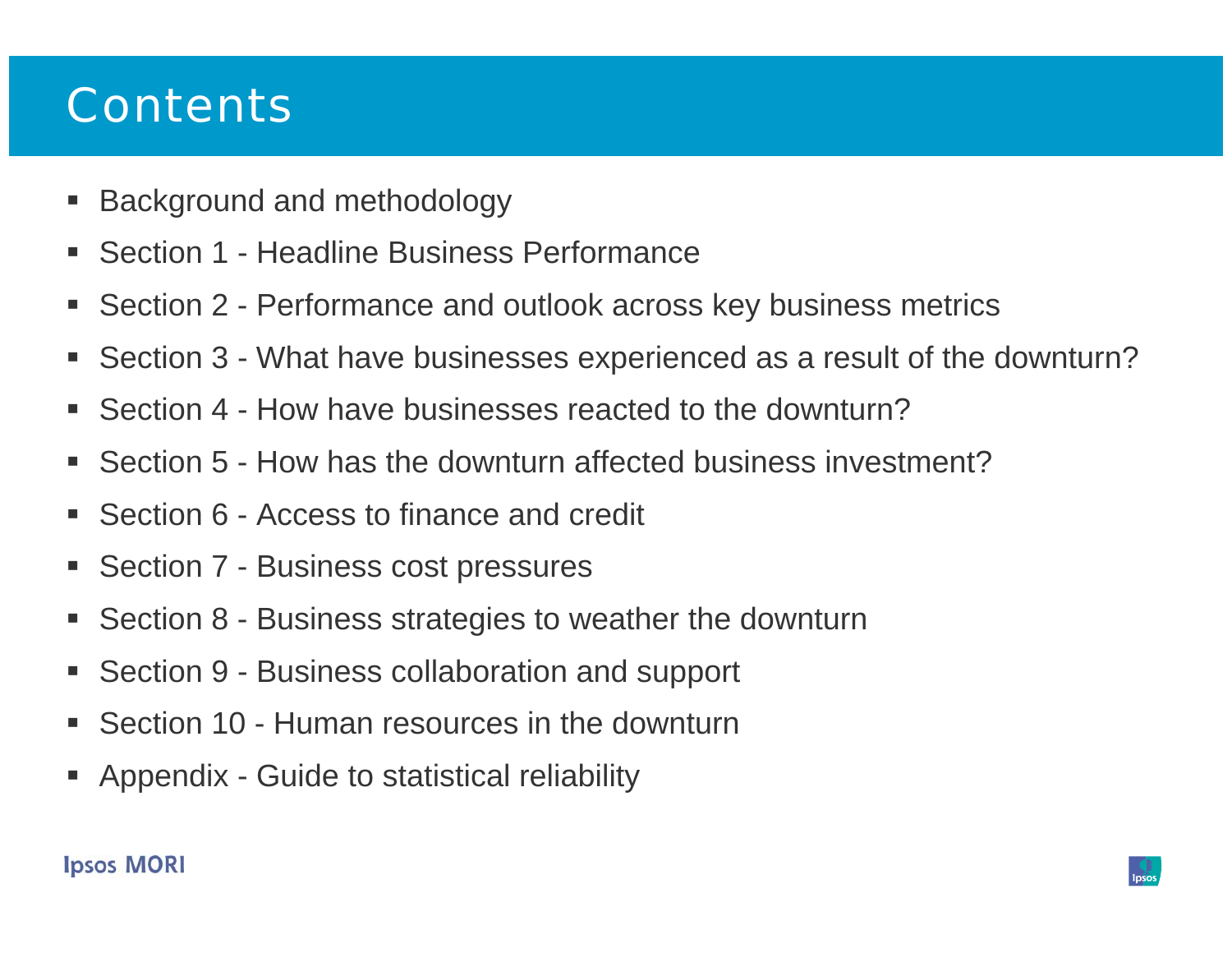# Background and methodology

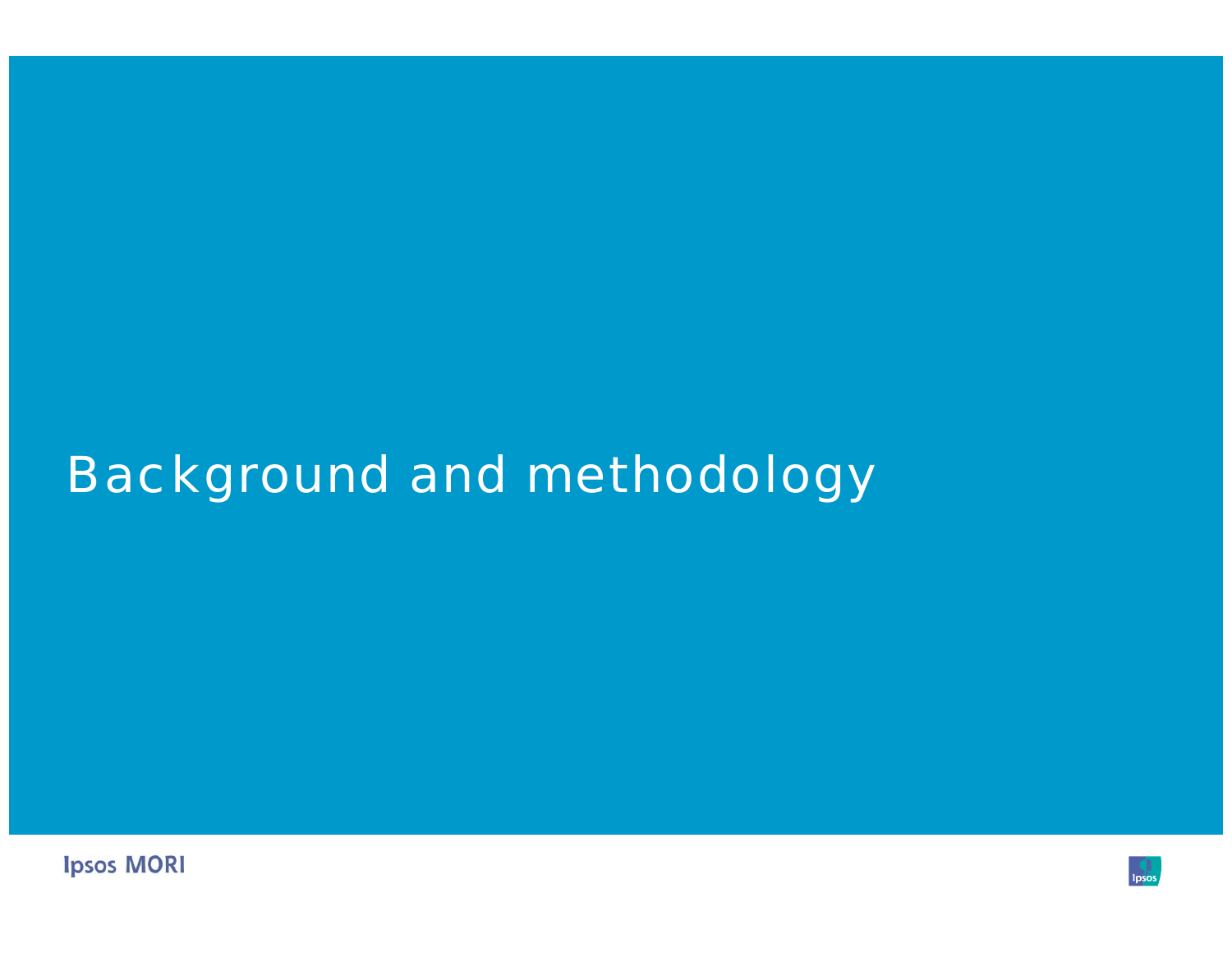## Background and objectives

- This report is based on findings from the National Business Survey (NBS), June 2009, conducted by Ipsos MORI on behalf of the Regional Development Agency Net work and Invest Northern Ireland.
- The National Business Survey is one of the largest and most statistically robust of its kind carried out in England and Northern Ireland with over 6,800 companies responding from all sectors of the economy. Respondents are senior business leaders within their organisation.
- The survey is carried out twice a year (spring and autumn) with the latest findings covering opinion for the months May – June 2009. The survey asks a variety of questions ranging from business optimism to orders and output, skills issues, cost pressures and environmental performance.
- The survey builds on the findings and work of the survey carried out in June 2008, November 2008 and of the previously titled "UK Survey of Regional Economic Trends", which ran over nine consecutive waves, from spring 2003.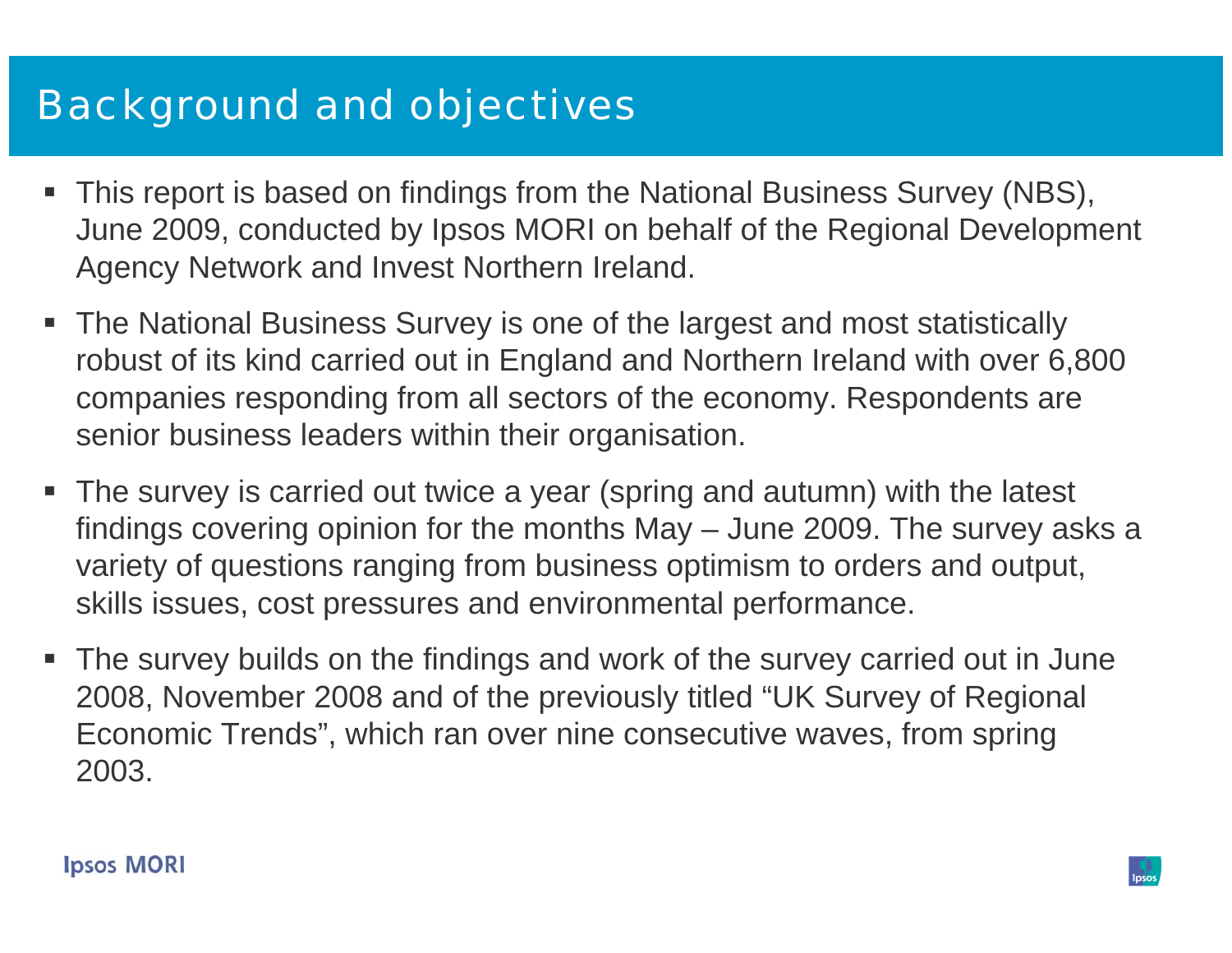# Methodology

- The methodology and questionnaire remain largely unchanged to ensure consistency of approach between survey waves and data.
- The National Business Survey uses a postal methodology, with the option of completing the survey online for those who find this more convenient.
- An initial mail-out was sent out to a randomly selected, representative sample of businesses and organisations across the country. Following this email reminders were sent to all organisations with email contact details.
- Fieldwork was conducted between May and June 2009 and the final achieved sample size was 6,827. The table on the next slide shows how responses were broken down by each region.
- Data have been weighted by size (employee numbers), region and sector, to reflect the national profile.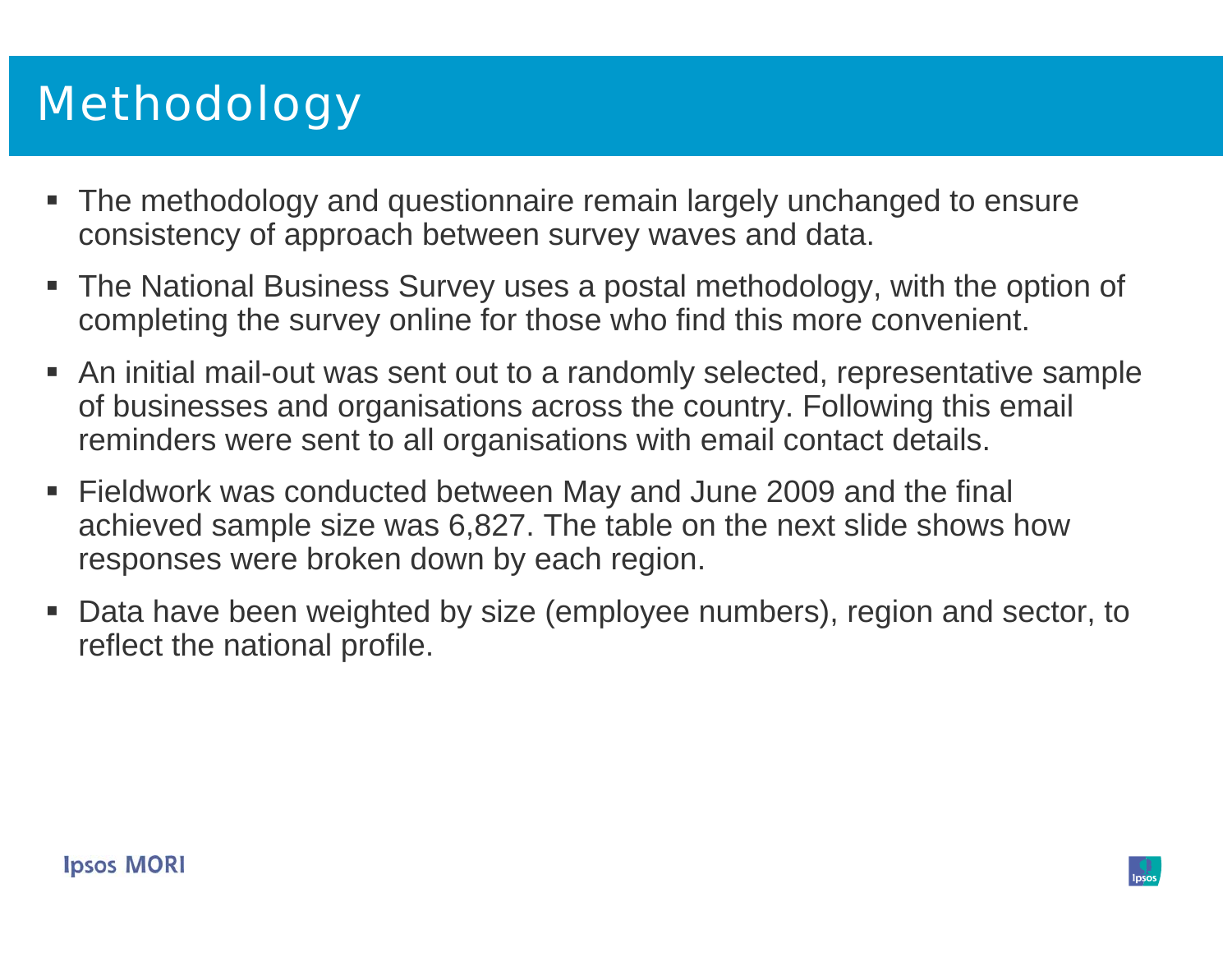# Sample sizes

| <b>Region</b>                               | <b>Sample Size</b> | <b>Sample Size</b>   | <b>Sample Size</b> |
|---------------------------------------------|--------------------|----------------------|--------------------|
|                                             | <b>June 2009</b>   | <b>November 2008</b> | <b>June 2008</b>   |
| <b>Yorkshire and Humber</b>                 | 1,215              | 843                  | 1,144              |
| <b>West Midlands</b>                        | 616                | 327                  | 319                |
| <b>South West</b>                           | 558                | 425                  | 454                |
| <b>South East</b>                           | 957                | 569                  | 657                |
| <b>North West</b>                           | 620                | 538                  | 357                |
| <b>North East</b>                           | 431                | 343                  | 307                |
| London                                      | 552                | 505                  | 414                |
| <b>East Midlands</b>                        | 938                | 738                  | 735                |
| East of England                             | 529                | 380                  | 410                |
| <b>England</b>                              | 6,416              | 4,668                | 4,797              |
| Northern Ireland                            | 411                | 335                  | 438                |
| <b>TOTAL (England and Northern Ireland)</b> | 6,827              | 5,003                | 5,235              |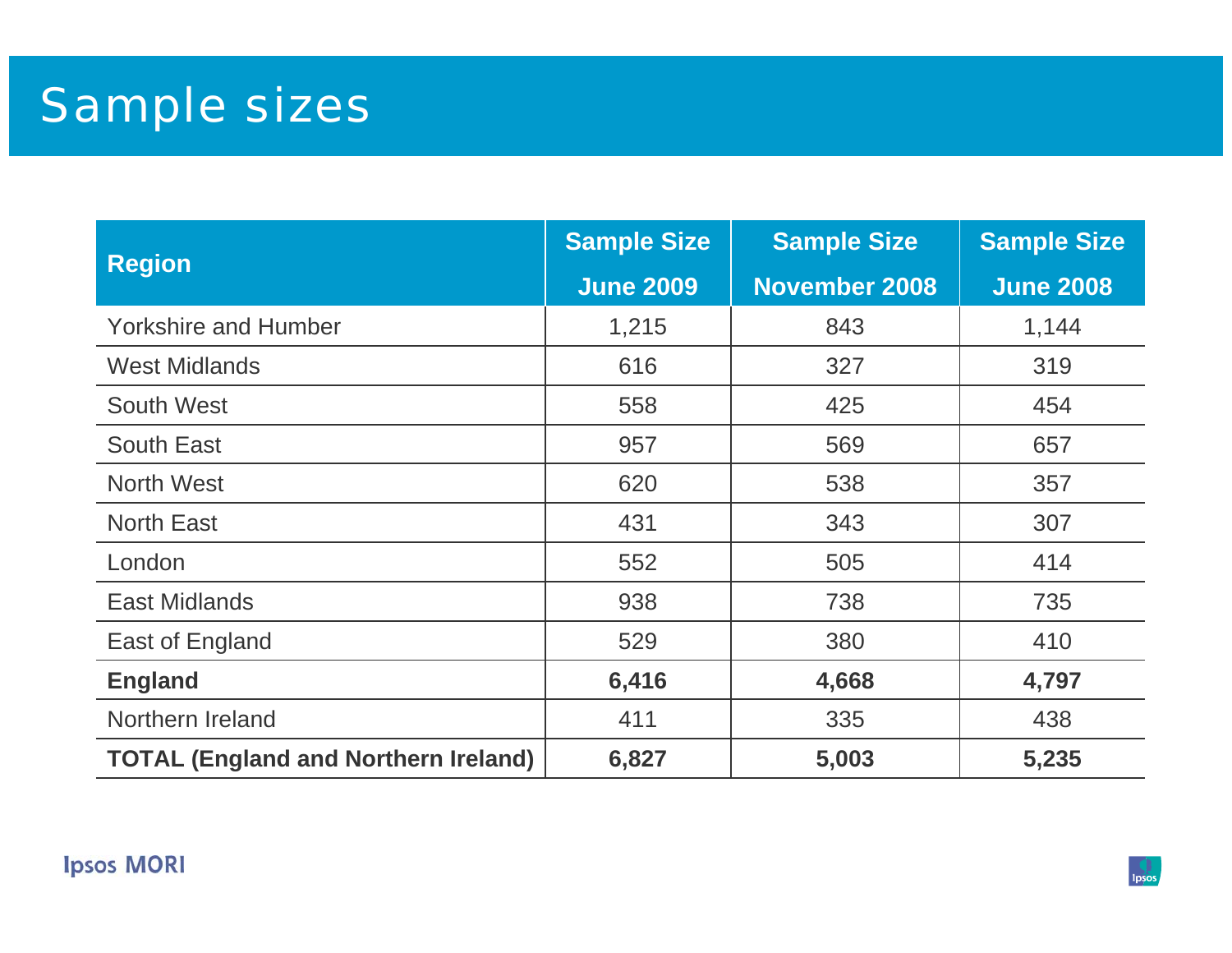### **Publication of the Data**

– As with all our studies, these findings are subject to our standard Terms & Conditions of Contract. Any press release or publication of the findings of this survey requires the advance approval of Ipsos MORI. This would only be refused on the grounds of inaccuracy or misrepresentation of the findings.

### **Acknowledgements**

– We would like to place on record our thanks for the input and support provided during the study from Victoria Gell, Bethan Sheridan-Jones, and Patrick Bowes at Yorkshire Forward, as well as Ian Kay at the Office for National Statistics. We would also like to thank all businesses who took the time to take part in the survey.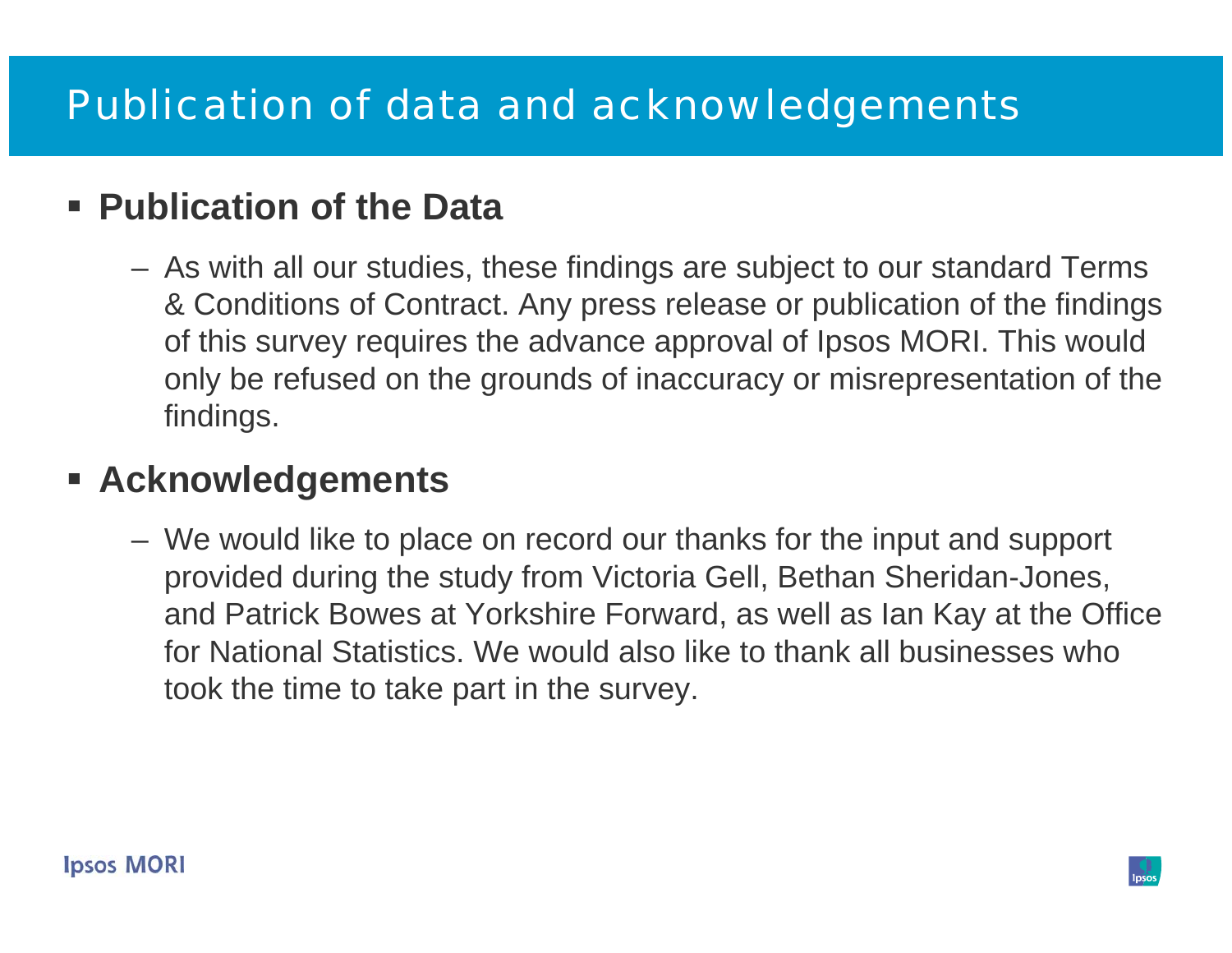### Findings from the National Business Survey

June 2009

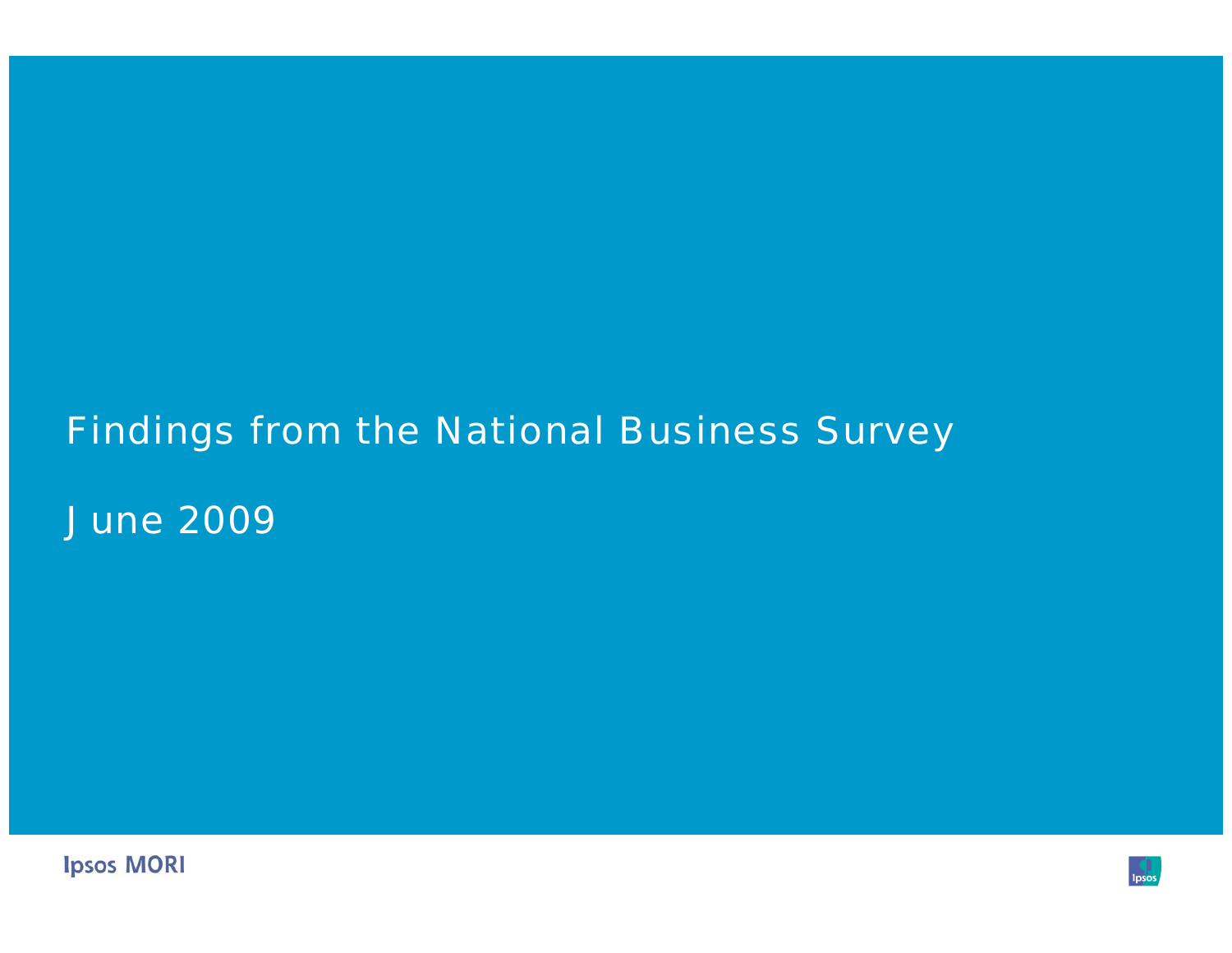### Section 1

## Headline Business Performance

**Ipsos MORI** 

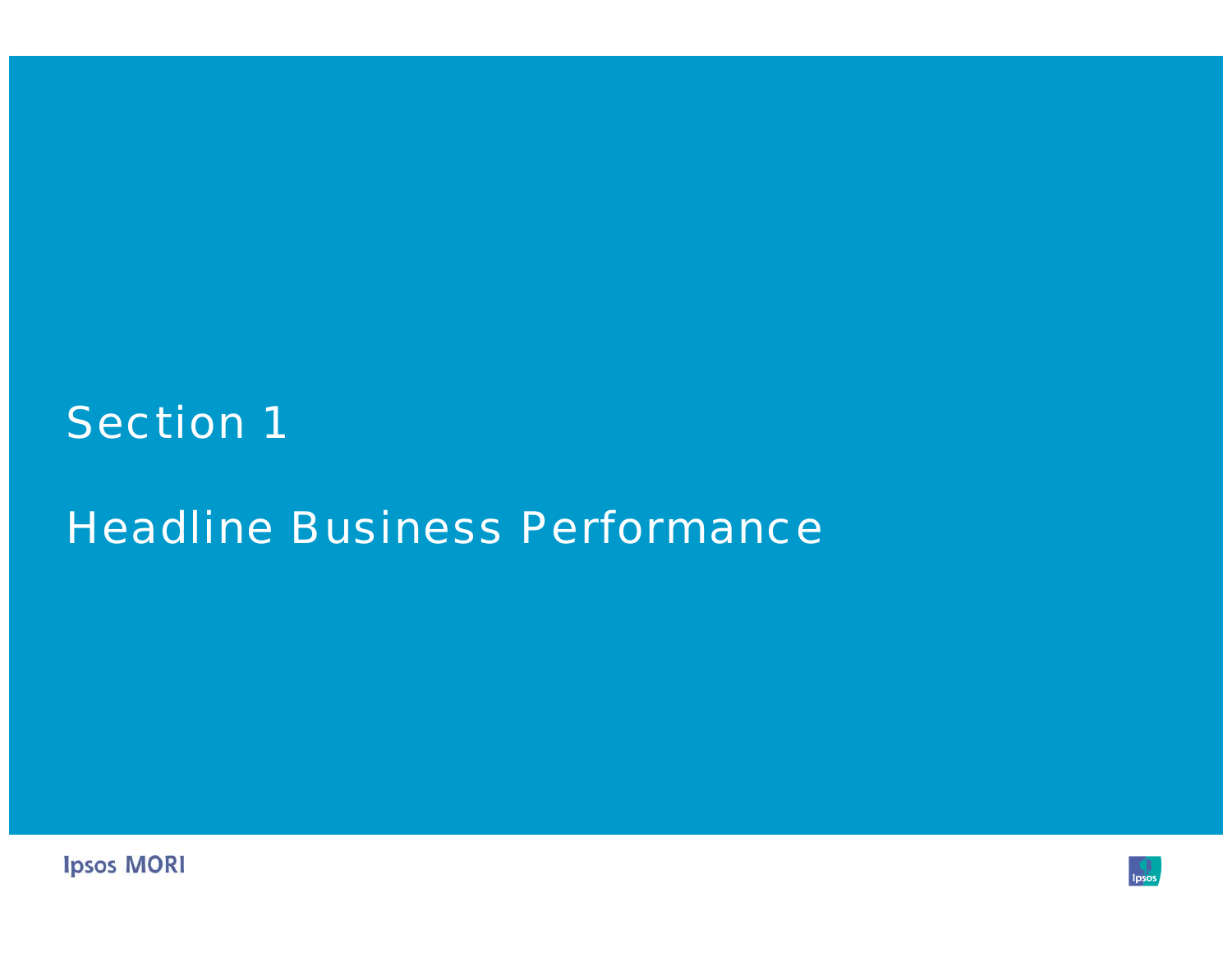## The NBS confirms the tough conditions faced by businesses over the last 12 months

*Q Would you say that overall, your business performance in the past 12 months has improved, remained stable or deteriorated?*



The majority (56%) of businesses in England (61% in Northern Ireland) reported that their business performance has deteriorated over the past 12 months, illustrating the impact of the downturn and weak demand conditions. Just 16% of firms reported that business performance had improved (11% in Northern Ireland).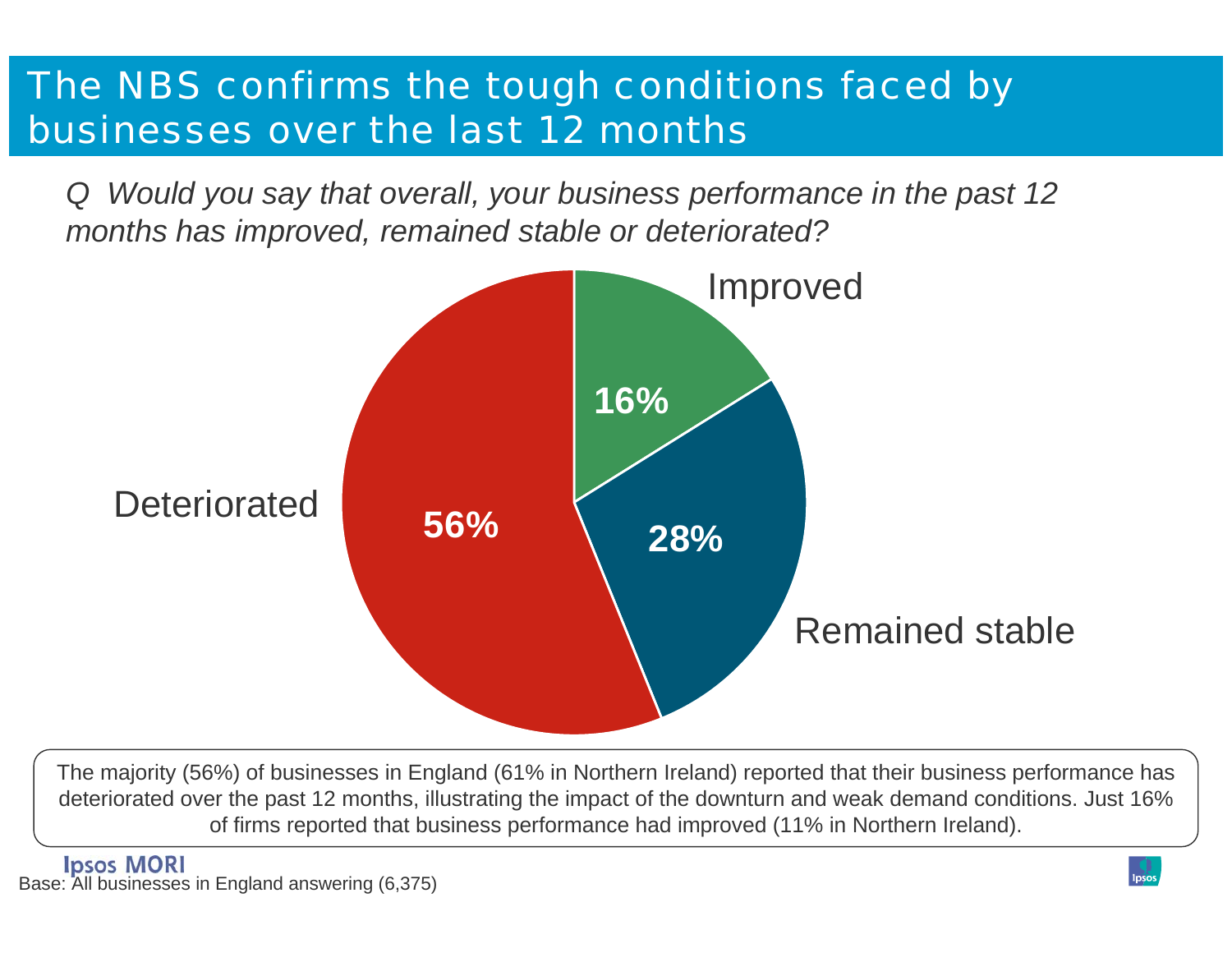Conditions remain challenging across all regions in England, although businesses in the West Midlands and London were more likely to report that performance has deteriorated in the last 12 months

*Q Would you say that overall, your business performance in the past 12 months has improved, remained stable or deteriorated?*

■ Improved ■ Remained Stable ■ Deteriorated



The West Midlands region had the highest proportion of firms (64%) reporting that performance had deteriorated over the last 12 months, significantly different from most other regions across England. These data show that business performance has differed by region, with the South West enjoying the highest number of firms stating that performance has improved in the last 12 months.

**Ipsos MORI** Base: All businesses in England answering (shown in brackets)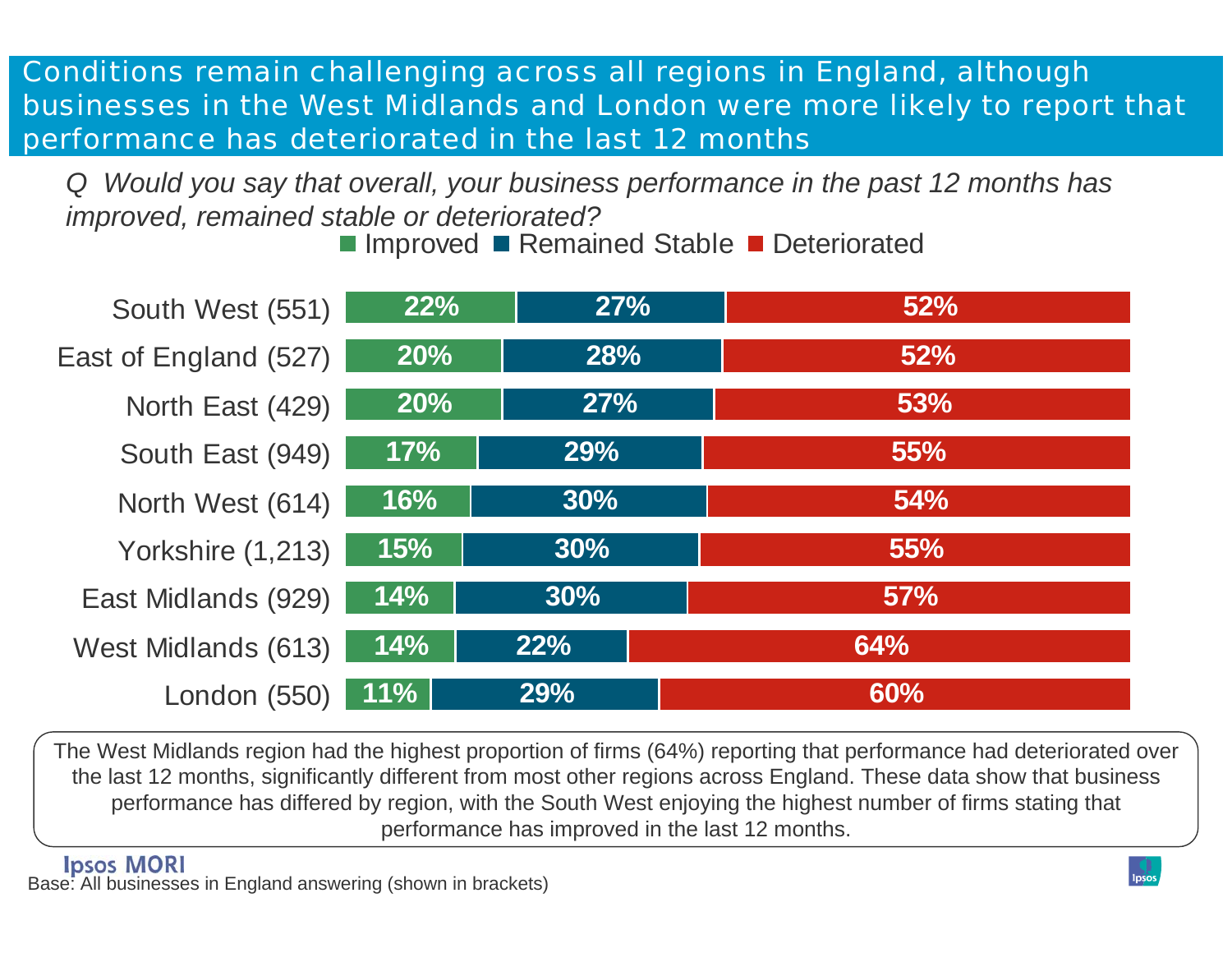Across all sectors, firms were more likely to report that business performance has deteriorated in the last 12 months than remained stable. However, firms in the construction sector have suffered most.

*Q Would you say that overall, your business performance in the past 12 months has improved, remained stable or deteriorated?*

Improved ■ Remained Stable ■ Deteriorated



Over two thirds (67%) of businesses in the construction sector have reported a deterioration in their business performance in the last 12 months. Firms in the hotels/catering sector have also found conditions to be particularly challenging. The public/personal services sector has been the most sheltered from the downturn with a lower proportion (41%) stating that conditions have deteriorated compared to other sectors **Ipsos MORI** 

Base: All businesses i n England answ ering (shown i n brackets)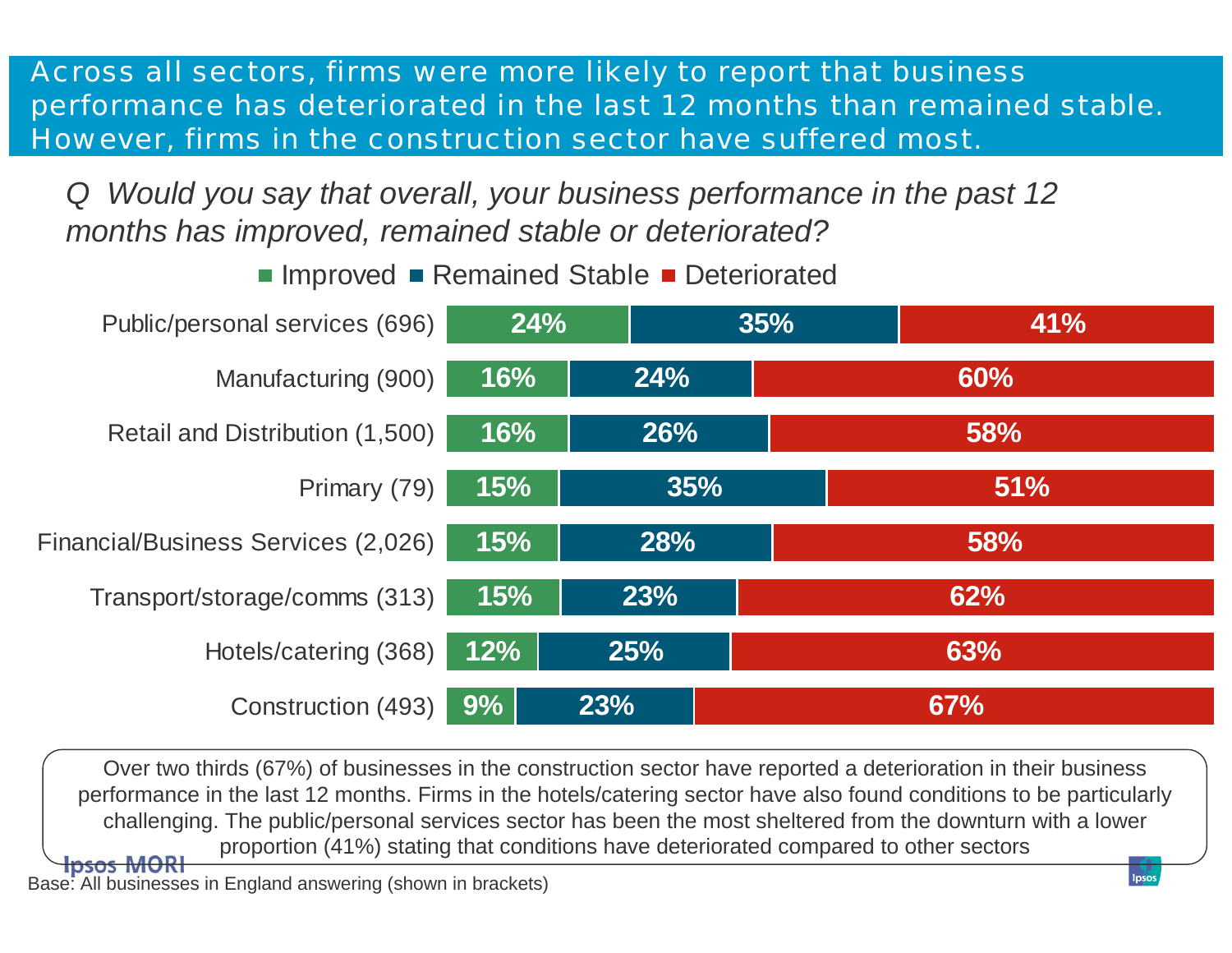Smaller businesses with 1-9 employees have reported the sharpest deterioration in performance over the last 12 months

*Q Would you say that overall, your business performance in the past 12 months has improved, remained stable or deteriorated?*



Im p r o v e dd ■ Remained stable e ■ Deteriorated

Larger businesses with 50+ employees are more likely to report improved business performance in the last 12 months. A quarter (25%) of business with 50+ employees have seen an improvement in business perfor mance over the past 12 months compared to only 15% of businesses with 1-9 employees. While conditions have been tough for all sizes of business, smaller fir ms have clearly felt a sharper impact on performance and have been more exposed overall.

Base: All businesses i n England answ ering (shown i n brackets)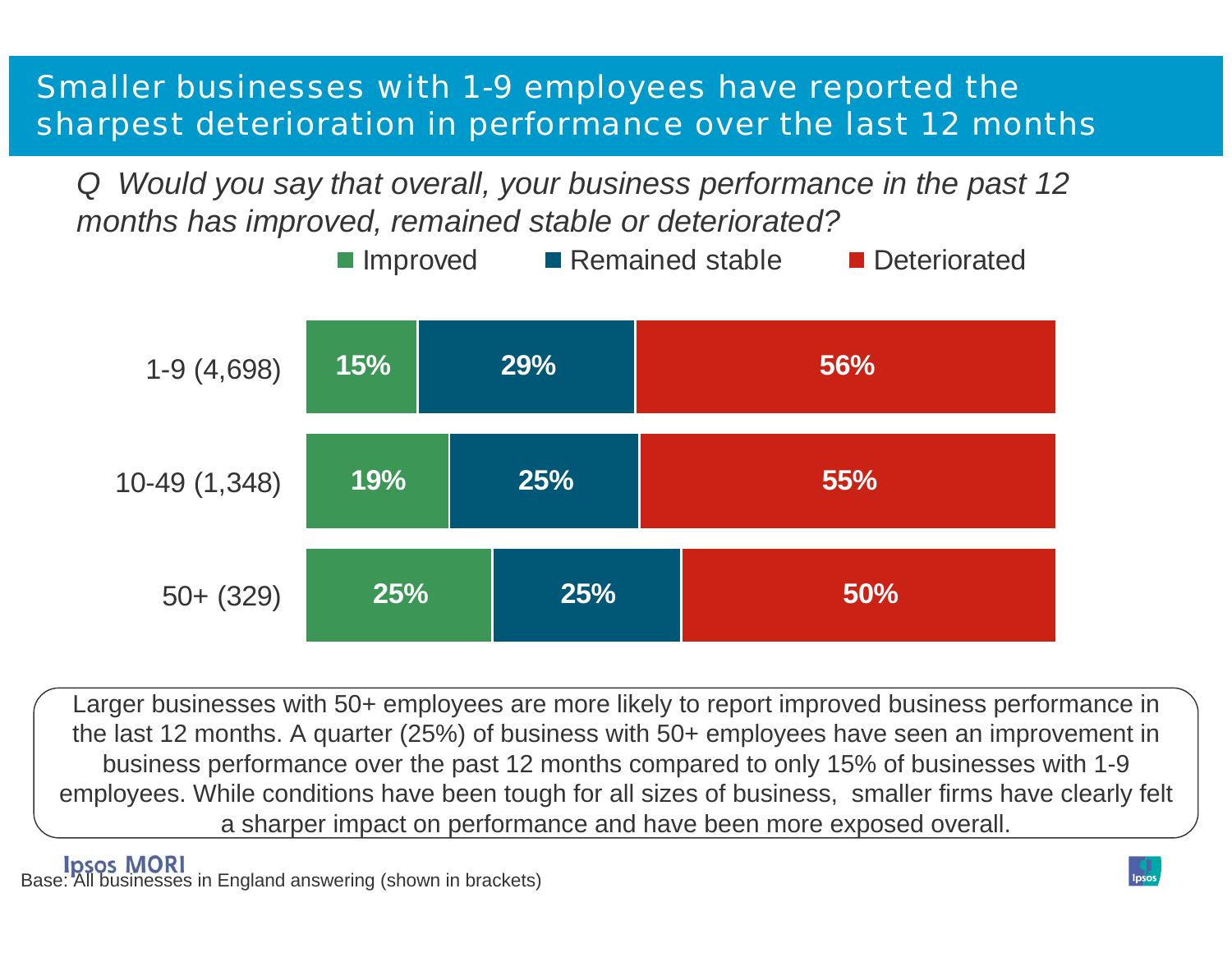Unsurprisingly, the vast majority of businesses fully attribute a deterioration in performance to the current economic conditions, illustrating the impact of the downturn

*Q If it has deteriorated, to what extent do you attribute this specifically to the current economic conditions affecting the UK?*



More than two thirds (70%) of businesses fully attribute a deterioration in businesses performance to the current economic conditions (63% in Northern Ireland). Firms in the construction and manufacturing sector are the most likely to fully attribute performance to current economic conditions, while the primary sector is least likely. There are no significant differences by English region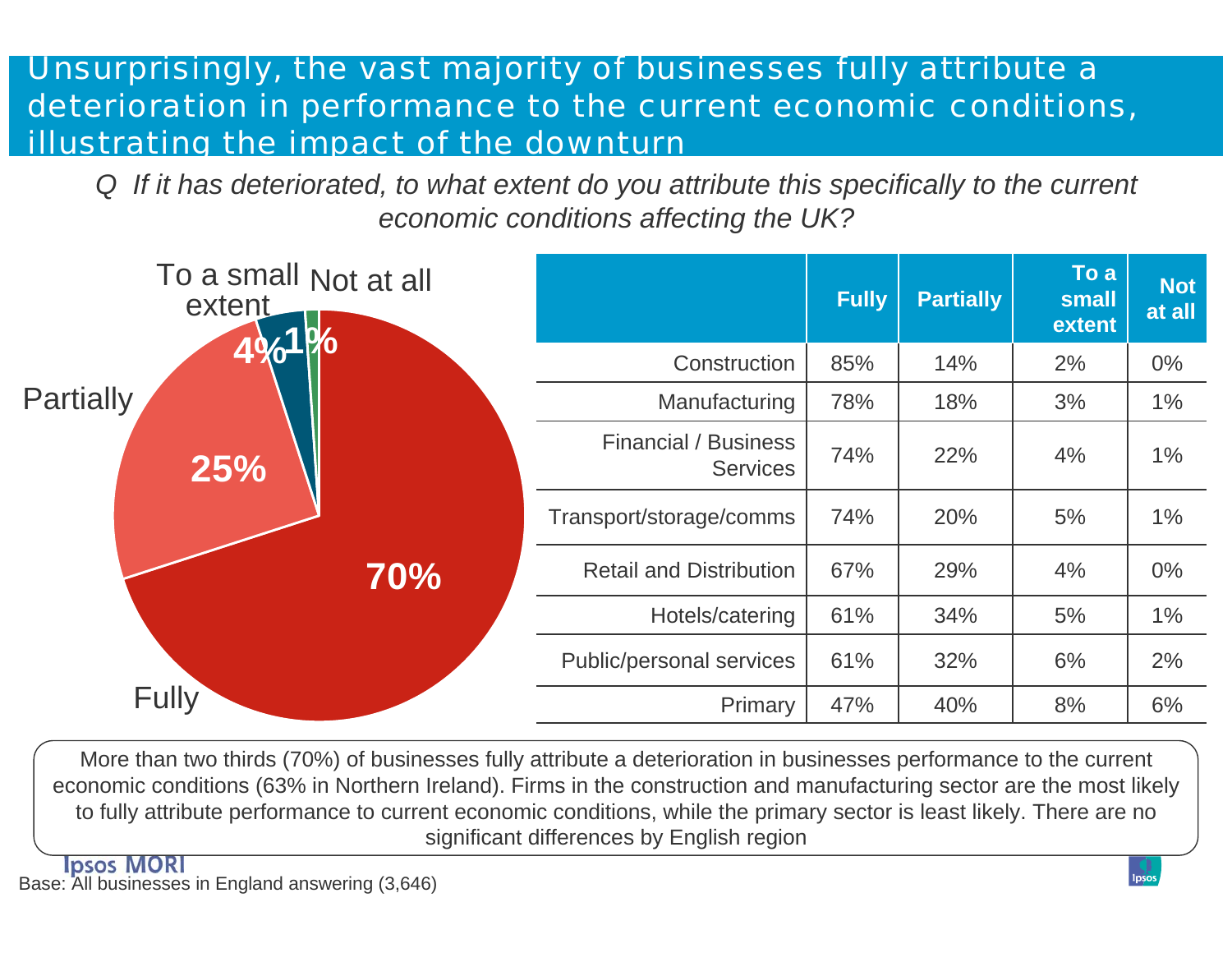An increasing proportion of firms now expecting a recovery provides some optimism that conditions may improve. However, it remains to be seen if these positive expectations are translated into actual performance

*Q Over the next 12 months do you expect the business climate in which your business operates to generally improve, remain stable, or deteriorate?*



For the first time, the proportion of firms expecting conditions to improve has increased: from 10% in November 2008 to 22% in June 2009. While the proportion of businesses expecting conditions to deterior ate over the next 12 months has fallen strongly, 32% still expect this in June 2009

**Ipsos MORI** Base: All businesses i n England answ ering (shown i n brackets)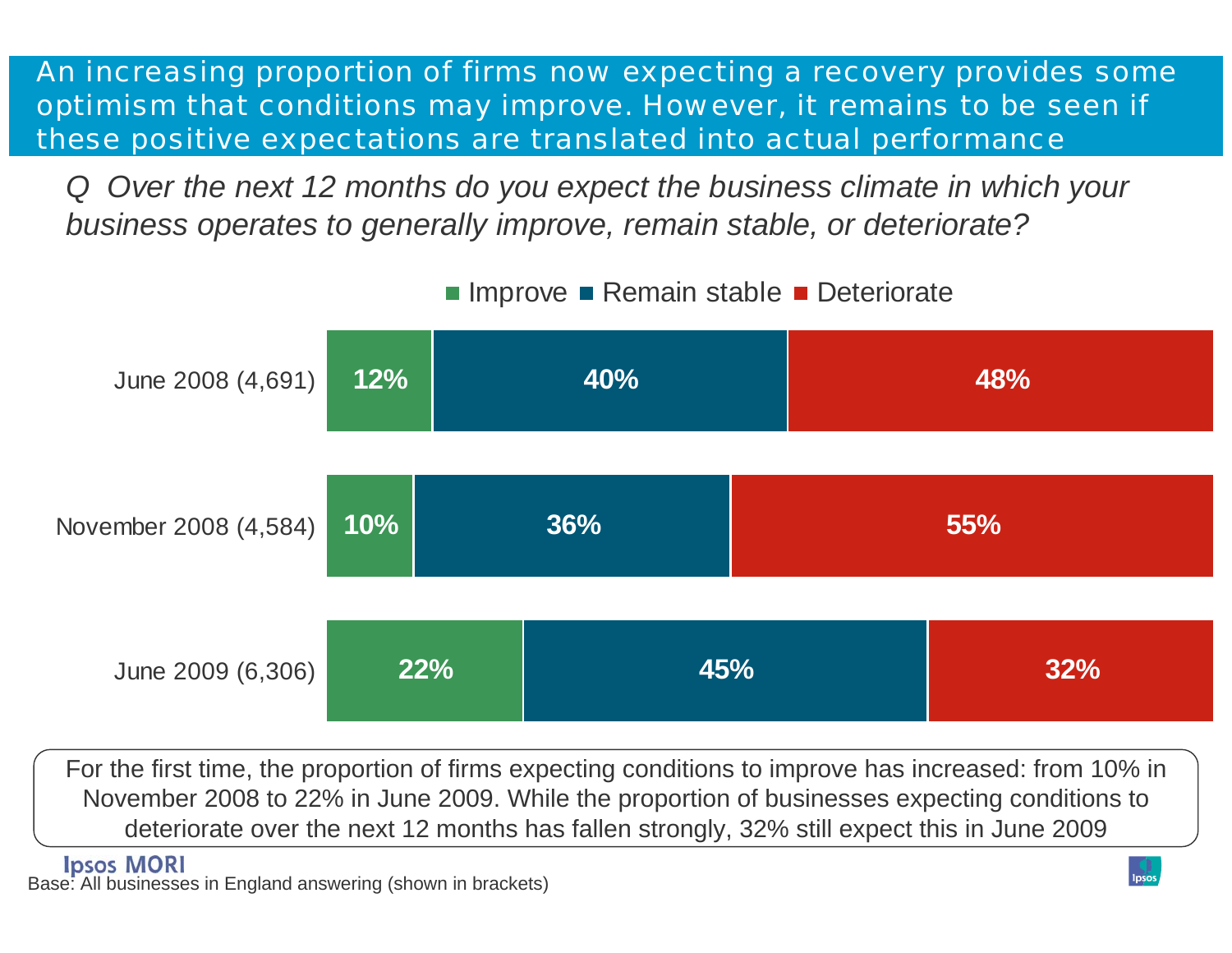The CBI Quarterly Industrial Trends Survey shows a similar trend to the NBS – business confidence has improved in January 2009, but the balance remains firmly negative overall

Balance is a percentage difference between negative and positive responses



#### **Ipsos MORI**

Source: CBI Quarterly Industry Trends Survey (UK)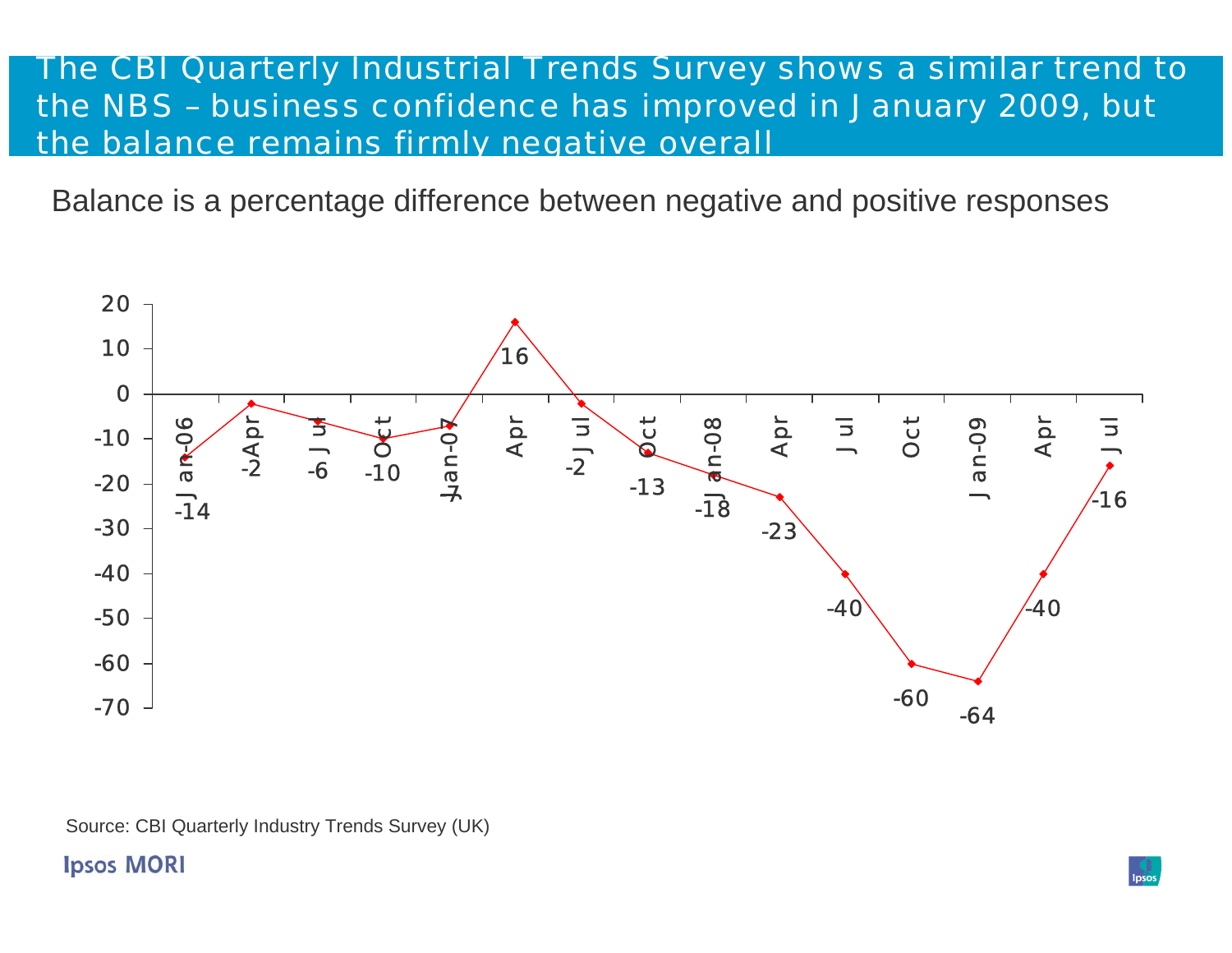While there are few significant differences in expectations by region, businesses in the South West and East of England are most optimistic overall

*Q Over the next 12 months do you expect the business climate in which your business operates to generally improve, remain stable, or deteriorate?*

■ Improve ■ Remain Stable ■ Deteriorate

<sup>%</sup> Net Improve

| South West (549)       | 25%        | 47% | <b>28%</b> | $-3$  |
|------------------------|------------|-----|------------|-------|
| East of England (528)  | 24%        | 47% | <b>29%</b> | $-4$  |
| West Midlands (604)    | <b>23%</b> | 44% | 34%        | $-11$ |
| South East (935)       | 23%        | 44% | 33%        | $-10$ |
| London (554)           | <b>23%</b> | 41% | 36%        | $-13$ |
| North West (612)       | 22%        | 45% | <b>33%</b> | $-11$ |
| Yorkshire (1,187)      | 20%        | 48% | 32%        | $-13$ |
| East Midlands (919)    | 19%        | 51% | 31%        | $-12$ |
| North East (428)       | 19%        | 49% | 32%        | $-12$ |
| Northern Ireland (402) | 18%        | 52% | 30%        | $-12$ |

Organisations in the South West and East of England are again the most positive regions in England with a net improve score of -3% and -4% respectively. Businesses in these regions were also the most likely to state that business performance had improved, which may explain the positive expectations

**Ipsos MORI** 

Base: All businesses in England and Northern Ireland answering (shown in brackets)

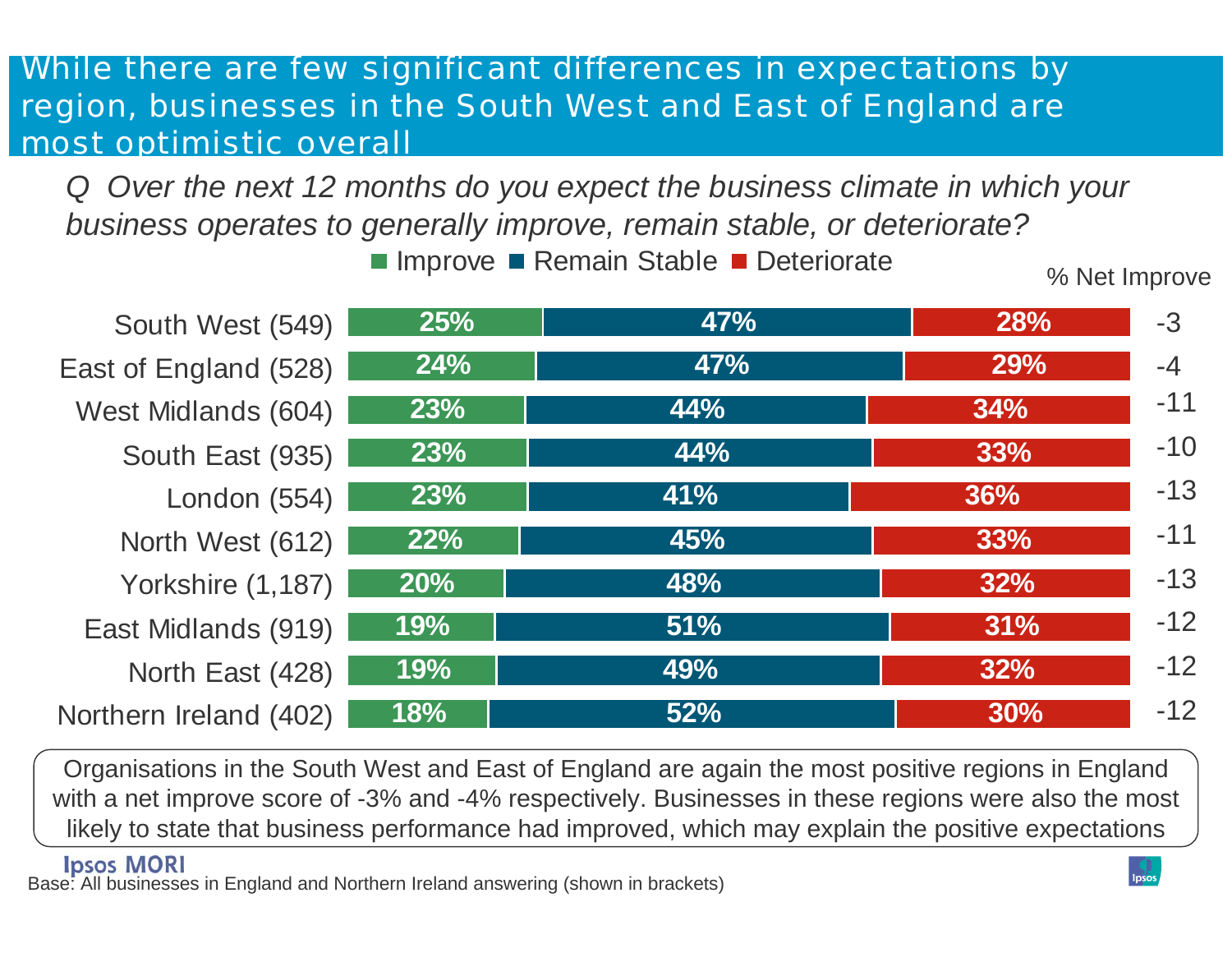The Financial / Business Services sector are most optimistic about the future business climate, driven by a period of relative stability in the consumer and wholesale banking markets

■ Improve ■ Remain Stable ■ Deteriorate *Q Over the next 12 months do you expect the business climate in which your business operates to generally improve, remain stable, or deteriorate?*



Challenging conditions are expected to continue in the primary sector with just 11% expecting the business climate to improve. The construction sector also remains one of the most negative sectors most likely to expect conditions to deteriorate further going forward. Despite the differences in business performance by business size, there are no significant differences in outlook for the business climate between smaller and larger businesses

**Ipsos MORI**<br>Base: All businesses in England answering (shown in brackets)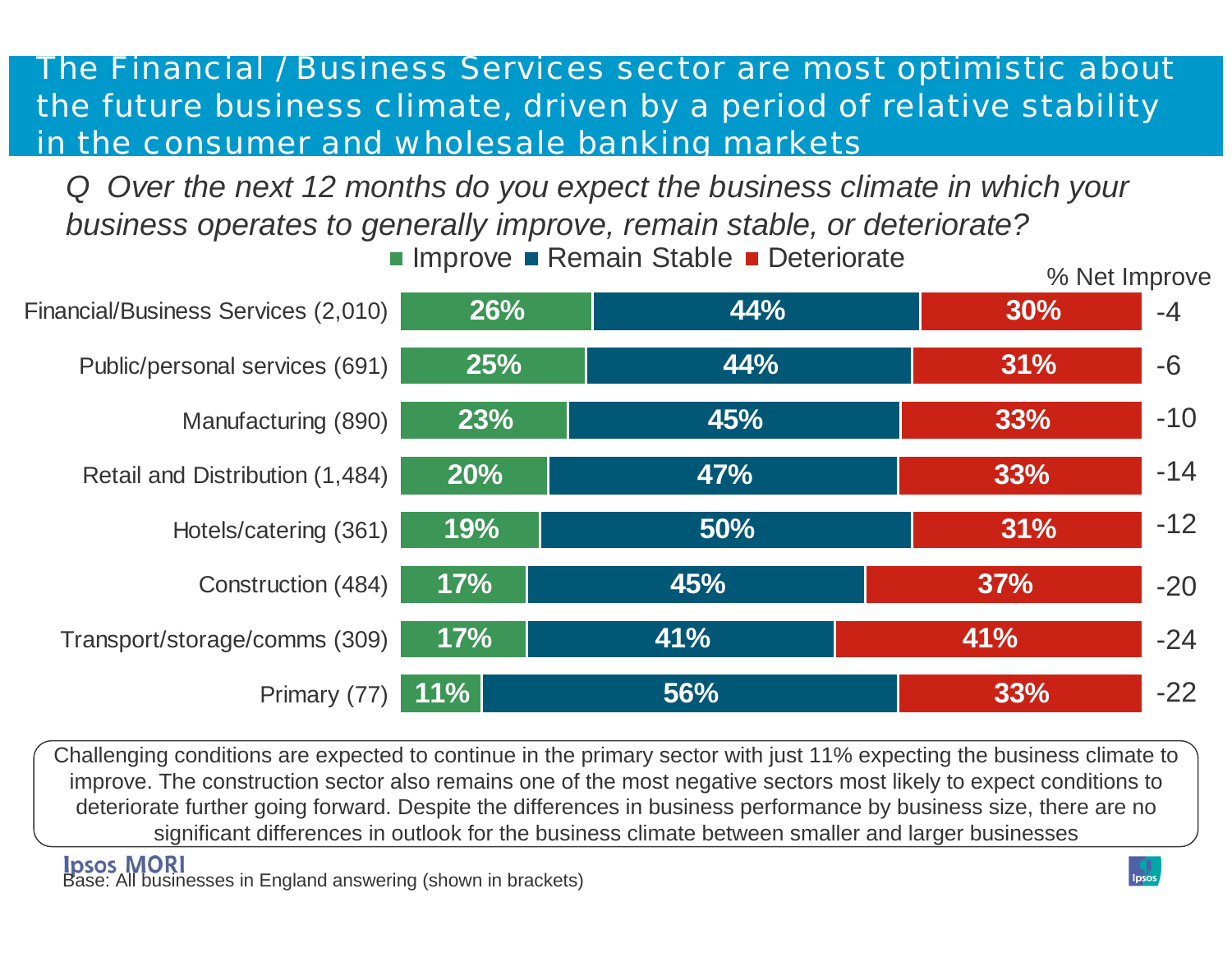Most businesses remain well placed to weather a further downturn, although there is a significant group of firms which would be highly vulnerable if conditions deteriorate further

*Q How well placed is your business to weather any downturn in economic conditions over the next 12 months?*



Just over a quarter (26%) of businesses overall feel they are not well placed to weather any further downturn in the next 12 months (30% in Northern Ireland). These firms are more likely to be within the construction (35%) and hotels/catering (39%) sectors. These sectors also saw the greatest deterioration in business performance and will clearly be most in need of support should demand fall further

**Ipsos MORI** 

Base: All businesses in England answering (6,338)

**Not at all well**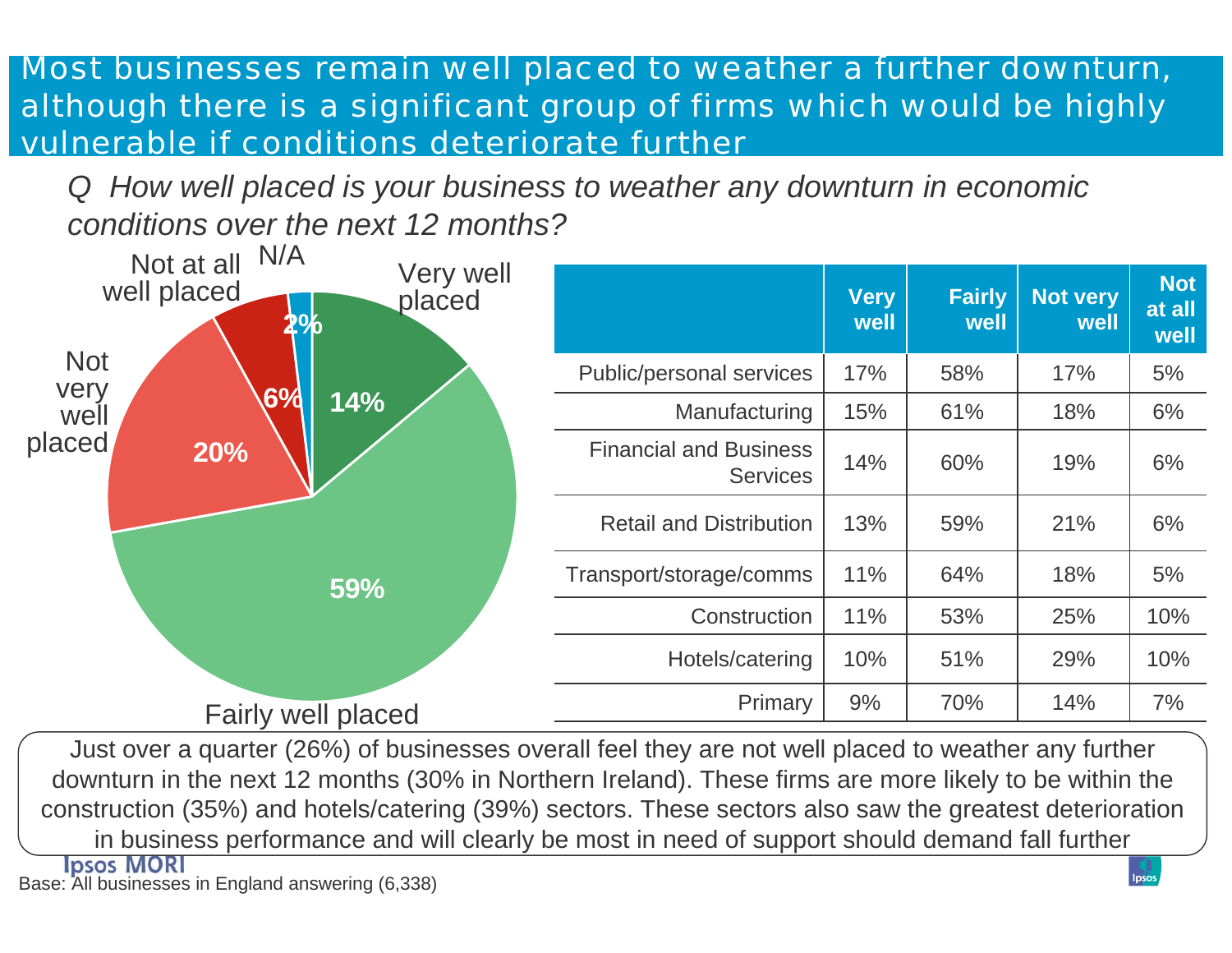Firms in the South West and East of England report being best placed for a further downturn. Businesses in these regions also reported the strongest performance and had the most positive expectations overall

*Q How well placed is your business to weather any downturn in economic conditions over the next 12 months?*

Very well placed • Fairly well placed • Not very well placed • Not at all well placed • N/A



Firms in the North East reported stronger perfor mance than a number of other regions but interestingly have the highest proportion of business stating they are not well placed to weather a downturn. Businesses in this region are also the least optimistic about their future business climate

**Ipsos MORI** Base: All businesses i n England answ ering (shown i n brackets)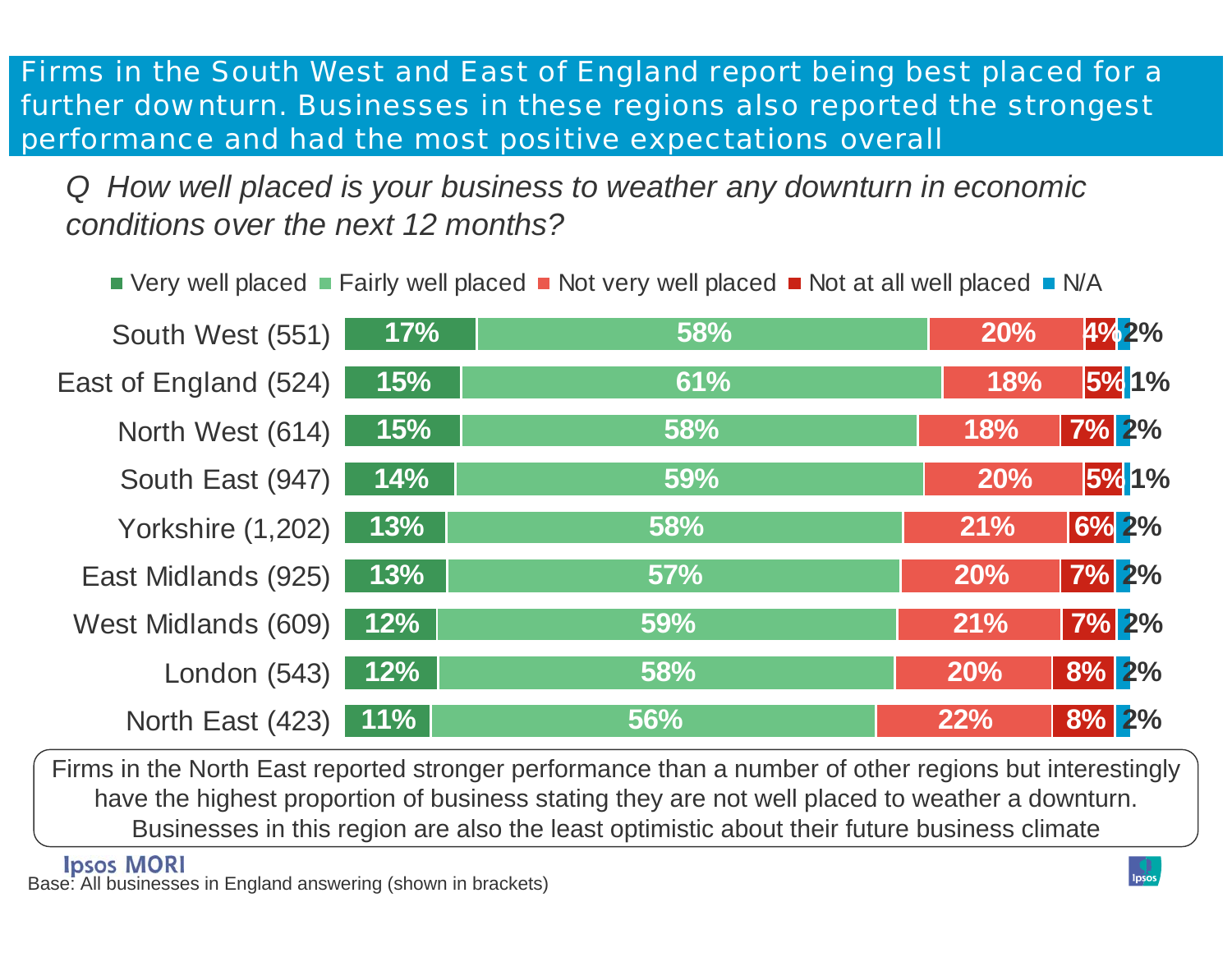Unsurprisingly, given the weaker performance over the last 12 months, smaller firms are also more likely to state they are not well placed to weather a downturn

*Q How well placed is your business to weather any downturn in economic conditions over the next 12 months?*



28% of businesses with 1-9 employees stated they are not well placed to weather a downturn in economic conditions in the next 12 months, compared to 12% for 50+ employee fir ms. Smaller fir ms clearly feel mor e exposed should demand weaken significantly and are most at risk

Base: All businesses i n England answ ering (shown i n brackets)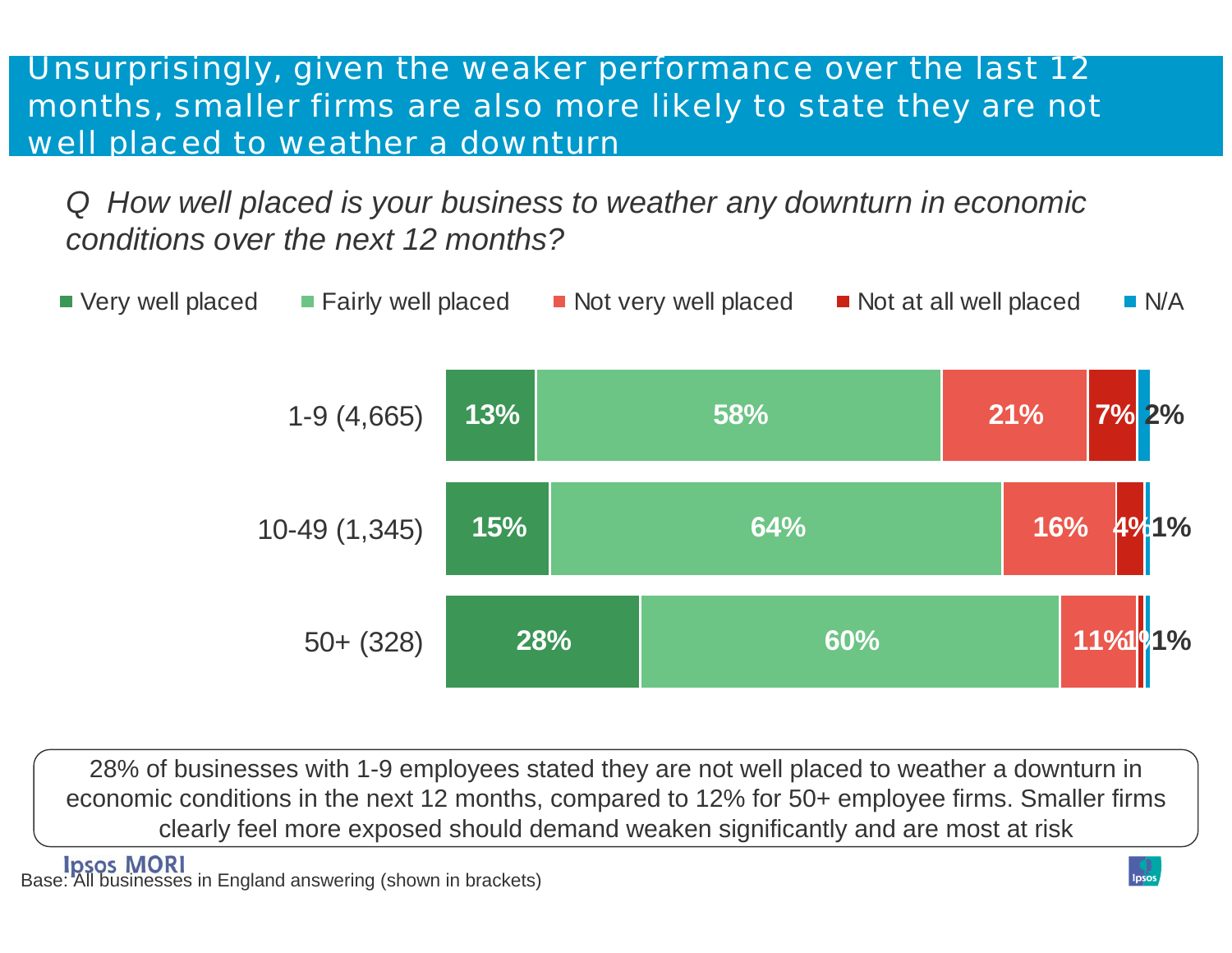#### The Index of Business Confidence has increased from 42.9 in November 2008 to 45.3 in June 2009, but still falls short of the figure of 51.9 in June 2008

#### *Index of Business Confidence – (National Index 45.3)*



**Ipsos MORI** Base: All businesses i n England answ ering (June 2008, Nov 2008 and Jun 2009 i n brackets respectively)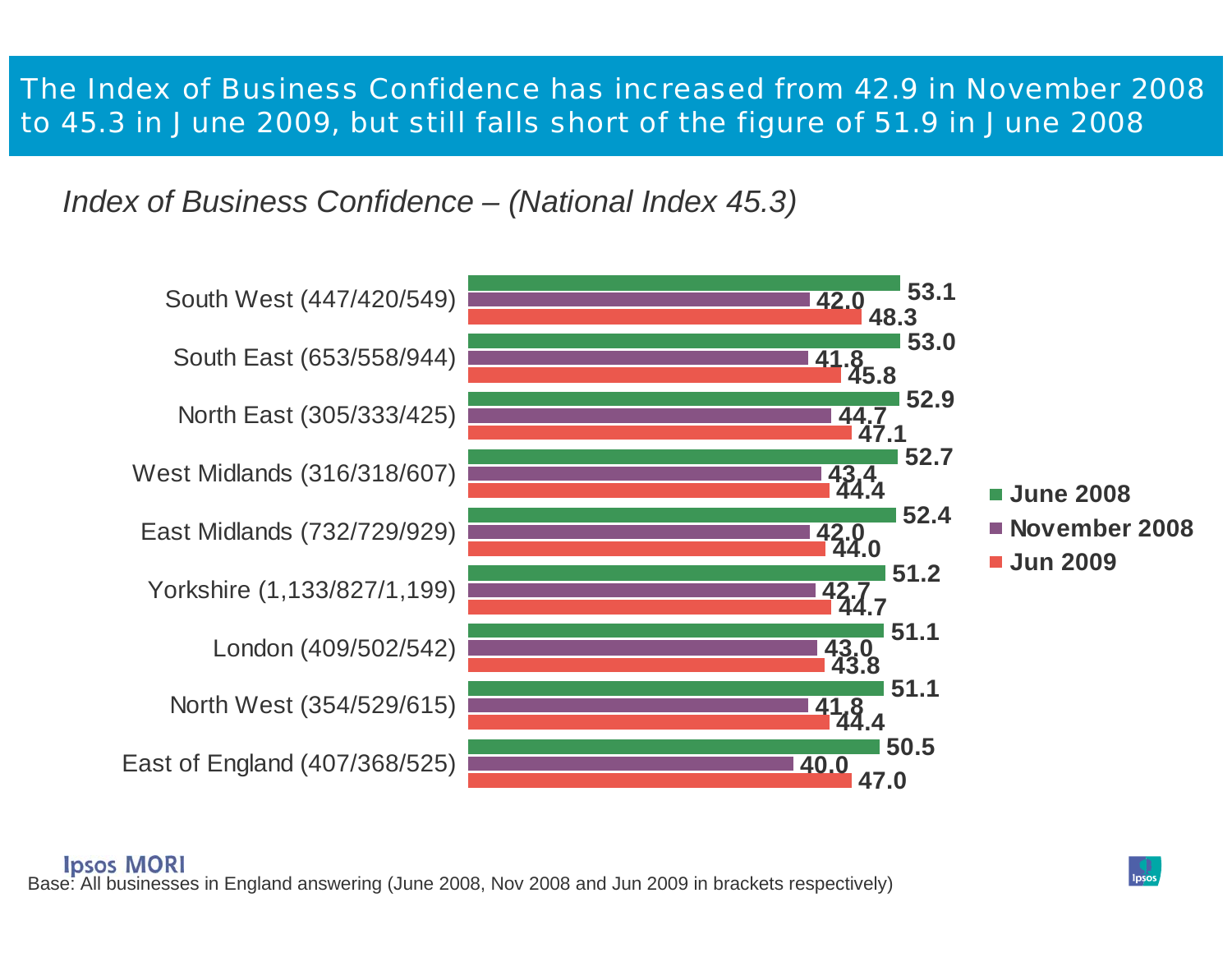The public sector remains the most confident with an index of 50.4, compared to the most negative sector, construction (37.1)

#### *Index of Business Confidence – (National Index 45.3)*



**Ipsos MORI** Base: All businesses i n England answ ering (June 2008, Nov 2008 and Jun 2009 i n brackets respectively)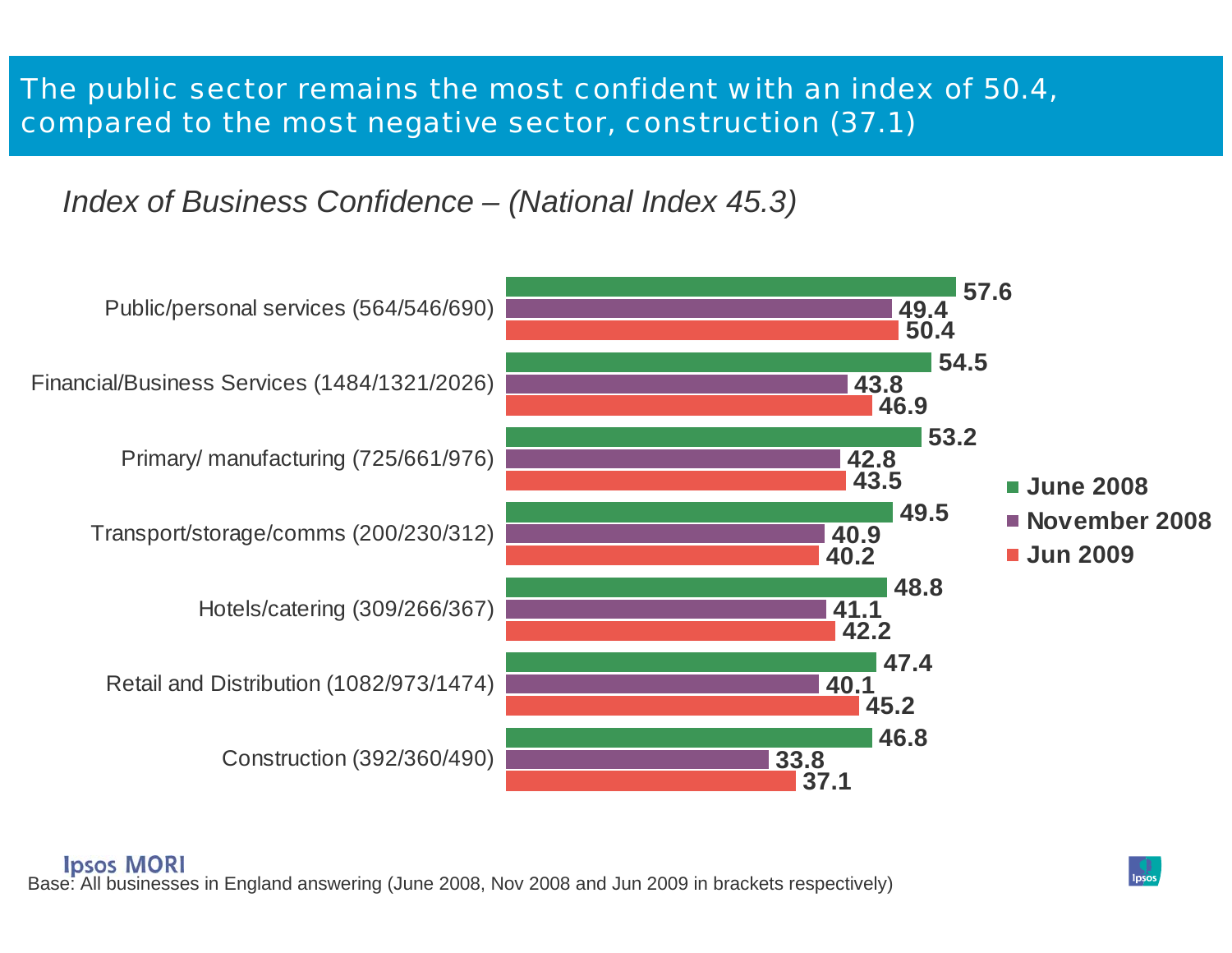#### Section 2

### Performance and outlook across key business metrics



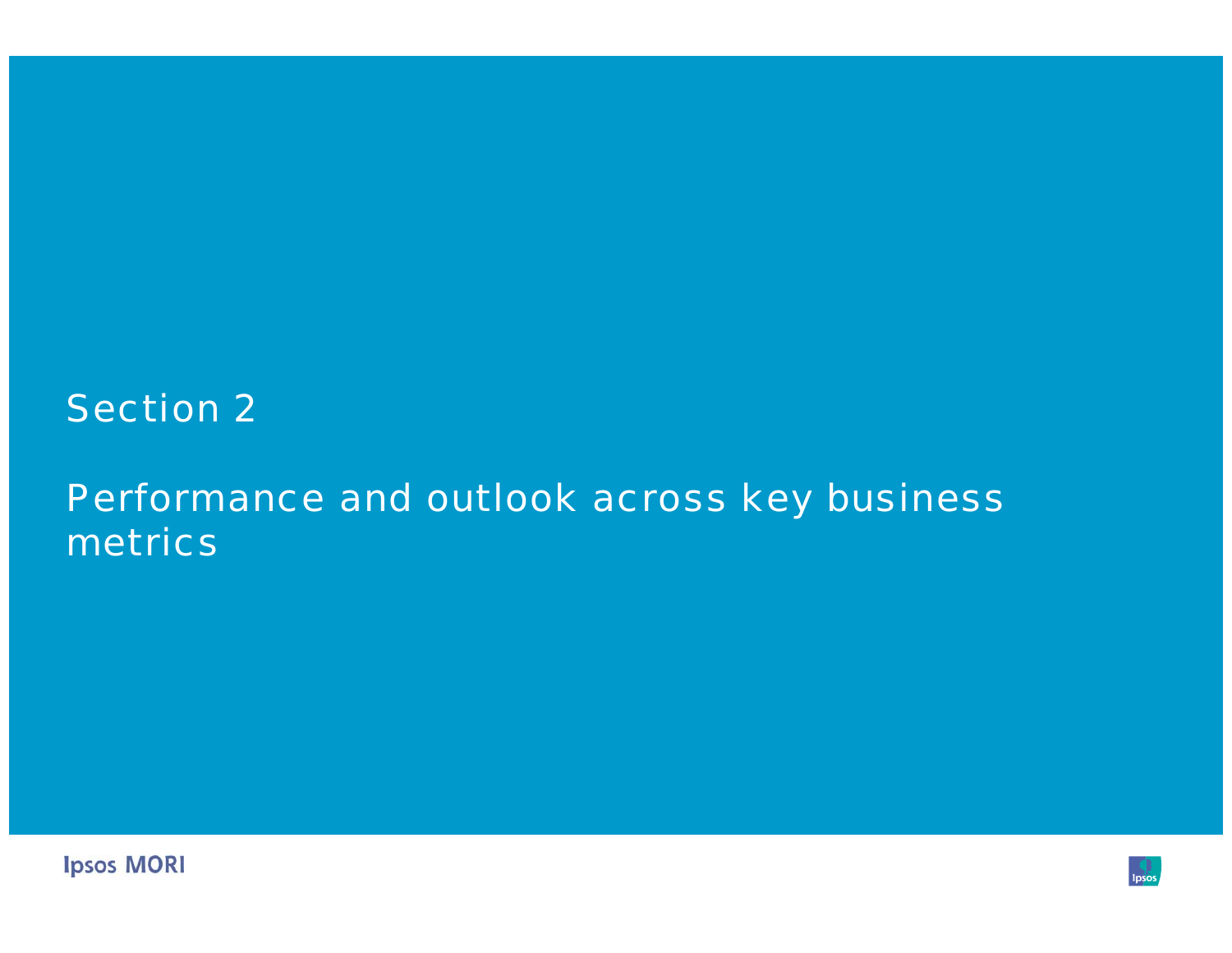The NBS provides yet more evidence of what a tough year it has been for business. Performance across all key measures has deteriorated further compared to November and June 2008

*Q Excluding seasonal variations, what has been the trend during the past 12 months with regard to…*



Given the deterioration in overall business performance reported by businesses, it is unsurprising that order levels, output and profit margins have declined further between November 2008 and June 2009. Export orders are the only measure to have held relatively steady - exporters may have benefitted from the relative weakness of sterling by historic standards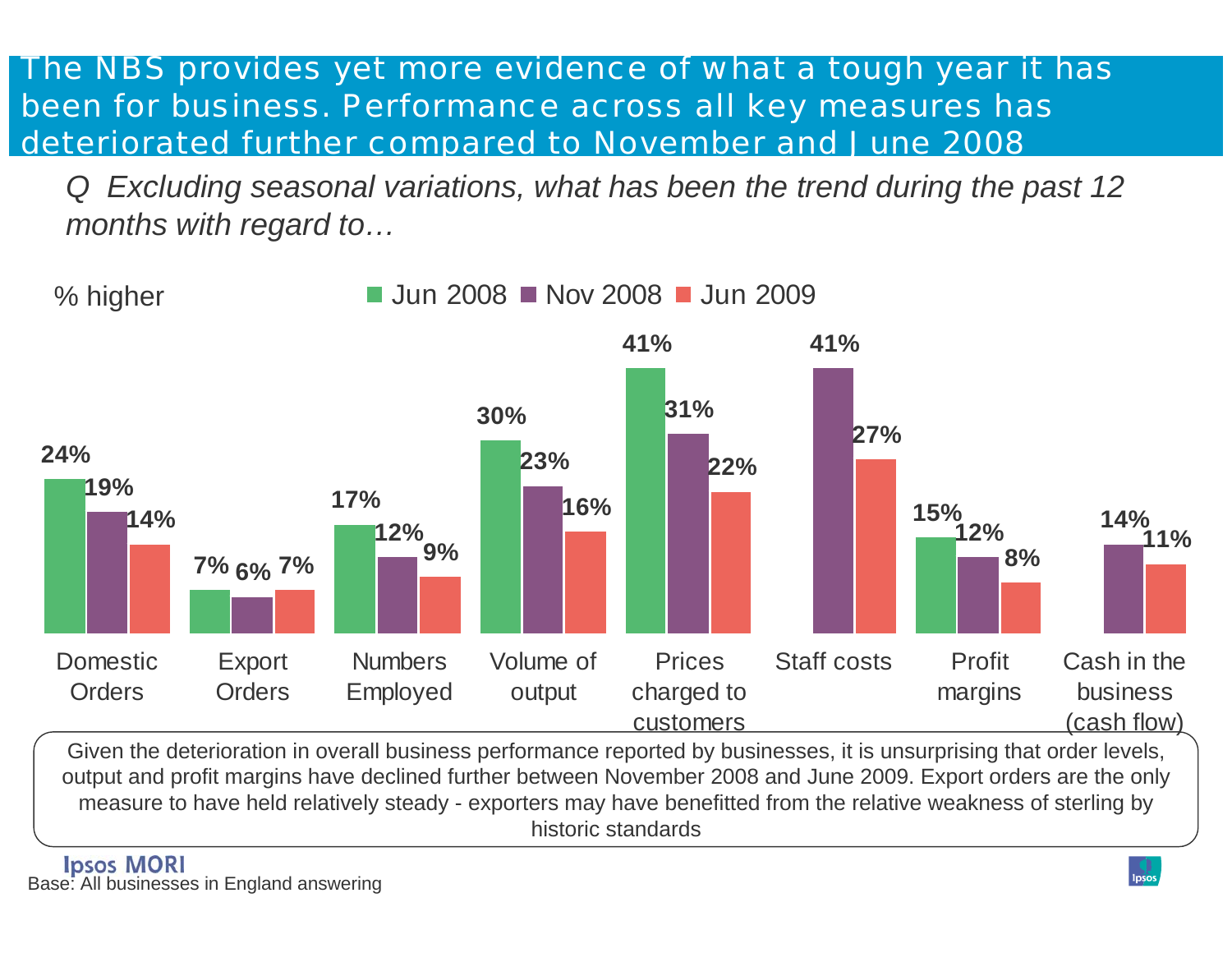When comparing the net higher domestic order figures, it is clear that all sectors have seen a large deterioration in order levels since November 2008 as a result of the downturn

*Q Excluding seasonal variations, what has been the trend during the past 12 months with regard to… Domestic orders*

% net higher



The balance of firms reporting higher domestic order levels vs. those that reported lower orders has further deteriorated between November 2008 and June 2009. Firms in the construction, manufacturing and transport sectors have suffered the most overall, although the greatest decline is within the primary sector, which shifted from a balance of +16% in November 2008 to -26% in June 2009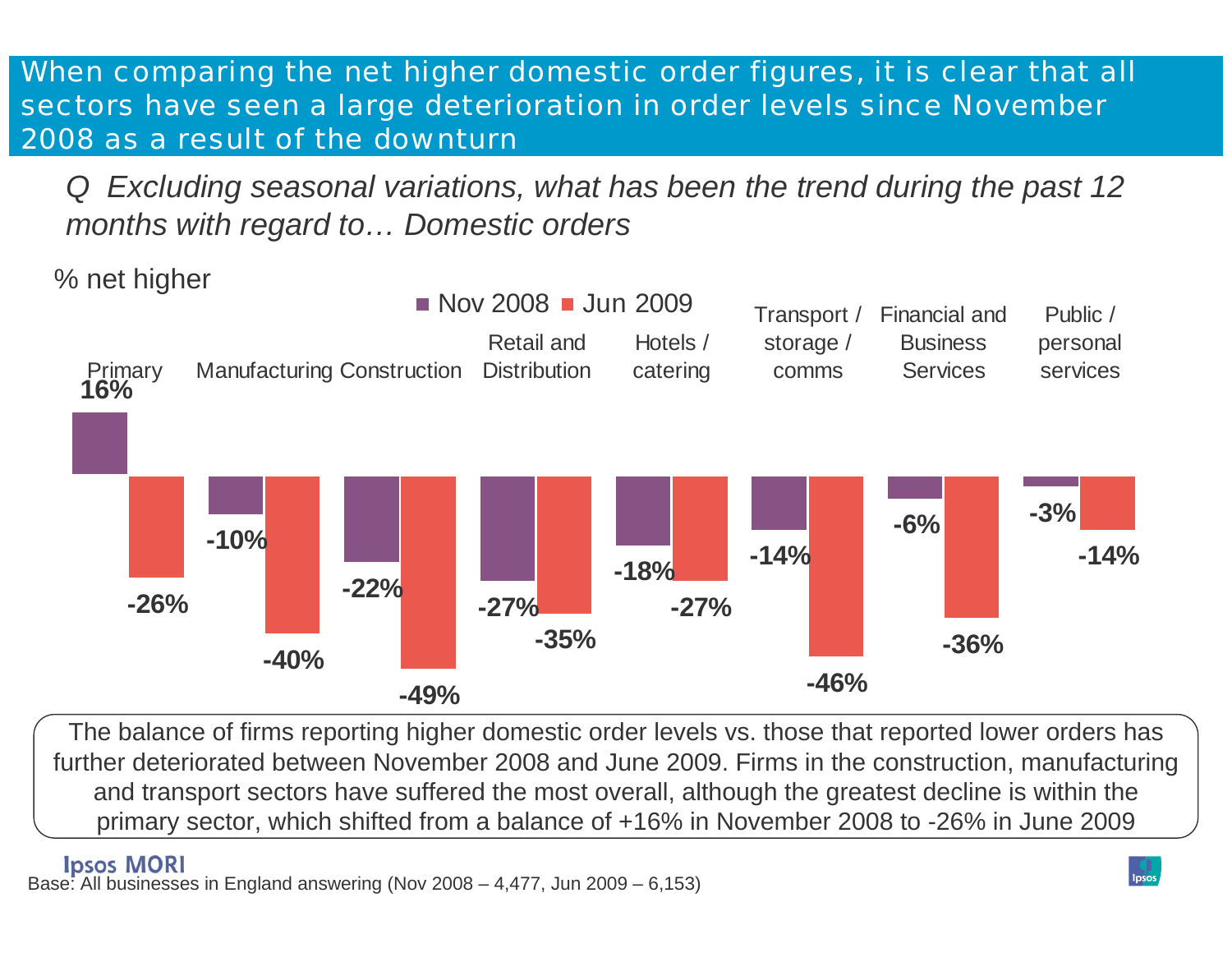In keeping with the data on overall business performance, businesses in the South West and East of England reported the lowest negative balance for domestic orders

*Q Excluding seasonal variations, what has been the trend during the past 12 months with regard to… Domestic orders*

**19% 17% 16%14% 14% 14% 13%13% 11% 9% 23% 23%21%23% 22% 21% 24% 19% 22%24% 45% 45%45% 43% 47%48% 48%53% 47%43%13% 15%19%20%17%18% 15%16% 20%24%**South West (632) E a st of Engla nd ( 518) N ort h East (4 0 6) Yorkshire (1,15 7) North W e st ( 597) E a st Midlands ( 8 8 9) South East (934) West Midlands (595) London (525) North ern Irelan d (379)

Higher ■ Same ■ Lower ■ Not applicable

While the picture remains extremely challenging across England, there are some significant differences in domestic order performance by region: businesses in London (-37%) and the West Midlands (-40%) report the weakest balance for domestic orders overall. Firms in these regions also had some of the highest proportions who stated they were the least well placed to weather a further downturn, further explaining the trend

**Ipsos MORI** 

Base: All businesses in England and Northern Ireland answering (shown in brackets)

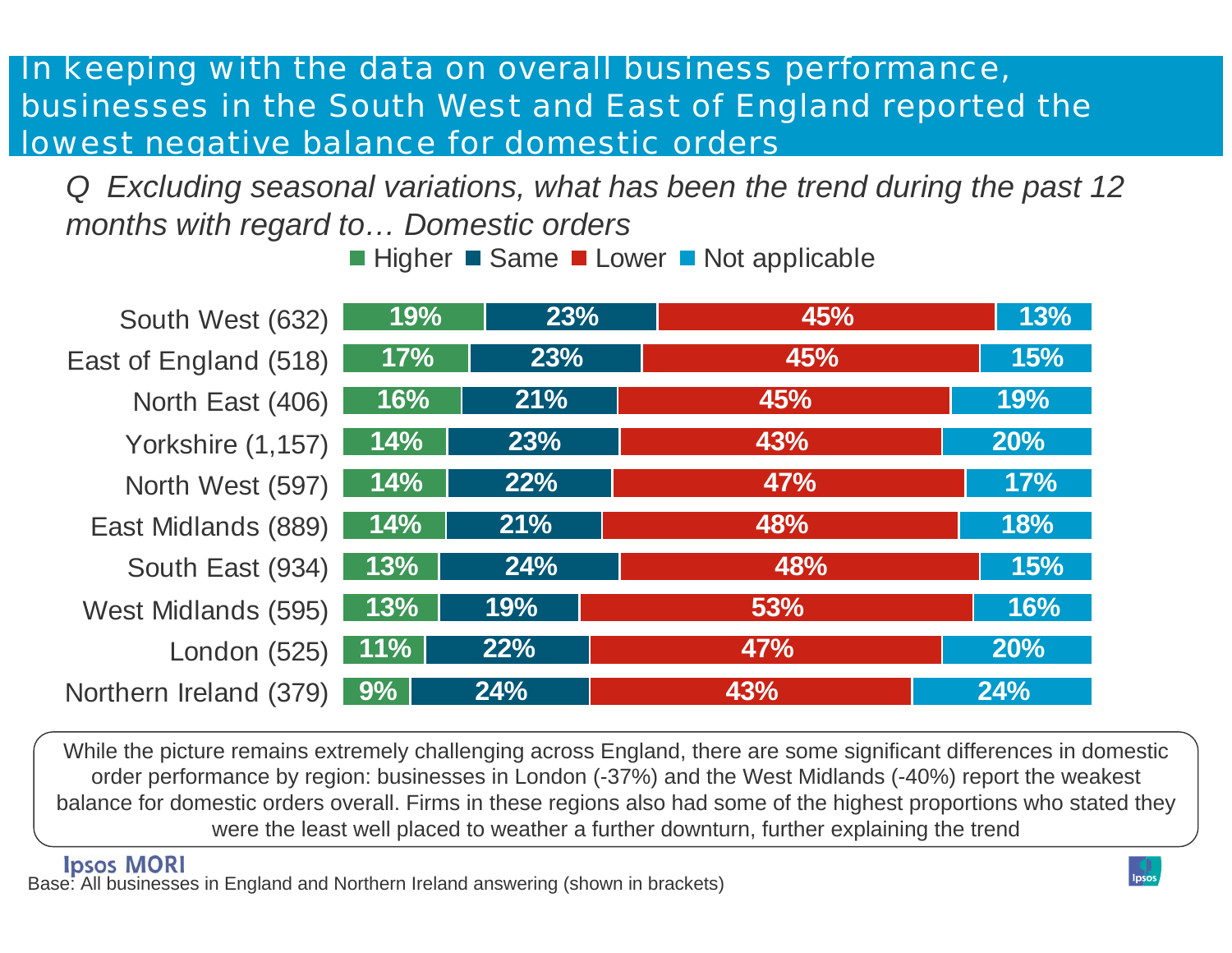Results from the British Chambers of Commerce (B C C) contrast t h e N B S and point to improving performance. BCC results in Q2 2009 saw the first improvement for two years in t he balance of businesses reporting higher home sales and orders

Sales, by home sales and orders, within manufacturing and servicing sector s



#### **Ipsos MORI**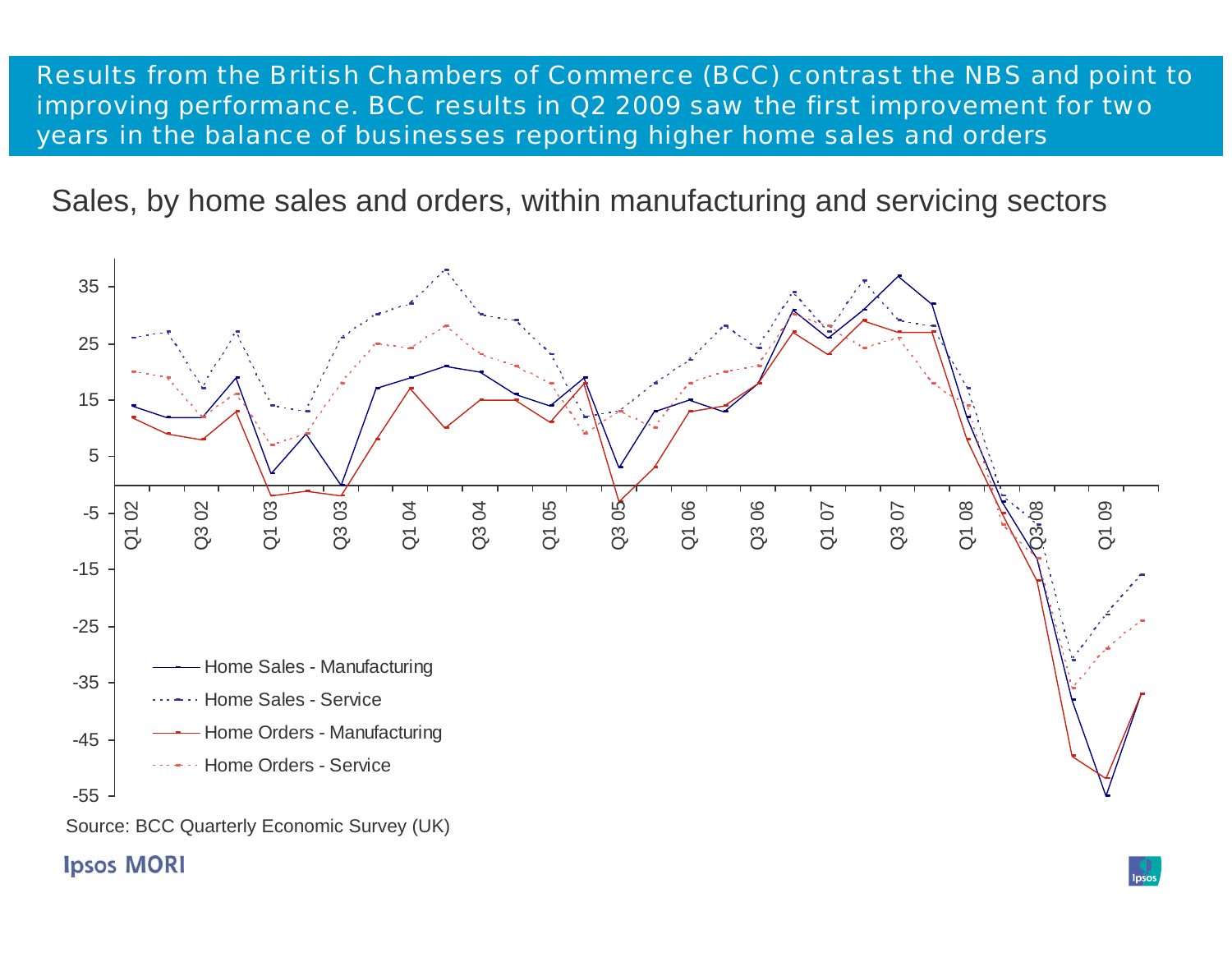The NBS highlights that profit margins were under considerable pressure in November 2008, but have deteriorated further in June 2009

*Q Excluding seasonal variations, what has been the trend during the past 12 months with regard to… Profit margins*



All sectors have suffered from weakening profit margins, although the lowest balance is within the construction (-70%) and transport (-60%) sectors. These sectors have had to contend with weak demand but are also most likely to have charged lower prices to customers in the last 12 months, which has clearly impacted on profit margins

#### **Ipsos MORI** Base: All businesses i n England answ ering (Nov 2008 – 4,576, Jun 2009 – 6,289)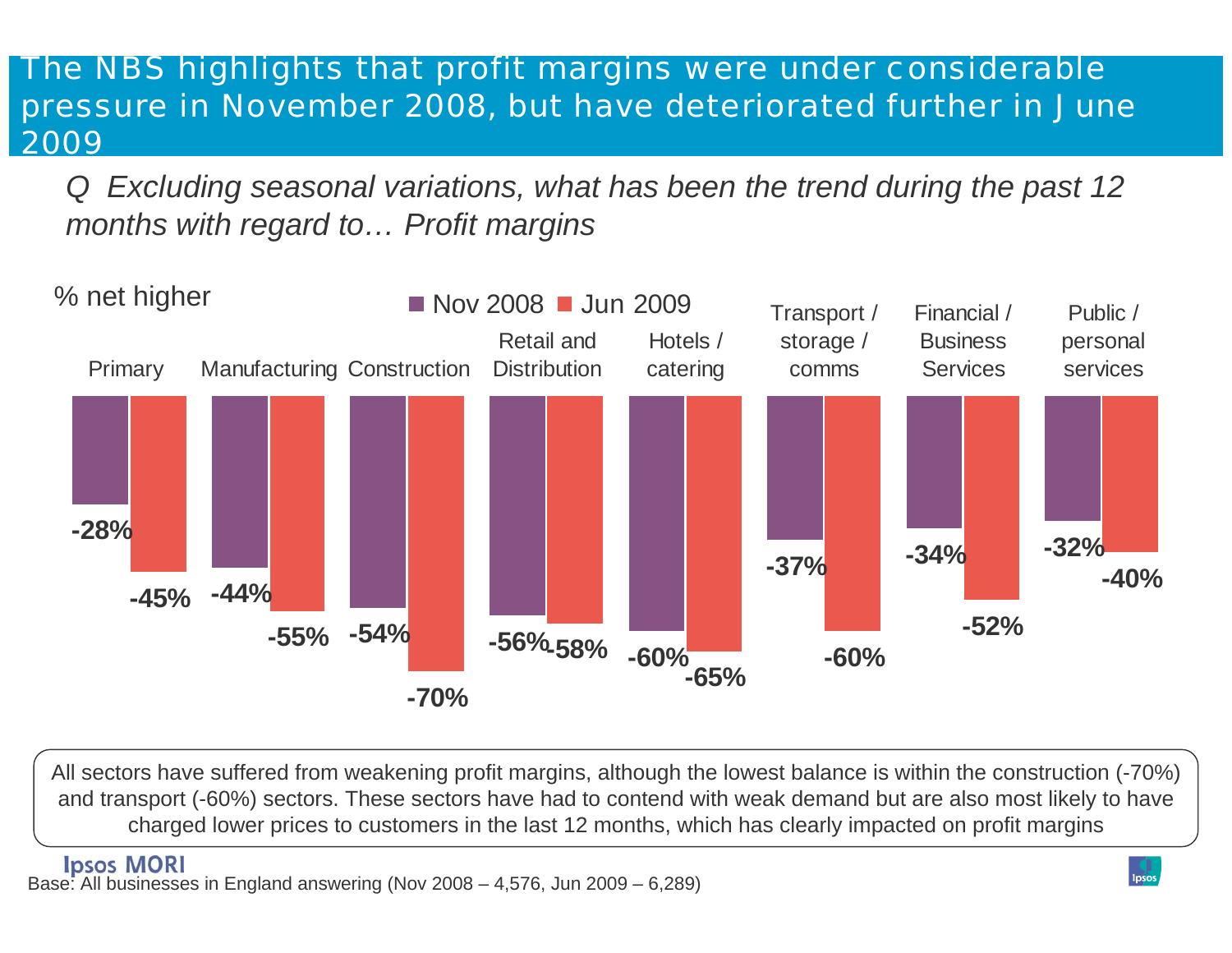Despite weak historic performance, businesses report a more positive outlook going forward. All key metrics – orders, output and margins - are expected to be higher in the next 12 months

*Q Excluding seasonal variations, what are the expected trends for the next 12 months with regard to…*



Signs of improvement include an increase in the number of businesses expecting domestic orders to rise – from 14% to 21% in June 2009, output volume is also expected to increase. However, firms are clearly intending to keep prices charged down to boost demand – the proportion of firms expecting higher prices has fallen sharply from 44% in June 2008 to 23% in June 2009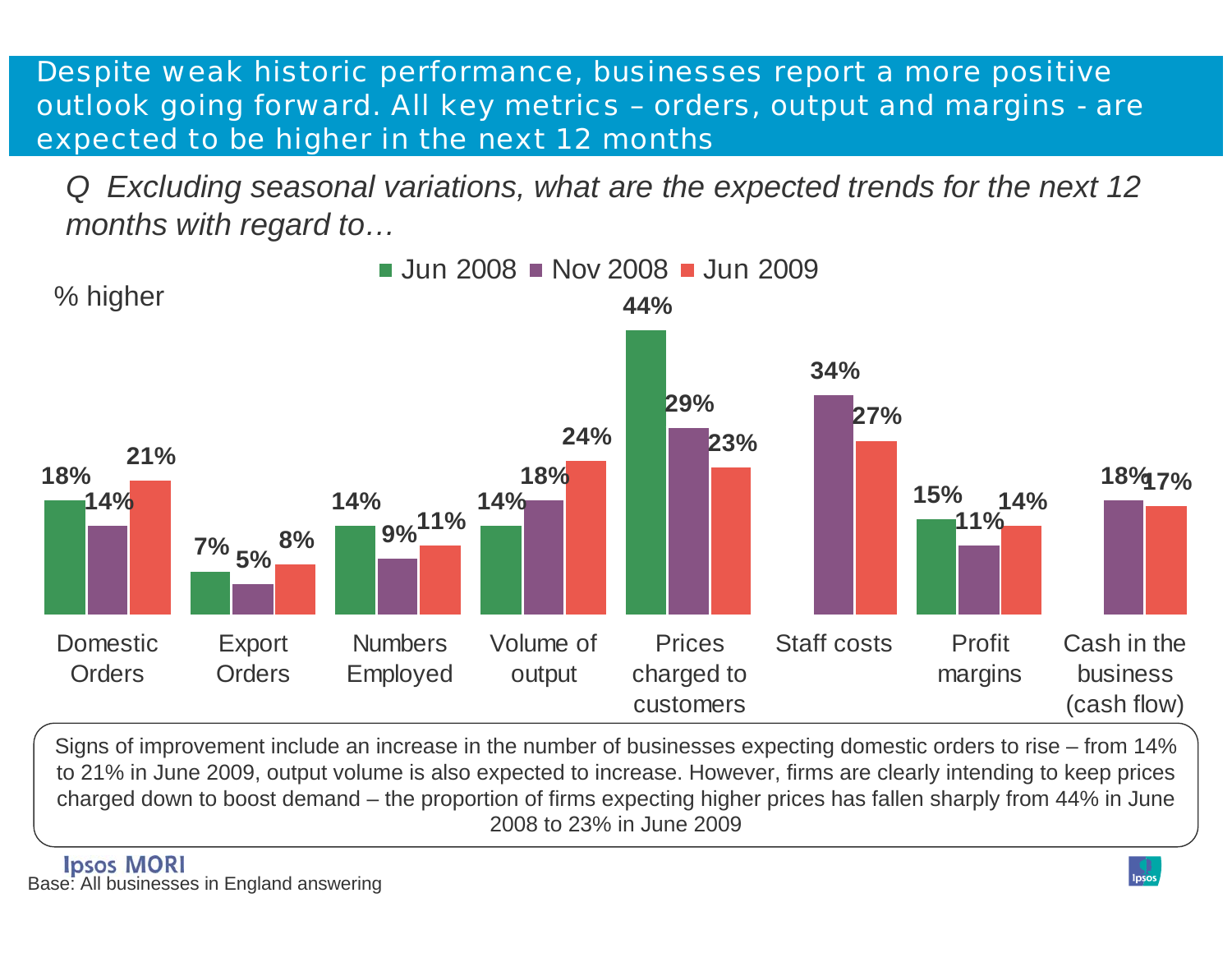The trend of the BCC Quarterly Economic Survey is consistent with expected trends in the NBS, showing a 'bounce back' in expectation for turnover and profitability

Confidence, by turnover and profitability, within manufacturing and servicing sectors



Source: BCC Quarterly Economic Survey (UK)

#### **Ipsos MORI**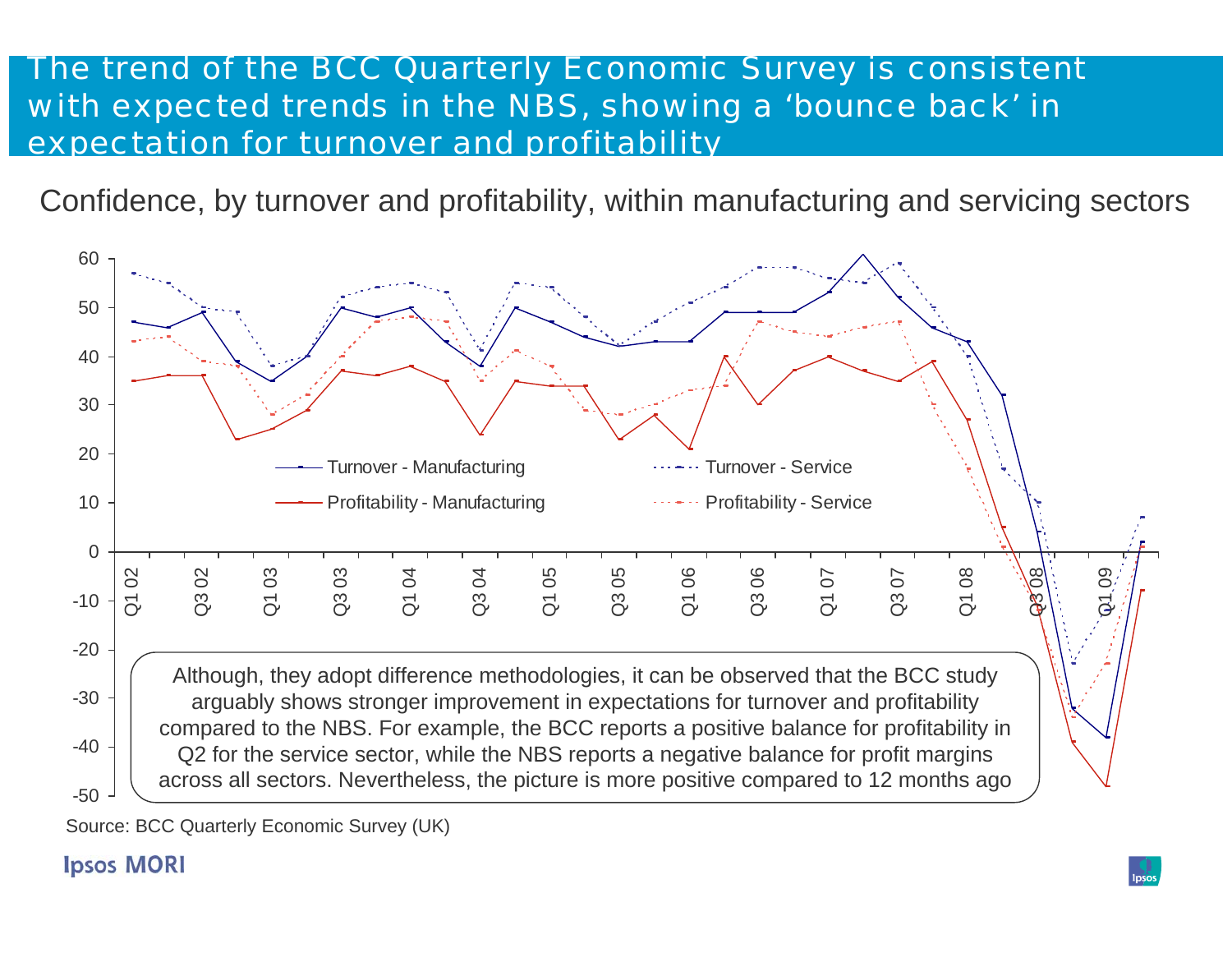The NBS reports that all sectors are expecting to see an improvement in domestic orders, however the balance remains negative across all sectors apart from the public sector

*Q Excluding seasonal variations, what are the expected trends for the next 12 months with regard to… Domestic orders*



Construction firms remain the most pessimistic in domestic order expectations for the next 12 months – with a net higher score of -20% in June 2009, however, this represents a strong improvement compared to November 2008.

![](_page_34_Picture_5.jpeg)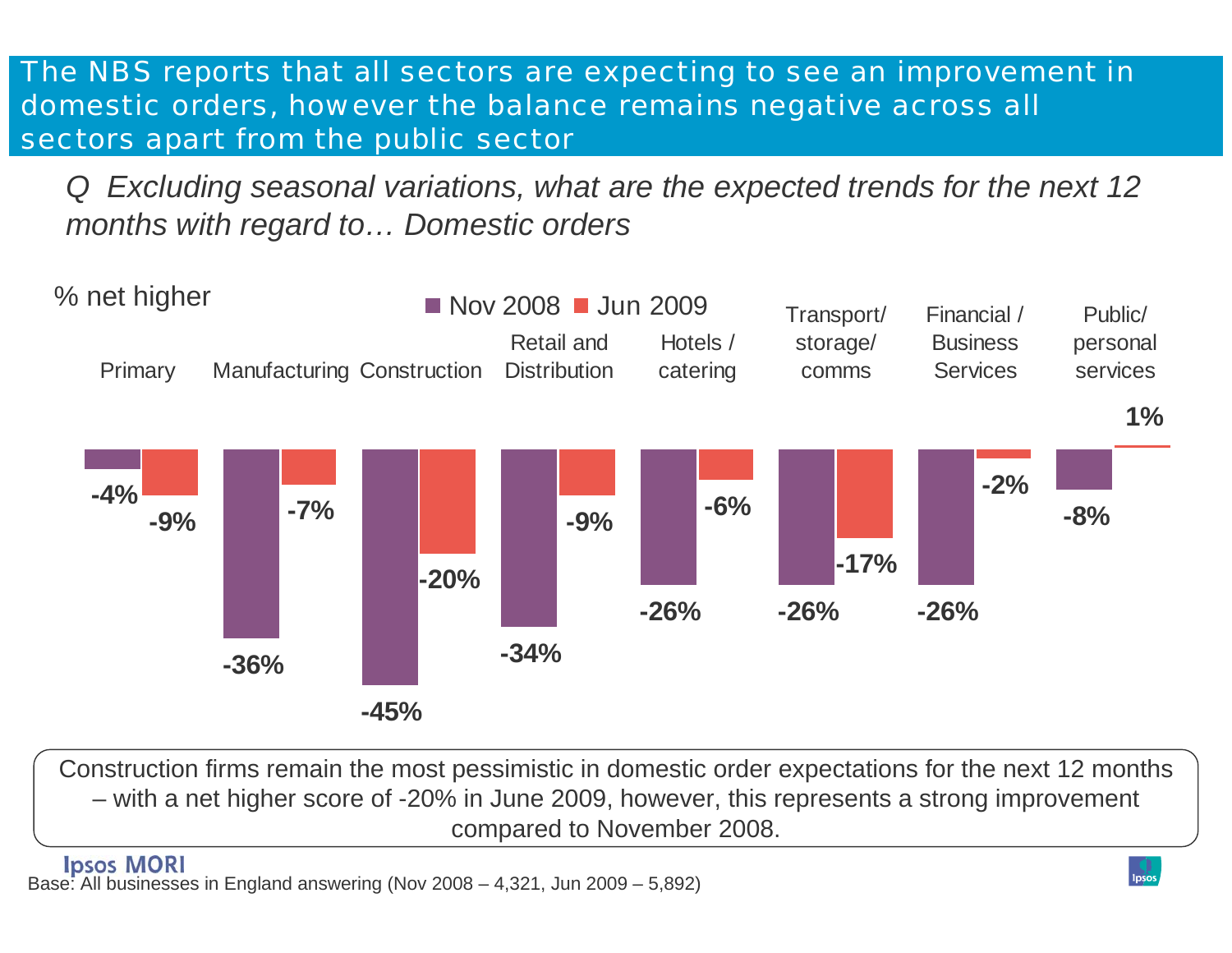#### Section 3

What have businesses experienced as a result of the downturn?

![](_page_35_Picture_2.jpeg)

![](_page_35_Picture_3.jpeg)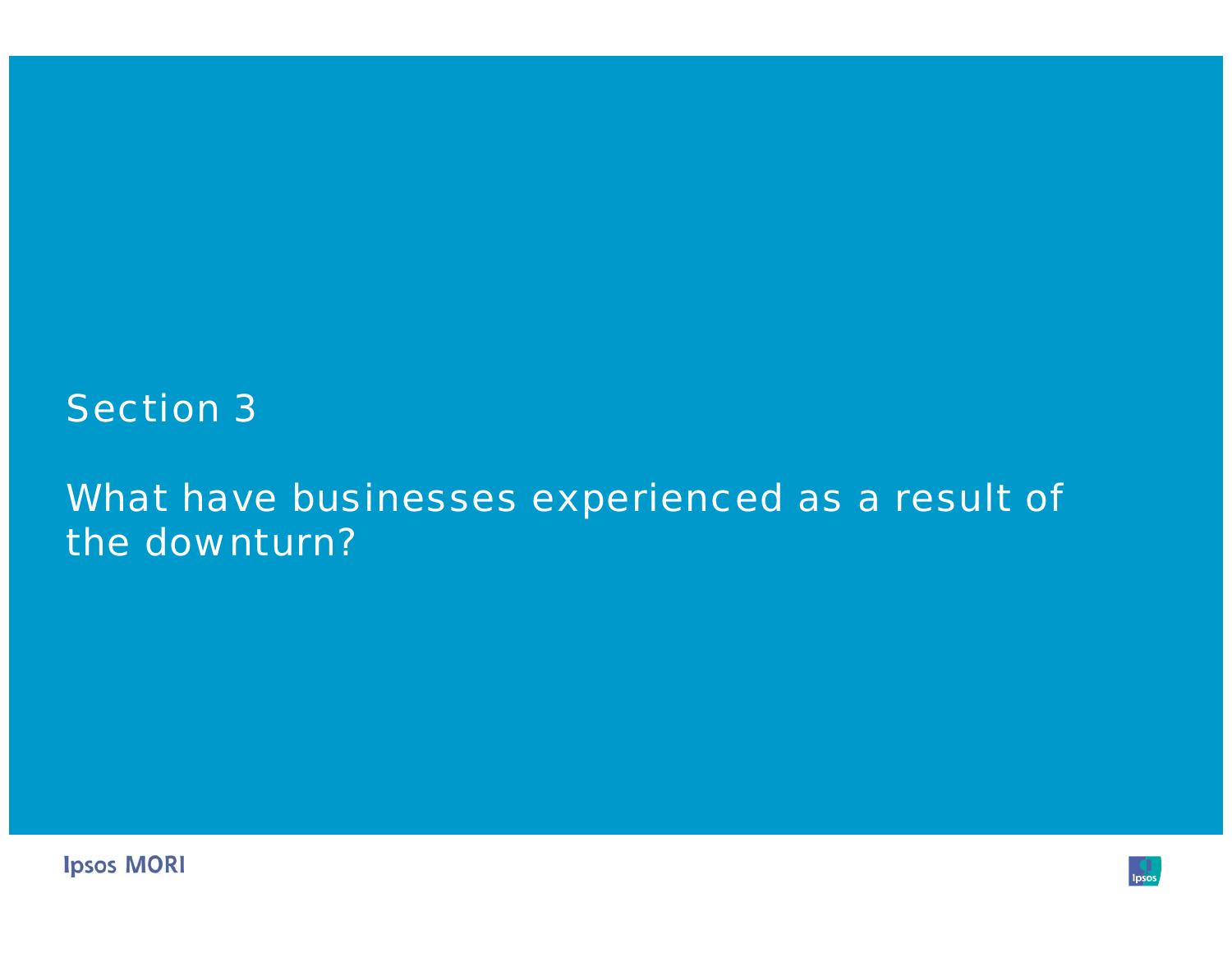The downturn has clearly altered competitive dynamics; most businesses have experienced stronger price pressure and a higher level of competition which has eroded profits

*Q As a direct result of current economic conditions, has your business experienced any of the following in the past 12 months?*



More than 6 in 10 (62%) of businesses have come under pressure from their customers to reduce prices and the same proportion have reported a higher level of price competition in the market (61% in Northern Ireland). Medium sized firms with 10-49 employees were more likely to report stronger price pressures compared to smaller businesses with 1-9 employees

**INOIN COCCI** Base: All b usin esses i n England answ ering (6,313)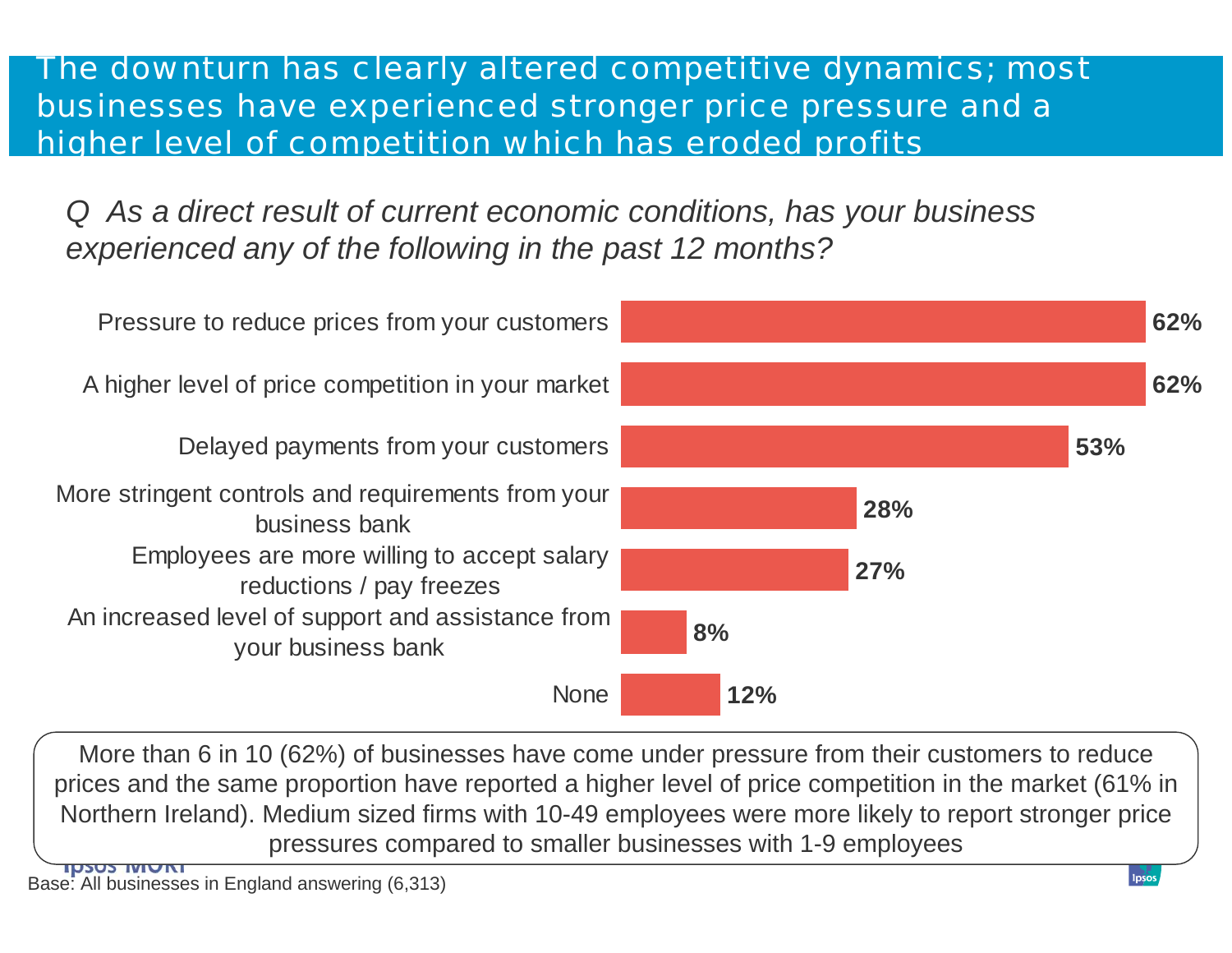The construction, transport and manufacturing sectors are more likely to report higher price competition, also explaining the even weaker trend in profit margins in these sectors

*Q As a direct result of current economic conditions, has your business experienced any of the following in the past 12 months? A higher level of price competition in your market*



Firms in the construction and manufacturing sectors, who are often competing for large, tendered contracts are more likely to report a higher level of price competition. A lower proportion of firms from the primary industries experienced stronger price competition compared to other sectors, although over half of firms in the sector (57%) still reported this

#### **Ipsos MORI** Base: All businesses i n England answ ering (shown i n brackets)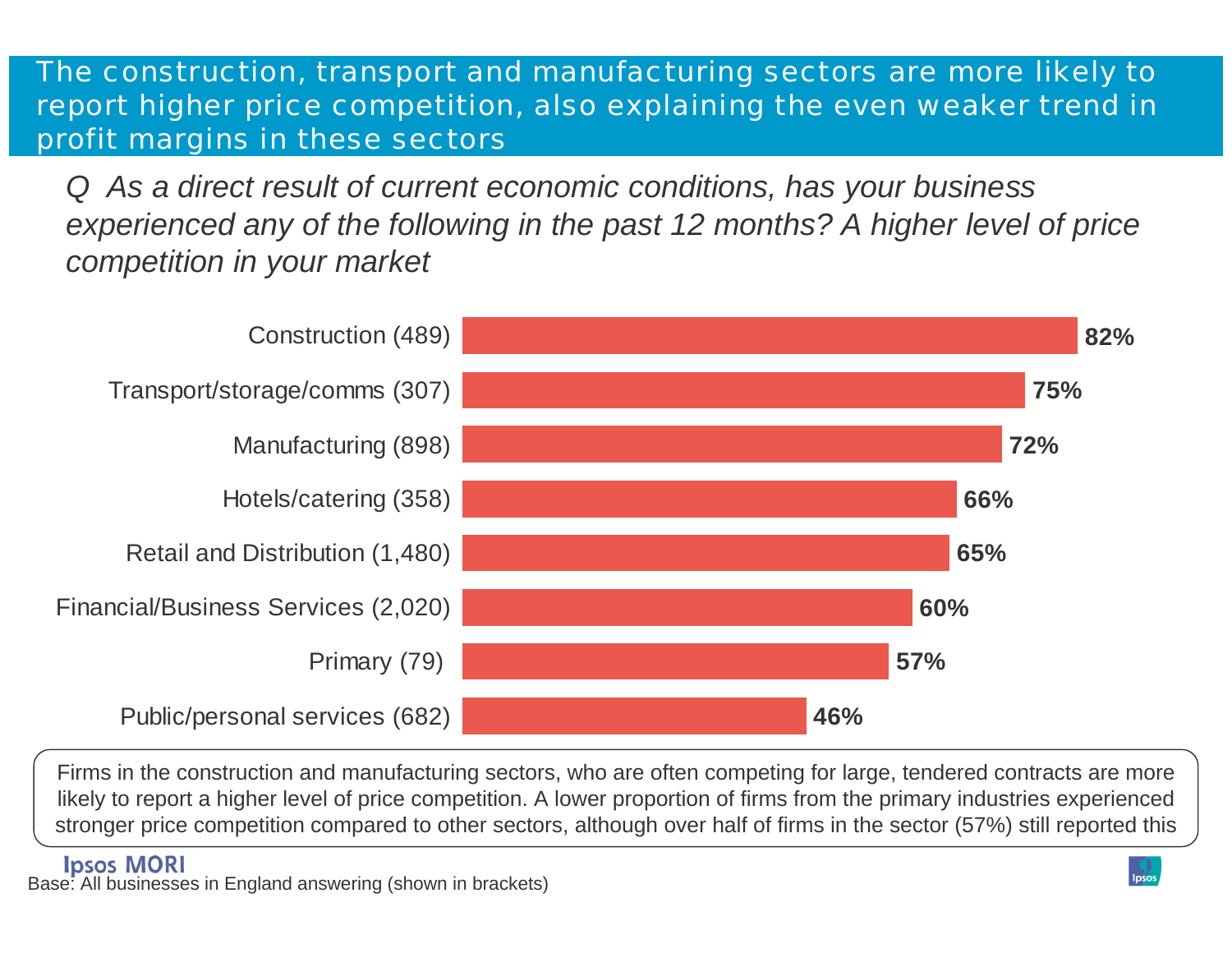The NBS has highlighted a clear relationship between price competition and performance. Firms that had experienced higher price competition were much more likely to report deteriorating performance over the last 12 months

*Q As a direct result of current economic conditions, has your business experienced any of the following in the past 12 months? A higher level of price competition in your market*



Those businesses who saw their business performance deteriorate over the past 12 months are more likely to have experienced price competition (71% compared to 46% of businesses whose business performance has improved). Pricing pressure also had a strong impact on a firms ability to weather any further downturn - 70% of firms who stated they were not at all well placed had also higher competition on pricing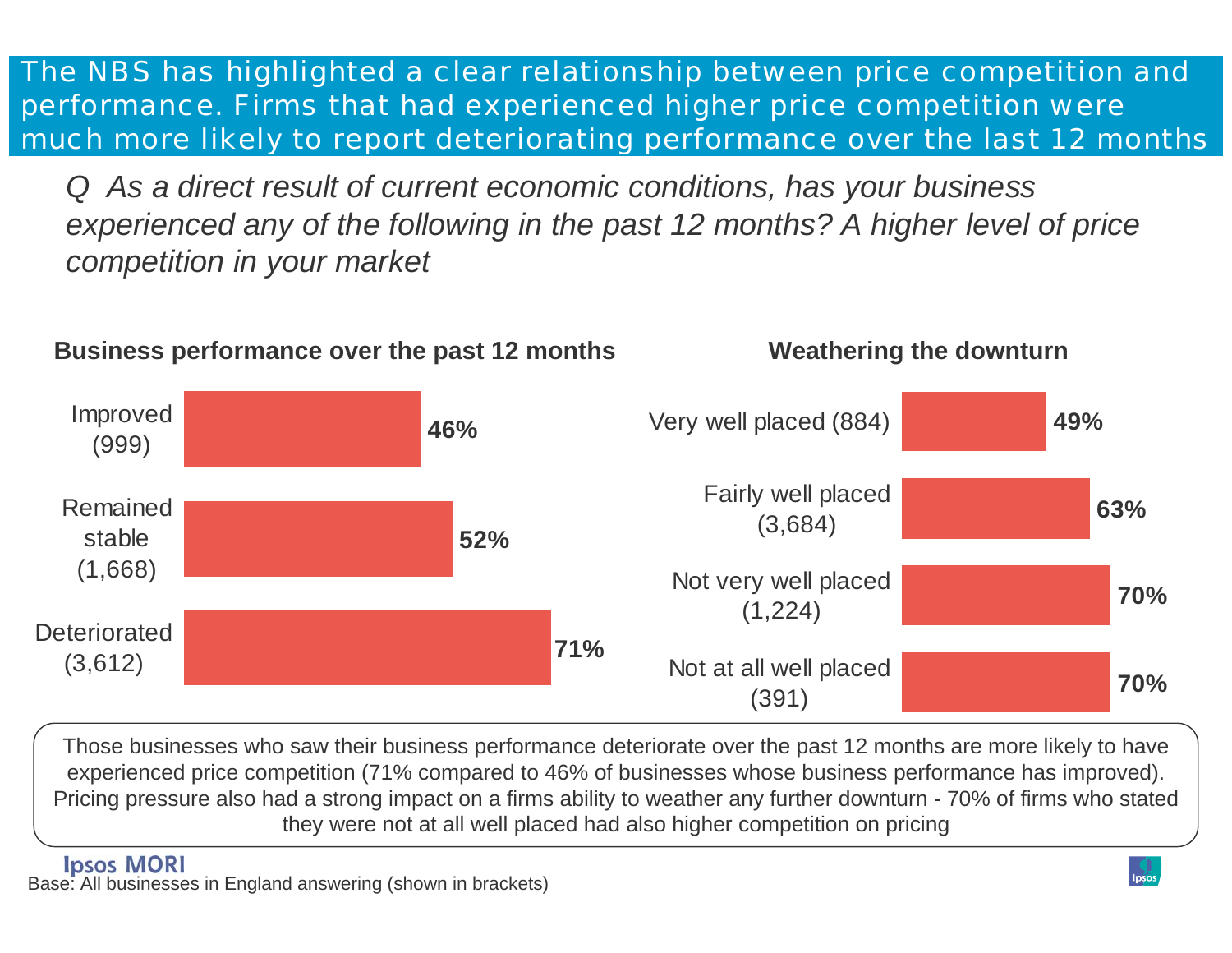Firms in the manufacturing sector are the most likely to have experienced delayed payments from customers overall, further adding to pressures on cash flows

*Q As a direct result of current economic conditions, has your business experienced any of the following in the past 12 months? Delayed payments from your customers*



The majority of firms in the manufacturing, construction and financial/business services sectors have experienced delayed payments from customers. Given that transactions in the hotels/catering sector are made at the point of purchase, it is unsurprising that most firms in this sector have not experienced delayed payments from customers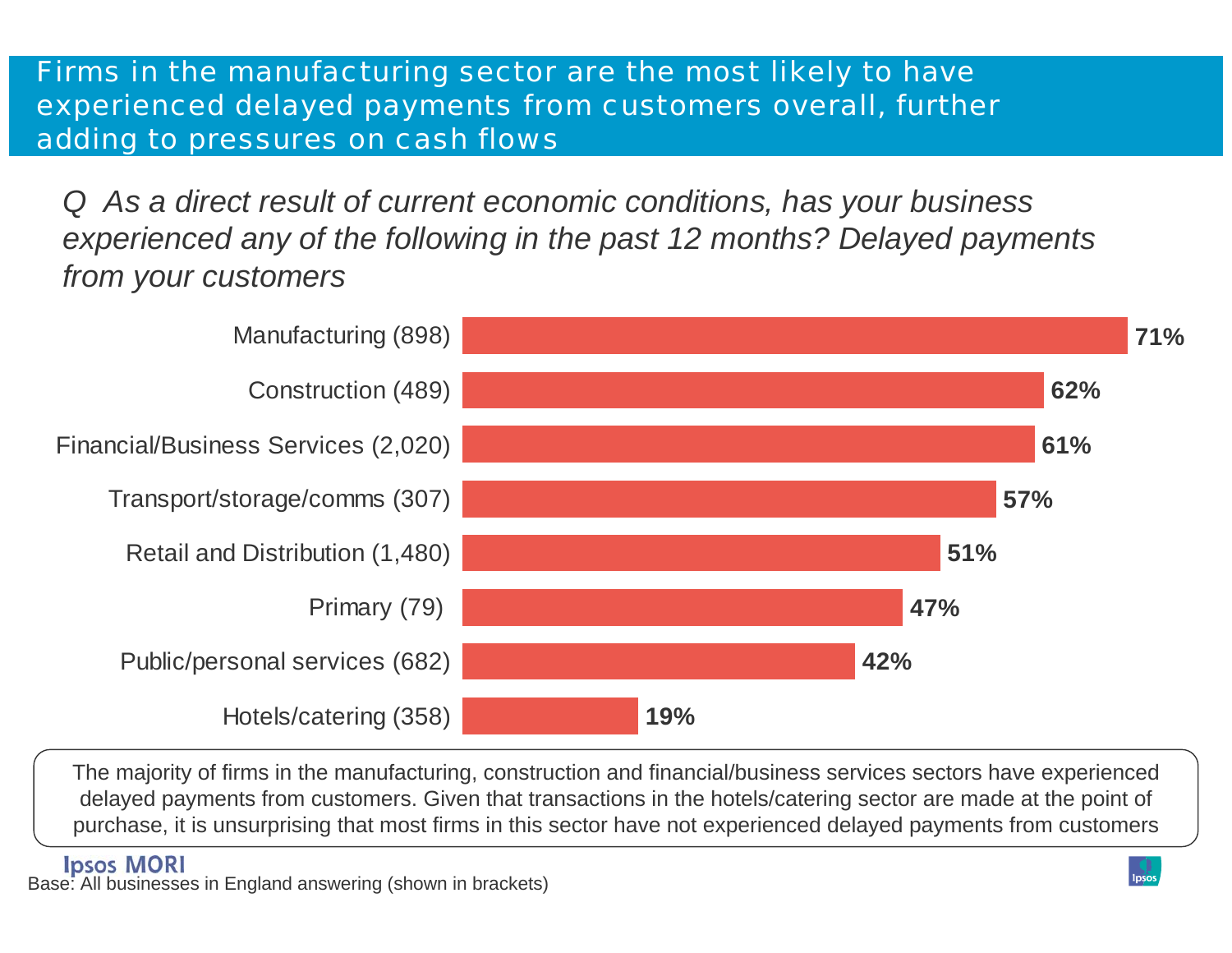# Delayed payments from customers also has a clear impact on business performance and cashflows

*Q As a direct result of current economic conditions, has your business experienced any of the following in the past 12 months? Delayed payments from your customers*

![](_page_40_Figure_2.jpeg)

59% of firms reporting deteriorating performance also reported delayed payments from suppliers, compared with 41% which reported improved performance. Levels of cash flow in the business is also affected by delayed payments – 61% who experienced lower cashflows also had experienced delayed payments from customers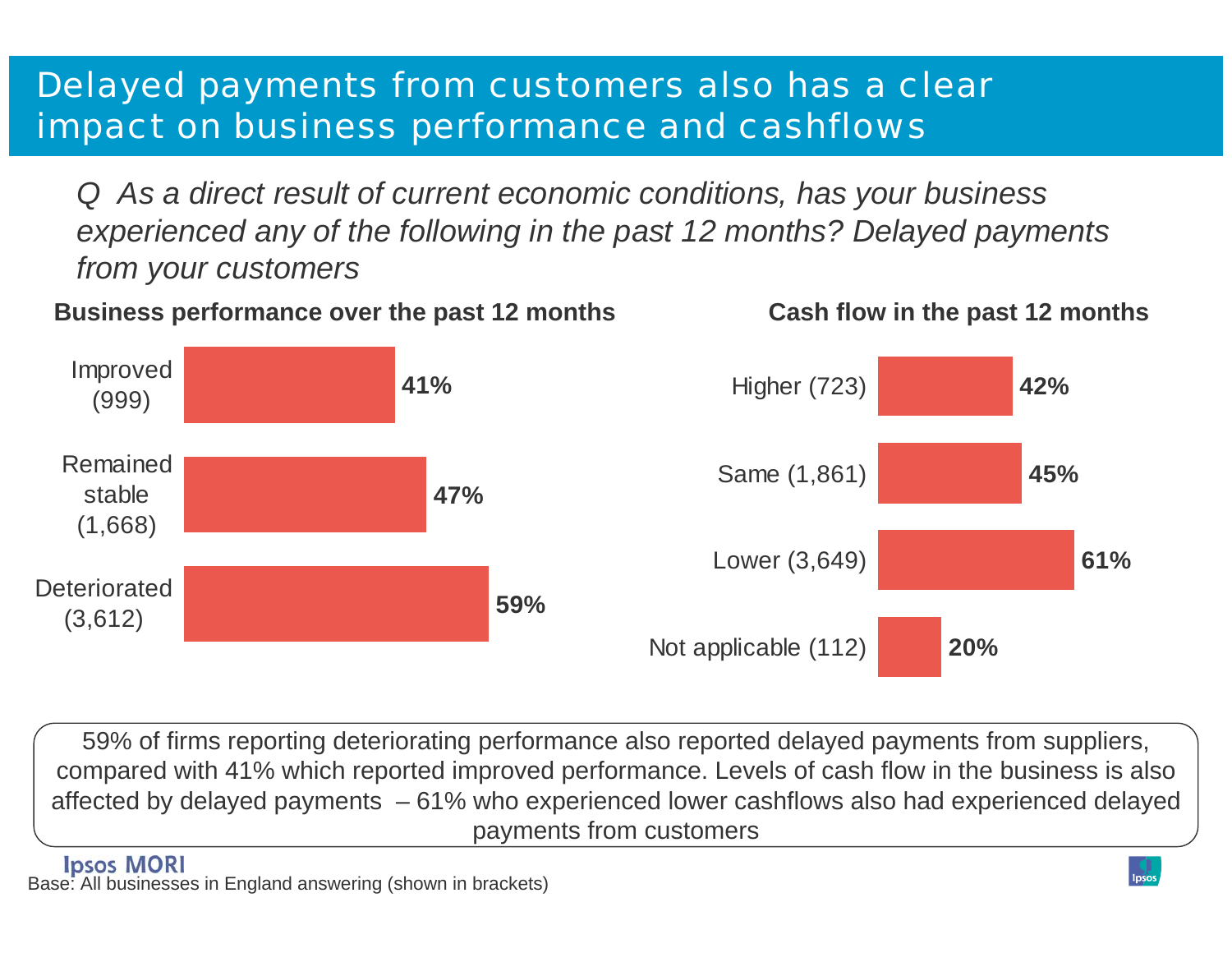Section 4

How have businesses reacted to the downturn?

![](_page_41_Picture_2.jpeg)

![](_page_41_Picture_3.jpeg)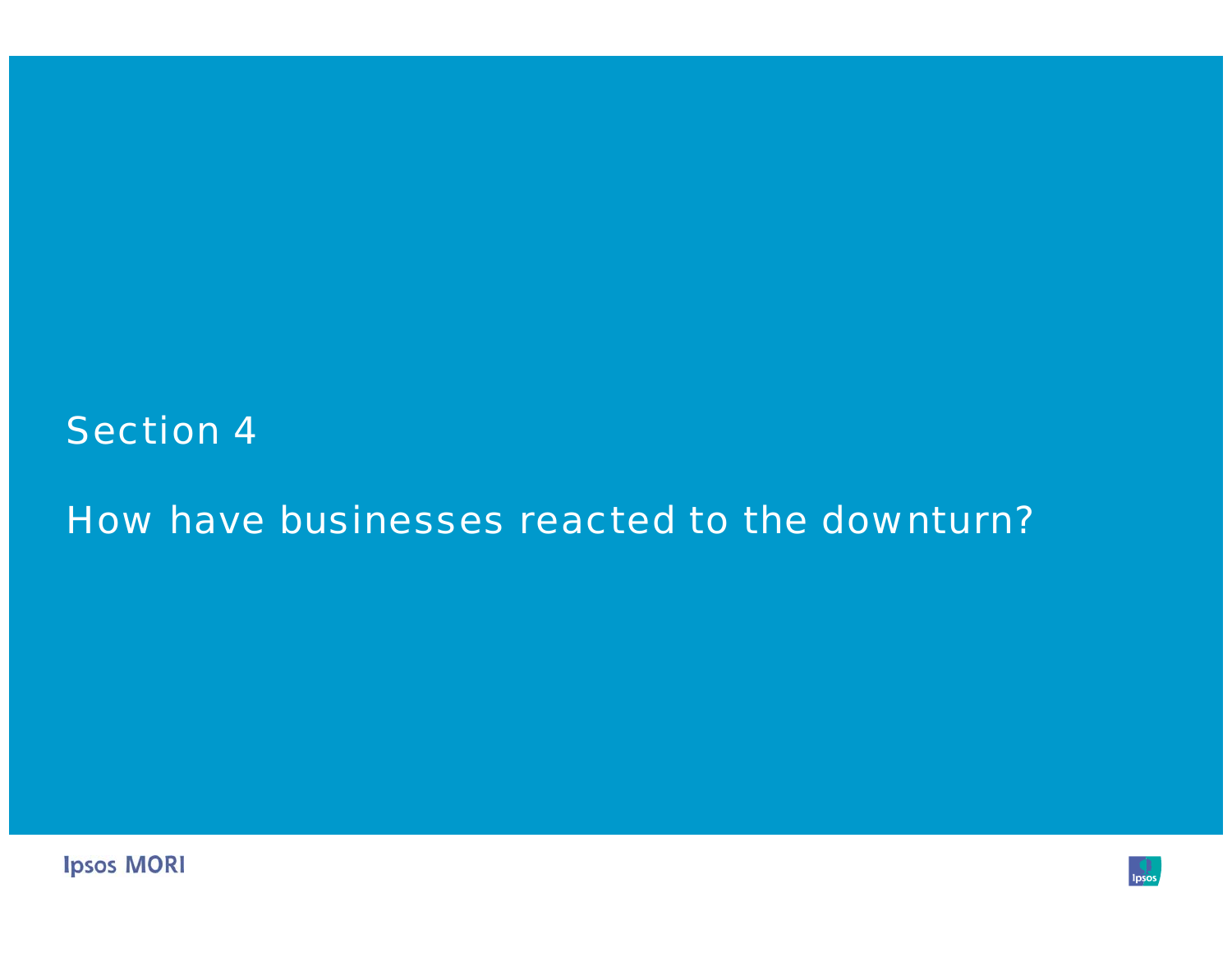Businesses have undertaken a number of actions in reaction to the downturn. While many firms took measures to cut staff costs in the past 12 months, fewer plan to undertake such measures in the coming year

*Q As a direct result of the current economic conditions, which of the following actions has your business undertaken in the past 12 months / does your business expect to undertake in the next 12 months?*

% Undertaken ■ % Expect to undertake

**24% 23%13%8%6% 3% 15% 14%21%21%19% 17%13%10%10% 9%**Pursue new markets / customersReduce the number of staffDelay payments to your suppliers Re d u c e t h e workin g h o urs of staff Consolidate / reduce the number of you suppliers Cut salaries of staffOffer u n paid leave t o staff Close all or p art of t he b u sines s S ell all or p art of the b u sines s None of these

**57%37%31%59%**

In reaction to the downturn, 57% of businesses have undertaken new business development efforts by actively pursing new markets / customers in the past twelve months (47% in Northern Ireland). Businesses have also undertaken a number of measures to reduce staffing costs but fewer expect to undertake these activities in the next 12 months, perhaps in anticipation of improving business climate and stronger demand

**Ipsos MORI** 

Base: All businesses in England answering (% undertaken – 5,929, % expect to undertake – 5,278)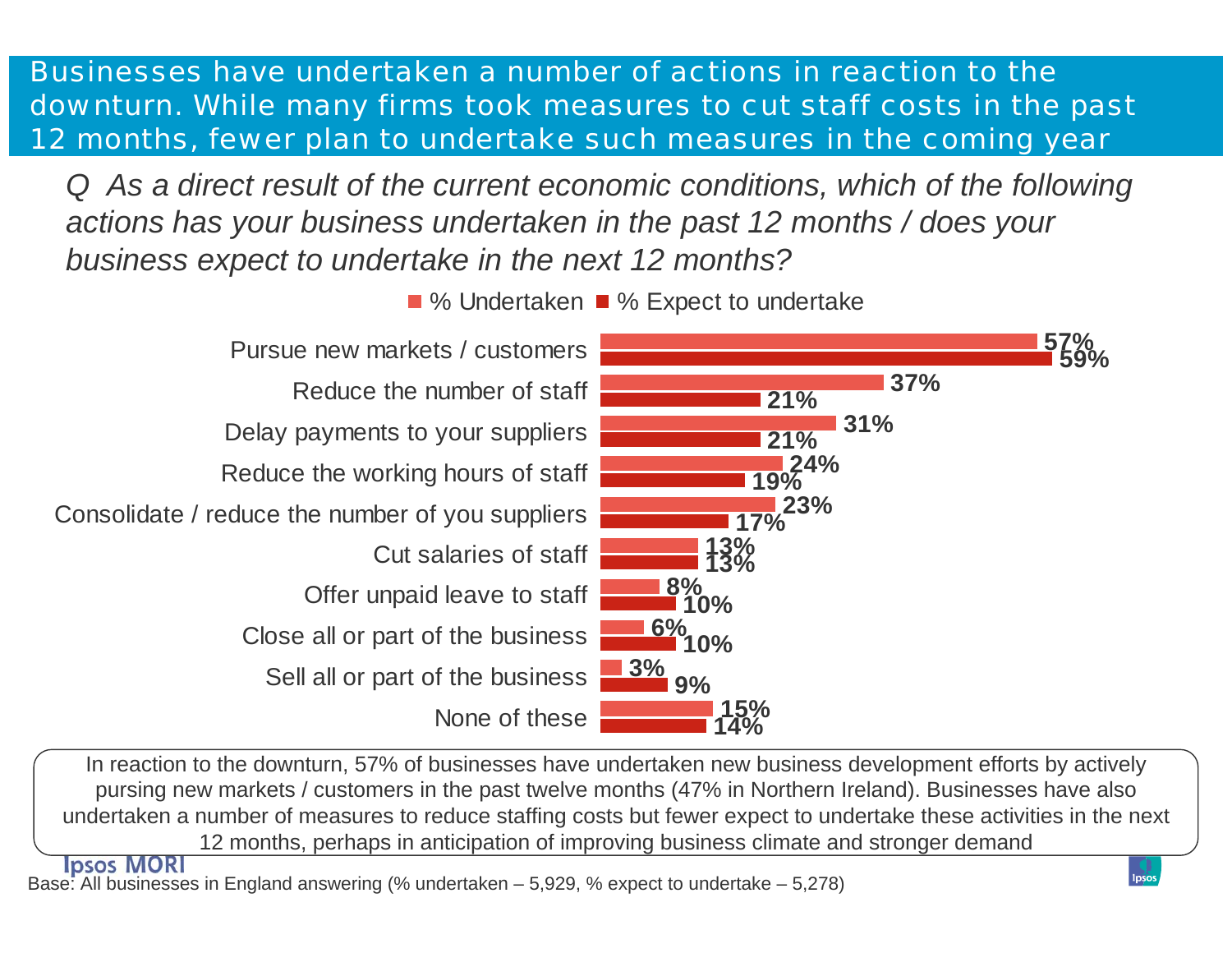Across all sectors, fewer businesses expect to reduce staff in the next 12 months, compared to the past 12. Therefore, while UK unemployment has clearly not peaked, these data point to a possible slowing of unemployment growth going forward

*Q As a direct result of the current economic conditions, which of the following actions has your business undertaken in the past 12 months / does your business expect to undertake in the next 12 months? Reduce the number of staff*

![](_page_43_Figure_2.jpeg)

% Undertaken ■ % Expect to undertake

Firms in the construction and hotels/catering sectors are most likely to have reduced the number of staff in the past 12 months - 46% and 45% respectively. However the next twelve months look more positive for the workforce with only 22% of construction firms expecting to reduce staff and 32% in hotels/catering

**Ipsos MORI** Base: All businesses in England answering (shown in brackets)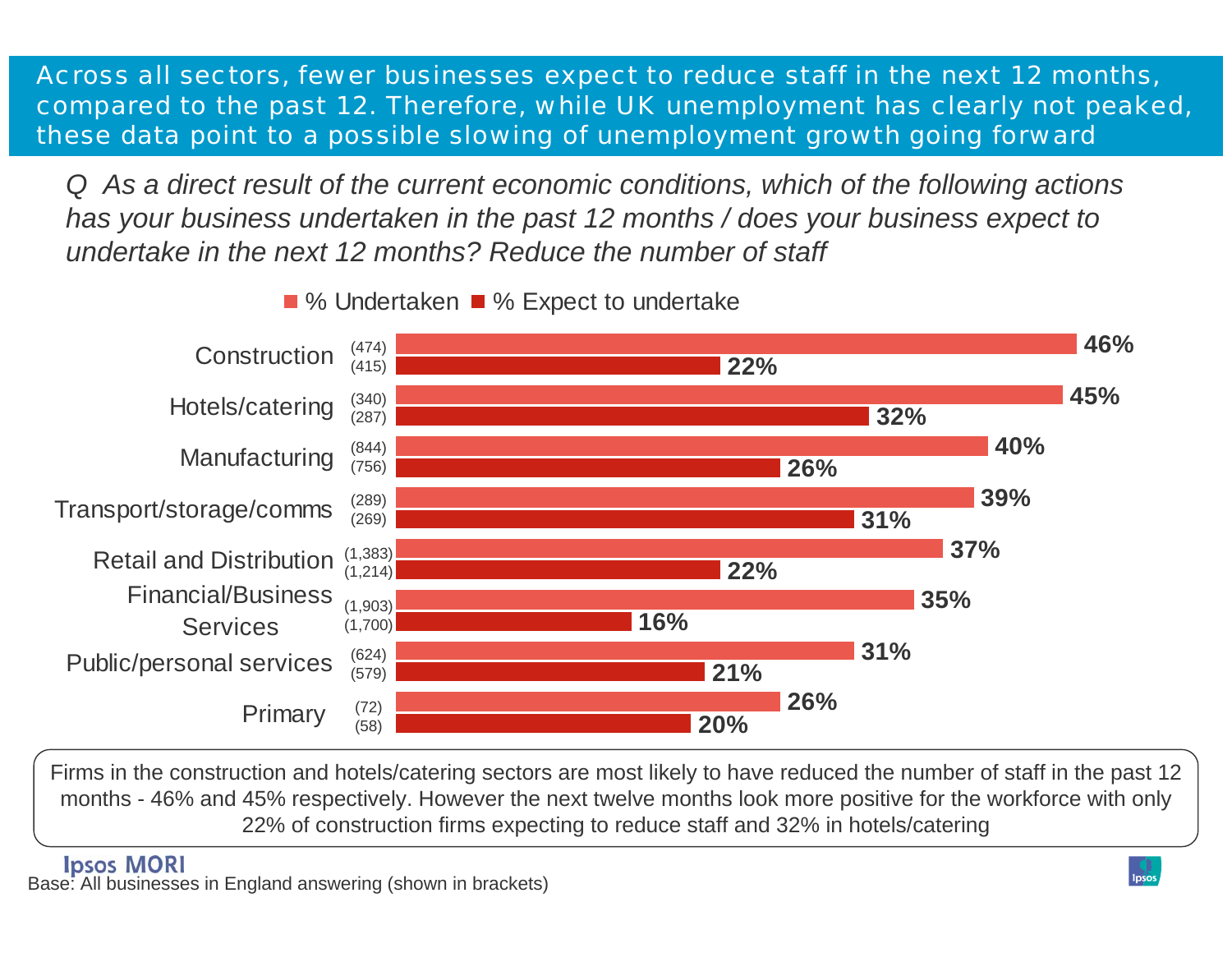The BCC survey indicates that the unemployment growth rate in the service sector may have peaked, while manufacturing unemployment growth may be set to increase further

Employment in the 'last 3 months', within manufacturing and servicing sectors

![](_page_44_Figure_2.jpeg)

Source: BCC Quarterly Economic Survey (UK)

### **Ipsos MORI**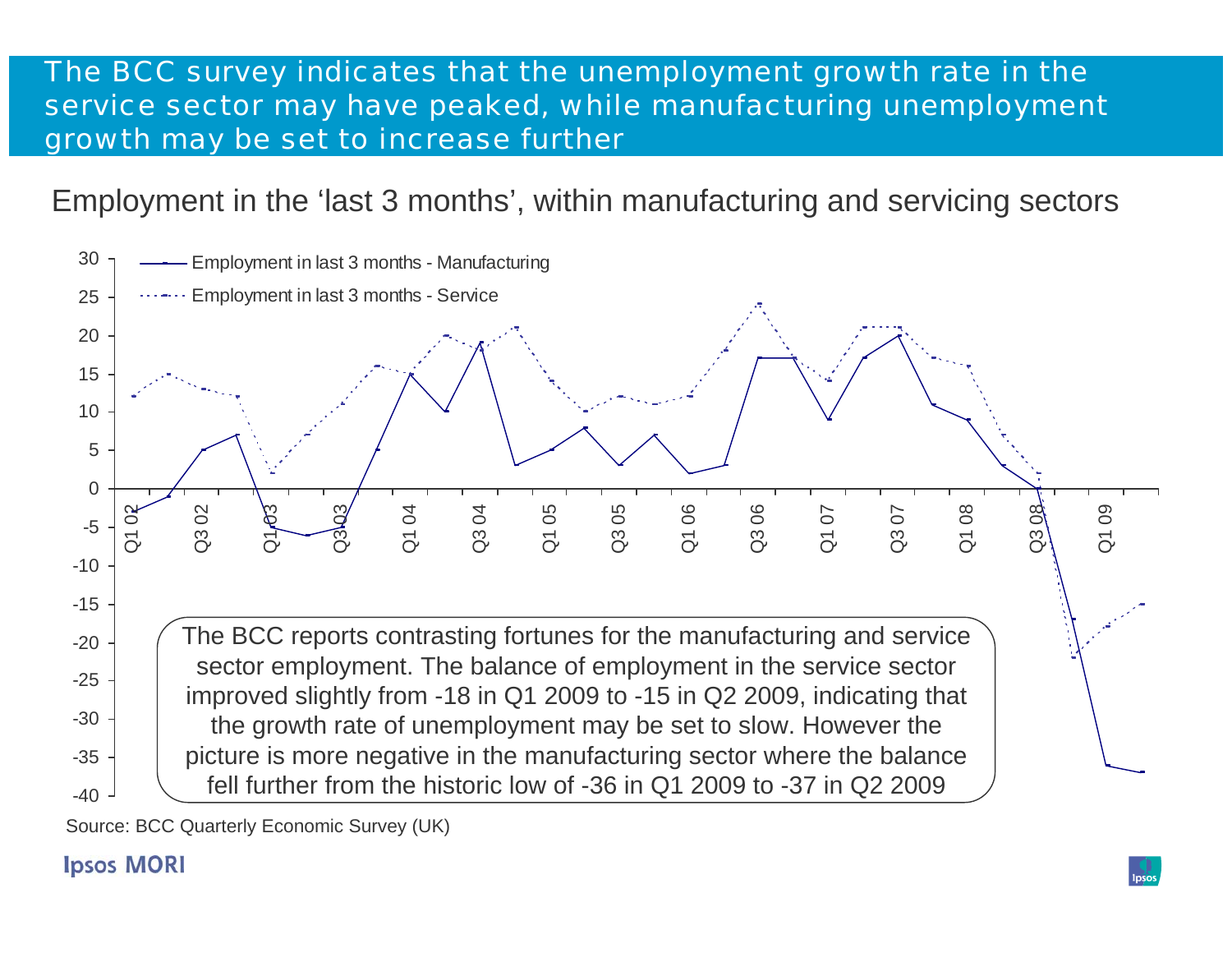While firms that are not well placed to weather the downturn have taken measures to cut costs, they are less likely to have actively pursued new markets or customers to improve sales

*Q As a direct result of the current economic conditions, which of the following actions has your business undertaken in the past 12 months?*

|                                                   | <b>Very</b><br>well<br>placed | <b>Fairly</b><br>well<br>placed | <b>Not very</b><br>well<br>placed | Not at all<br>well<br>placed |
|---------------------------------------------------|-------------------------------|---------------------------------|-----------------------------------|------------------------------|
| Pursue new markets / customers                    | 53%                           | 60%                             | 56%                               | 47%                          |
| Reduce the number of staff                        | 21%                           | 36%                             | 47%                               | 56%                          |
| Consolidate / reduce the number of your suppliers | 12%                           | 22%                             | 32%                               | 38%                          |
| Delay payments to your suppliers                  | 11%                           | 27%                             | 49%                               | 61%                          |
| Reduce the working hours of staff                 | 11%                           | 22%                             | 35%                               | 45%                          |
| Cut salaries of staff                             | 5%                            | 11%                             | 20%                               | 30%                          |
| Offer unpaid leave to staff                       | 4%                            | 7%                              | 11%                               | 17%                          |
| Close all or part of the business                 | 3%                            | 4%                              | 9%                                | 18%                          |
| Sell all or part of the business                  | 1%                            | 2%                              | 5%                                | 8%                           |

There are some interesting results when comparing actions undertaken with how well placed the firm is to weather a further downturn. There appears to be a greater degree of inertia among some 'at risk' firms, as they are less likely to pursue new markets to boost sales, compared to businesses which are in a stronger position. However, at risk firms are much more likely to take actions to reduce costs such as reducing staff or reducing working hours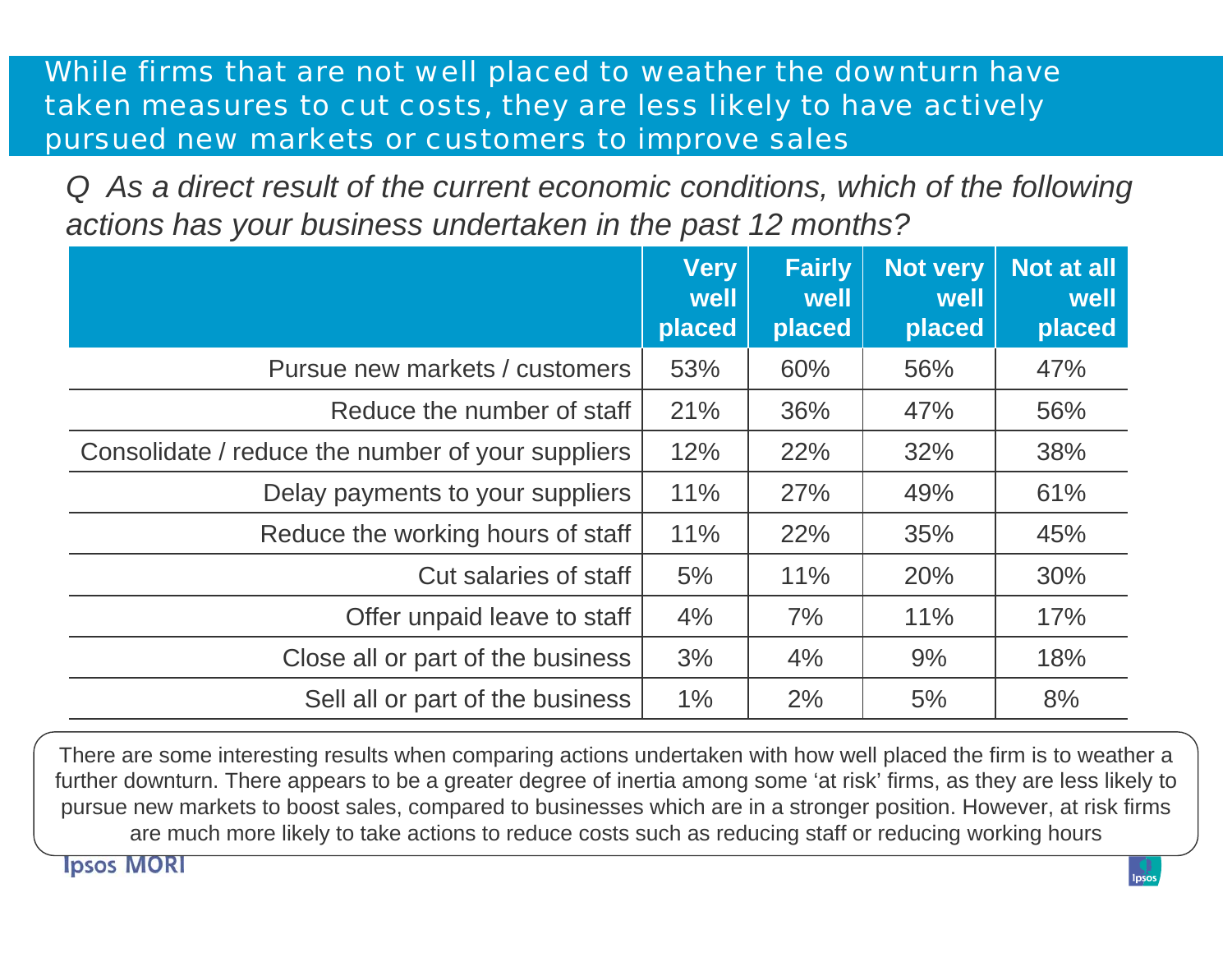# Section 5

# How has the downturn affected business investment?

![](_page_46_Picture_2.jpeg)

![](_page_46_Picture_3.jpeg)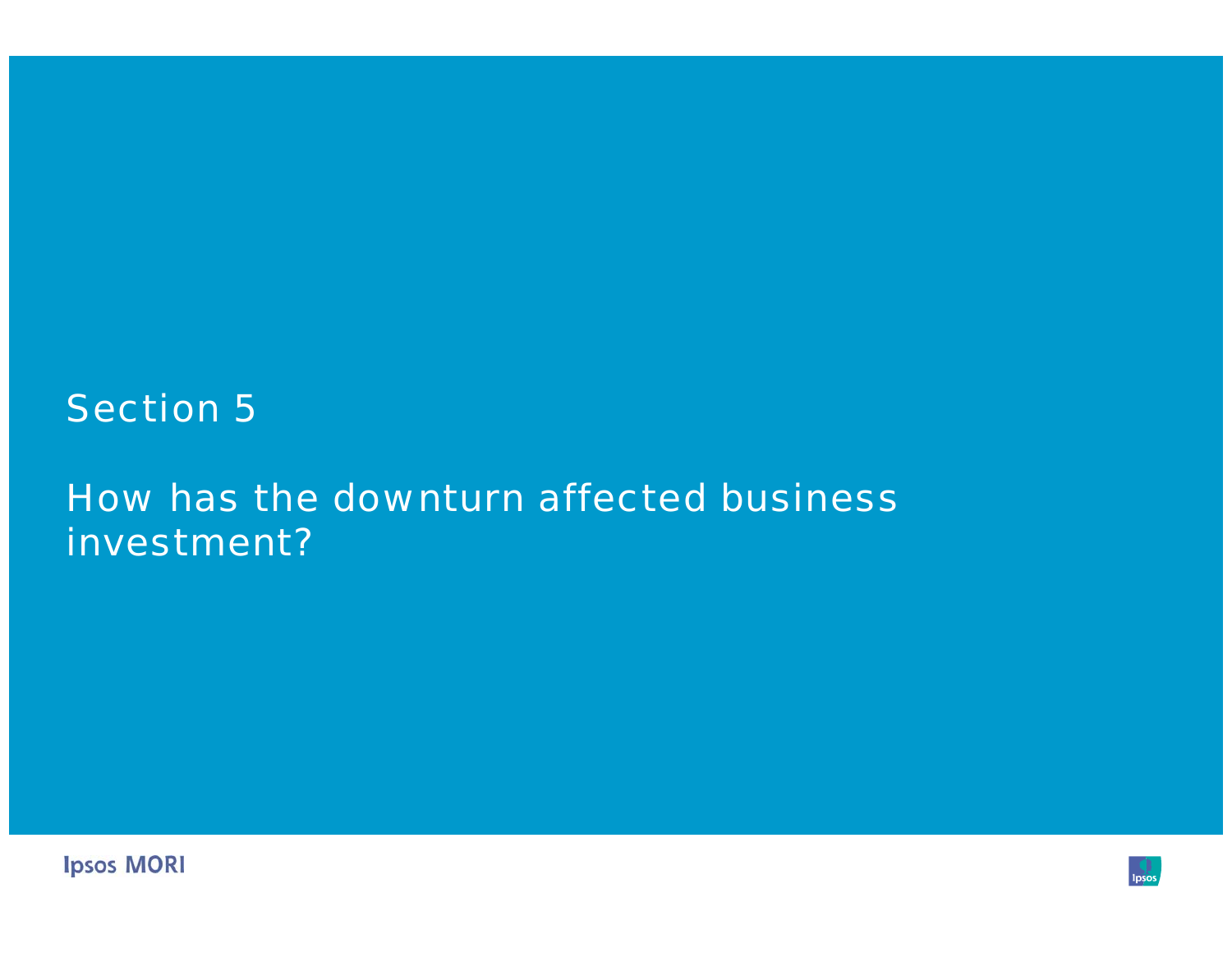# Businesses are still cautious over increasing capital investment levels, unsurprising given the challenging current conditions

*Q On balance, has the overall level of investment you have made in your business over the past 12 months and next 12 months been…*

![](_page_47_Figure_2.jpeg)

Investment levels over the past 12 months have remained stable or increased for the majority (71%) of businesses (68% in Northern Ireland), surprising given the challenging conditions. Interestingly, roughly the same proportion expect investment to be stable or increase in the next 12 months. While businesses are exhibiting a degree of caution and are not increasing overall investment levels they are still not being reduced, quite a positive result given the economic context

#### **Ipsos MORI** Base: All businesses in England answering (Past 12 months – 6,288, Next 12 months – 6,210)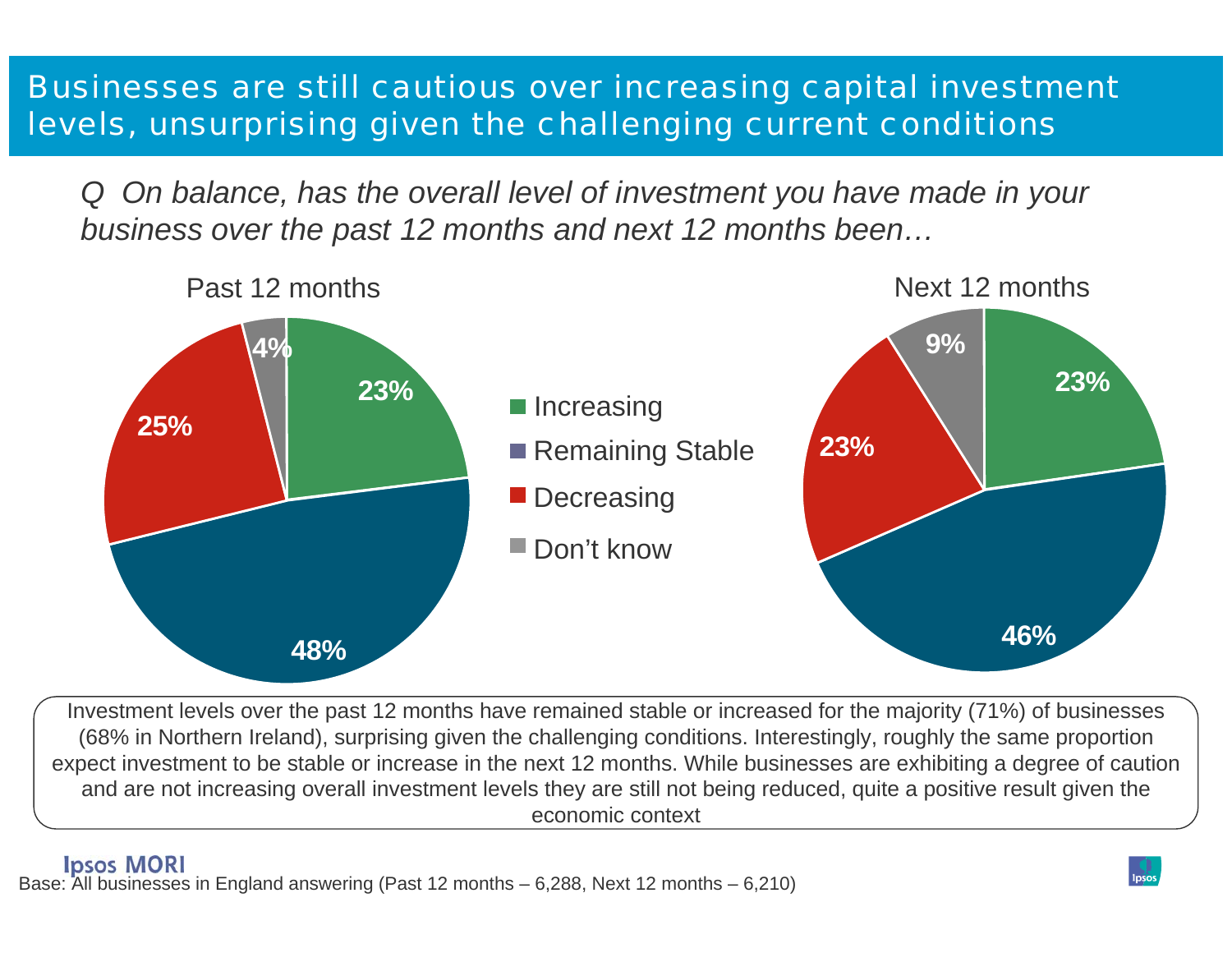# Looking to the future, businesses in the South West and North East expect to invest more in their business compared to other regions

## *Q On balance, has the overall level of investment you have made in your business over the next 12 months been…*

Increasing ■ Remaining stable ■ Decreasing ■ Don't know

![](_page_48_Figure_3.jpeg)

Businesses across all regions are being cautious in their levels of investment. Those in the East Midlands and West Midlands are least likely to invest more with more than a quarter of businesses expecting to invest less in their business in the next 12 months

#### **Ipsos MORI** Base: All businesses in England and Northern Ireland answering (shown in brackets)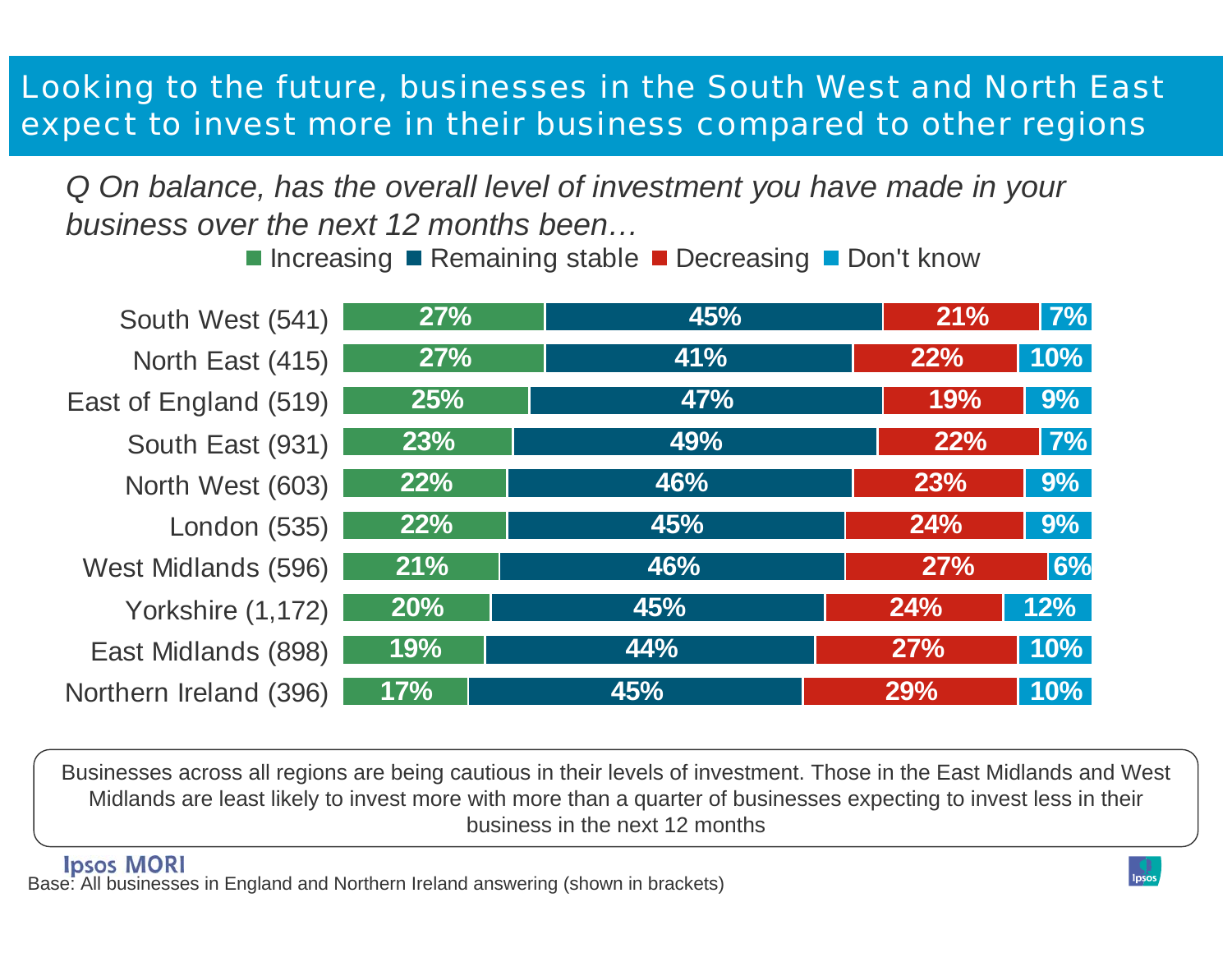There is a clear relationship between positive expectations in the business climate and levels of busines s investment

*Q Over the next 12 months do you expect the business climate in which your business operates to generally improve, remain stable, or deteriorate?*

Level of investment in the past 12 months

Increasing ■ Remaining Stable ■ Decreasing ■ Don't know

![](_page_49_Figure_4.jpeg)

Business who feel optimistic about the current business climate are more likely to invest more in their business in the next 12 months. Of those who feel that the business climate will improve, 35% expect to invest an increasing amount in their business over the next 12 months, this can be compared to those who expect conditions to deteriorate where 42% decreased the level of business investment

**Ipsos MORI** Base: All businesses i n England answ ering (shown i n brackets)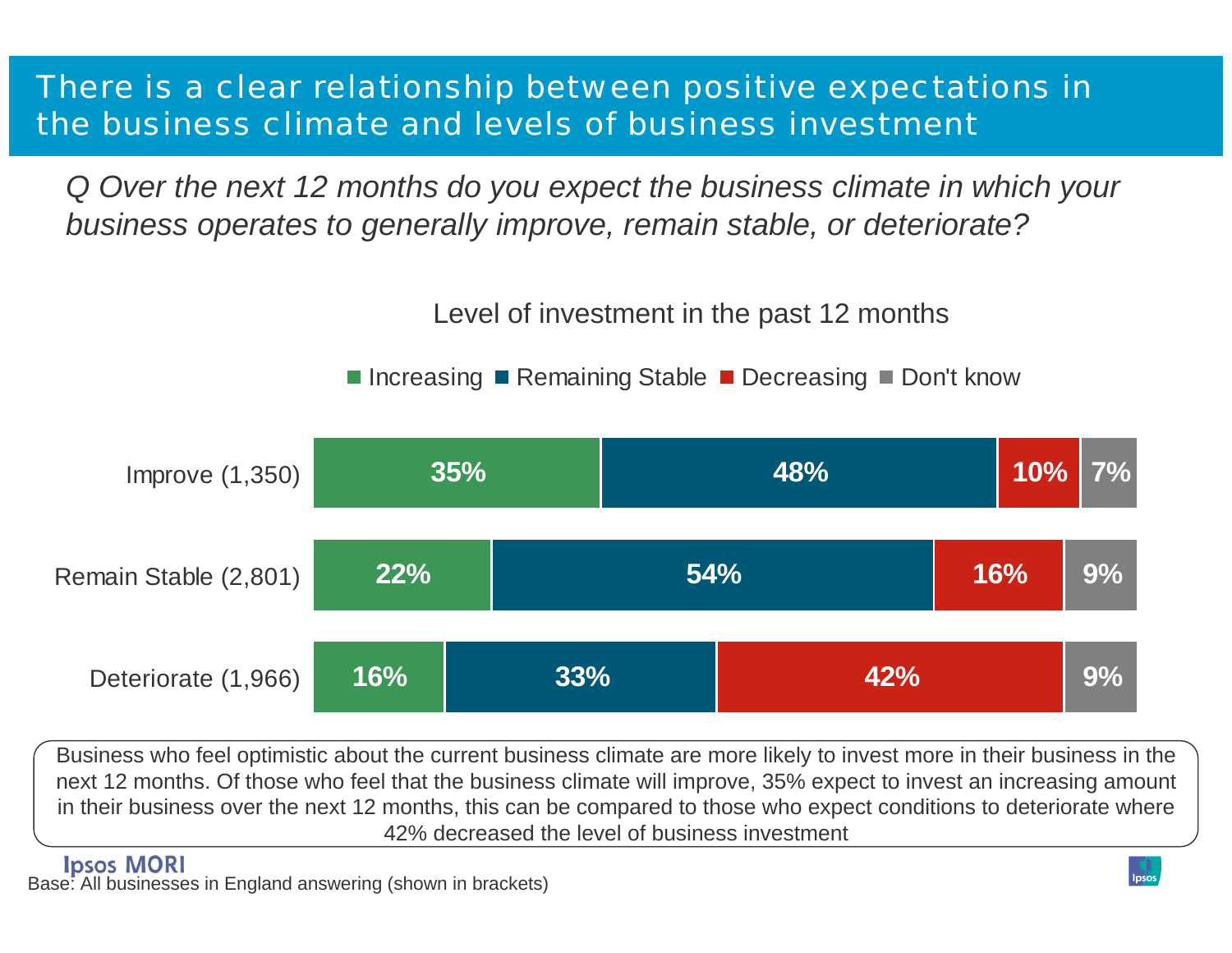Similar to the NBS, the BCC Q uarterly Economic Survey, highlights the depressed investment levels in the UK. Although investment improved a little in Q2. the balance remains negative

Investments, by Plant & machinery, within manufacturing and servicing sectors

![](_page_50_Figure_2.jpeg)

#### **Ipsos MORI**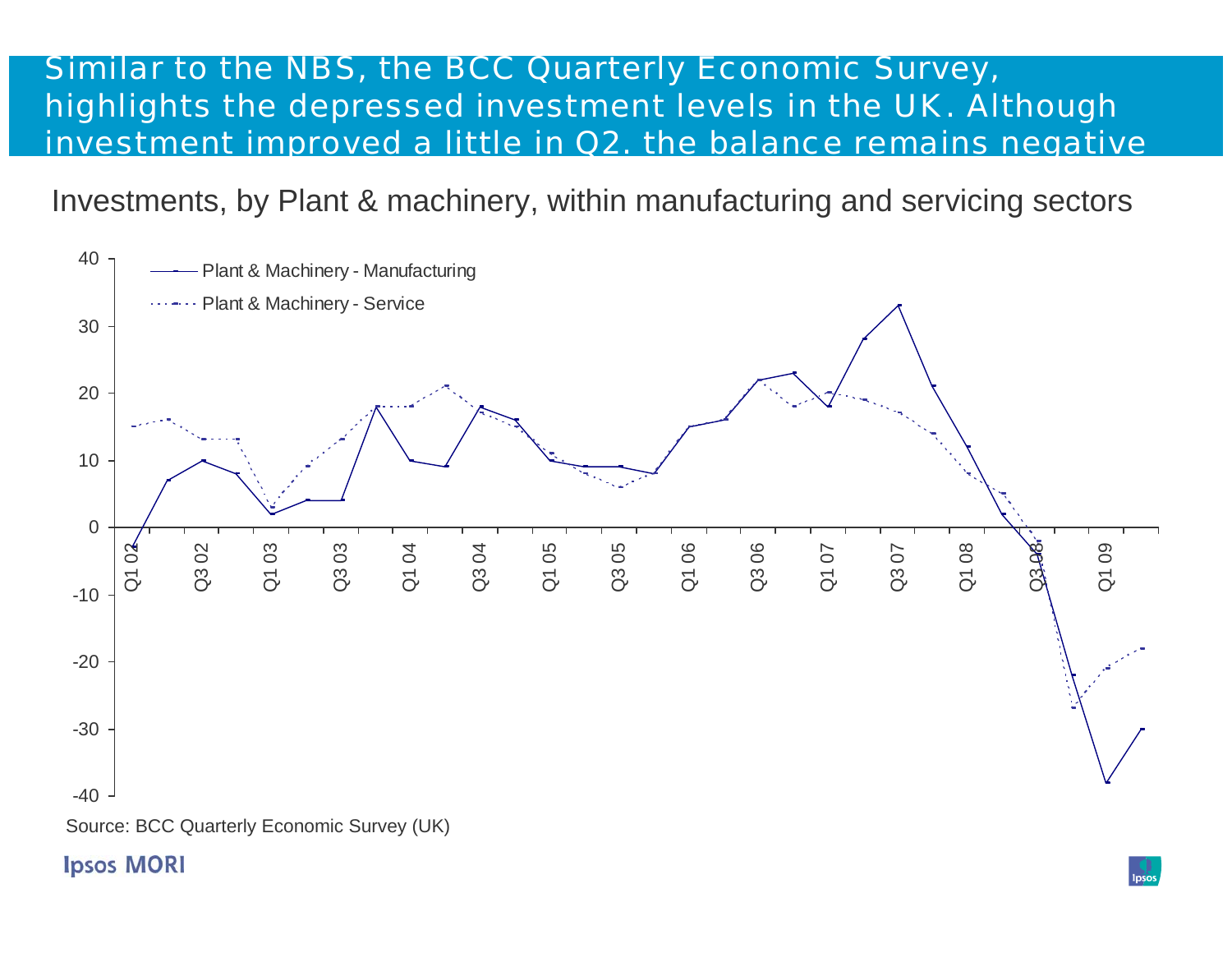The expected level of capital investment in key categories – buildings, plant and machinery - remains depressed, although investment in marketing and sales is healthy

*Q Do you expect to invest more or less in the next 12 months than you invested in the last 12 months on...*

![](_page_51_Figure_2.jpeg)

Firms are clearly unwilling to invest in capital equipment when conditions remain uncertain - expected investment levels in buildings and plant and machinery has steadily declined since June 2008. This points to continuing challenges in sectors such as construction which rely on health levels of business investment in facilities and offices. **Ipsos MORI** 

#### Base: All businesses in England answering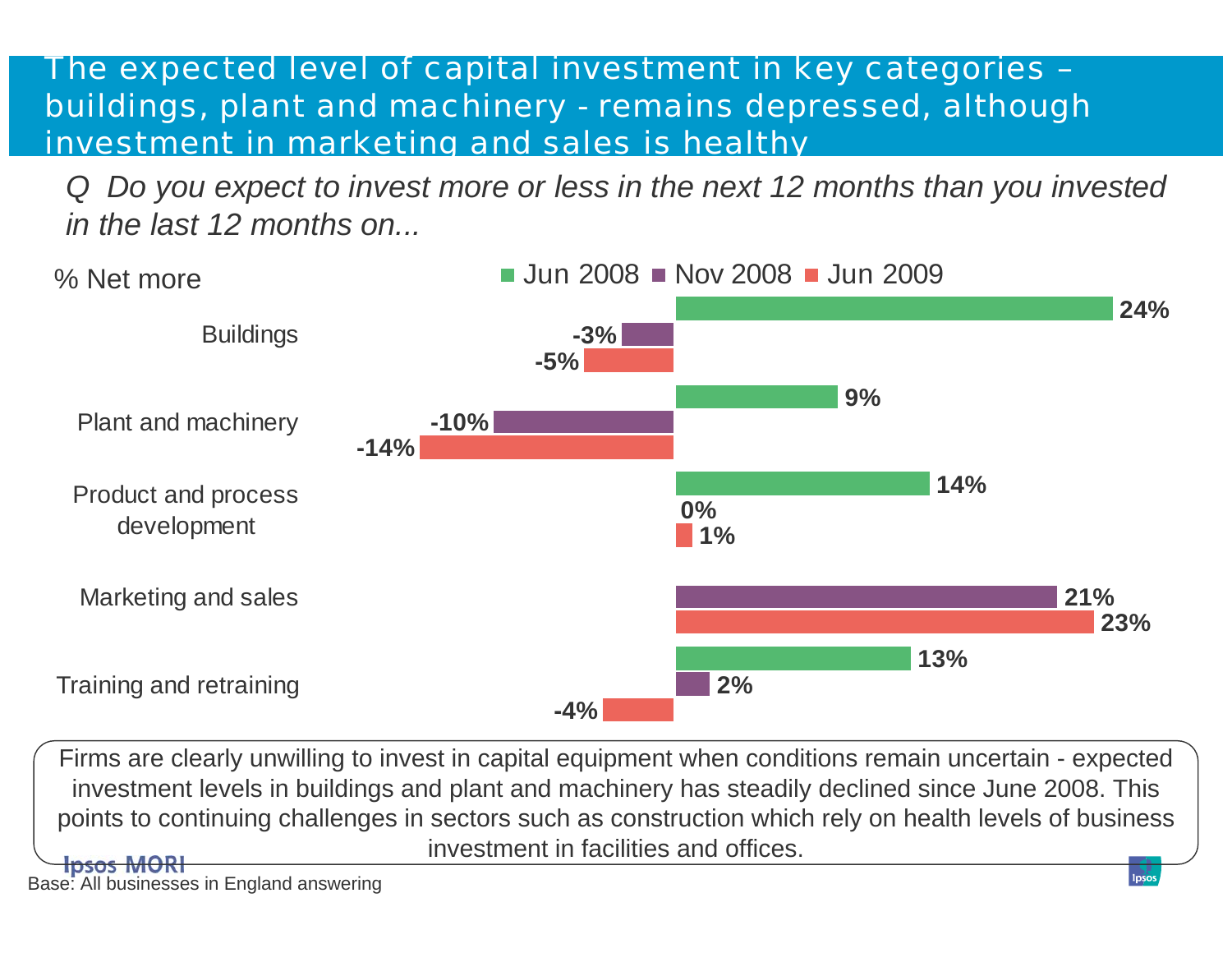Investment in Marketing and Sales is being driven by several key sectors manufacturing and financial/businesses services, who clearly see this as critical to improving business performance

Q Do you expect to invest more or less in the next 12 months than you invested *in the last 12 months on... Marketing and Sales*

![](_page_52_Figure_2.jpeg)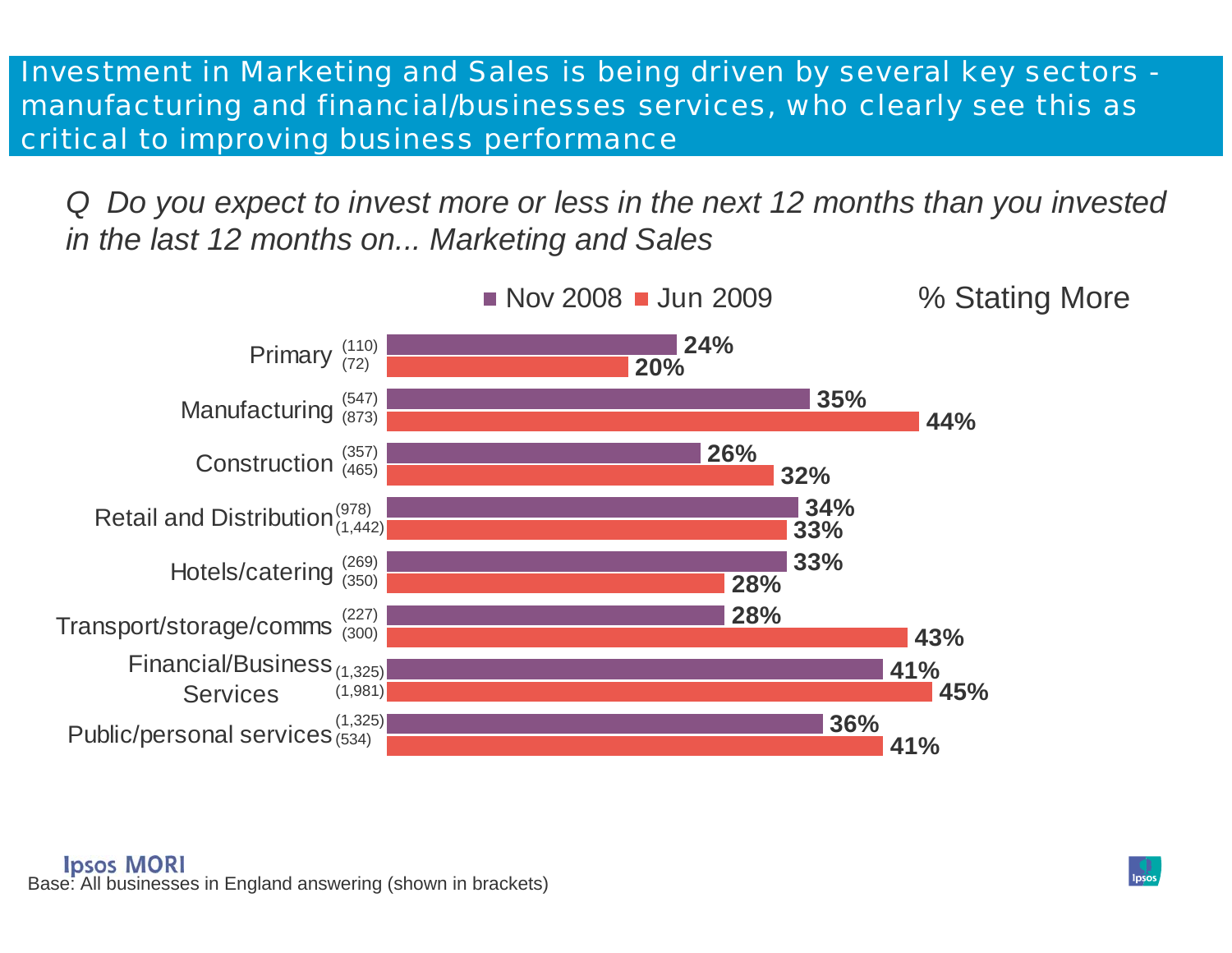Section 6

Access to finance and credit

![](_page_53_Picture_2.jpeg)

![](_page_53_Picture_3.jpeg)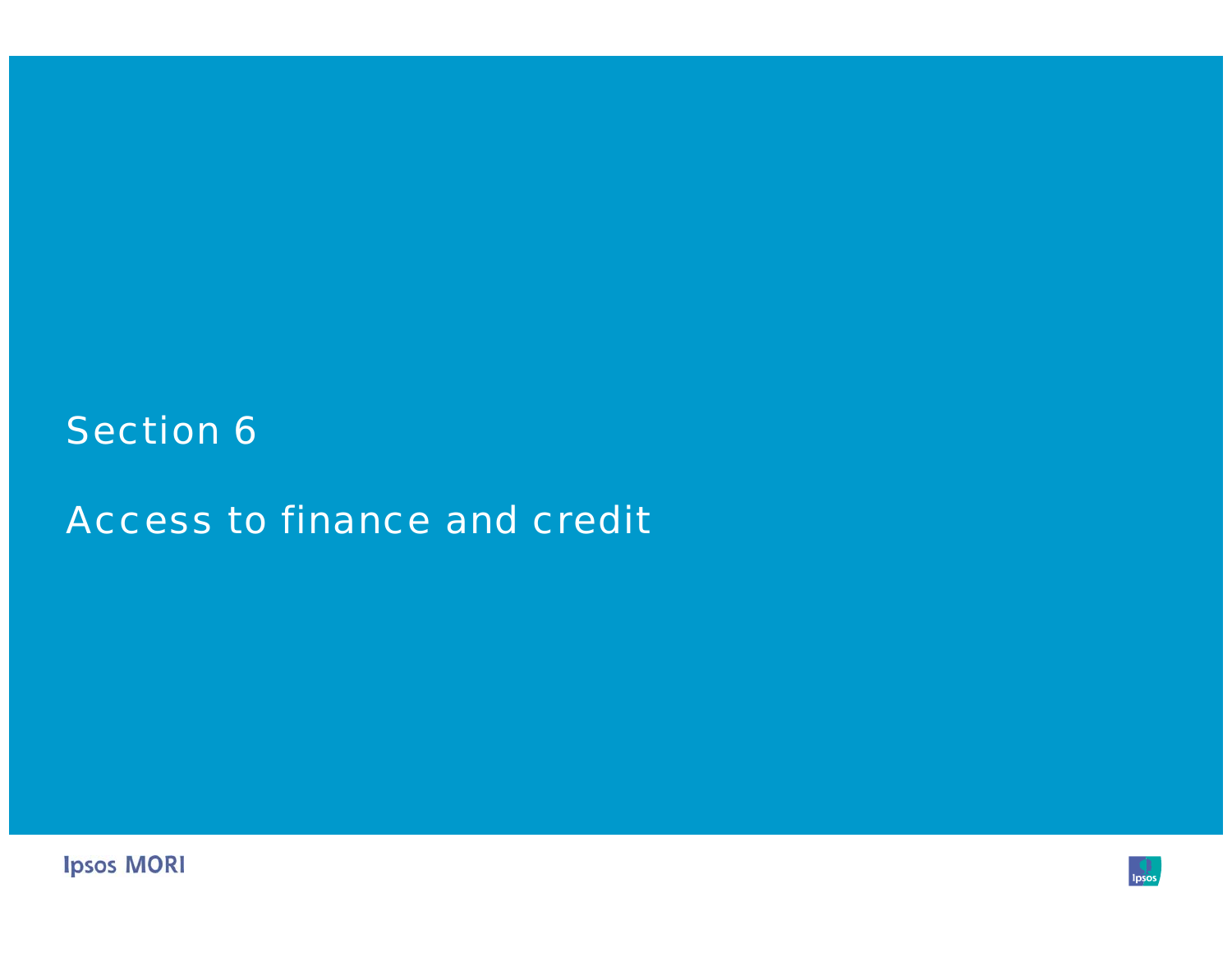As a result of the downturn, some organisations have needed to raise new sources of finance or credit. Organisations in the primary sector are most likely to expect to raise new sources of credit in the next 12 months

*Q As a direct result of the current economic conditions, which of the following actions has your business undertaken in the past 12 months / does your business expect to undertake in the next 12 months?* 

|                |                    | credit   |                                |                                    | <b>Undertaken</b> | <b>Expect to</b><br>undertake             | <b>Undertaken</b> | <b>Expect to</b><br>undertake |
|----------------|--------------------|----------|--------------------------------|------------------------------------|-------------------|-------------------------------------------|-------------------|-------------------------------|
| 17%            | $\overline{5}$ 15% | 17%      |                                | Raise new sources of credit        |                   | Renegotiate existing<br>finance or credit |                   |                               |
| credit         | 13%                | finance  |                                | Public/personal services           | 15%               | 21%                                       | 12%               | 16%                           |
| ð              |                    |          |                                | Hotels/catering                    | 15%               | 16%                                       | 19%               | 21%                           |
| sources<br>new |                    | existing |                                | Transport/storage/comms            | 14%               | 16%                                       | 18%               | 16%                           |
|                |                    |          | Manufacturing                  | 13%                                | 18%               | 16%                                       | 16%               |                               |
|                | Renegotiate        |          | <b>Retail and Distribution</b> | 13%                                | 16%               | 18%                                       | 19%               |                               |
|                |                    |          |                                | <b>Financial/Business Services</b> | 12%               | 17%                                       | 15%               | 15%                           |
| Raise          |                    |          |                                | Construction                       | 12%               | 15%                                       | 13%               | 17%                           |
|                |                    | Overall  |                                | Primary                            | 9%                | 22%                                       | 15%               | 21%                           |
|                |                    |          |                                |                                    |                   |                                           |                   |                               |

% Undertaken% Expect to undertake

A higher proportion of firms (17%) expect to raise new sources of finance or credit compared to those who actually undertook the activity in the previous year (13%). These differences are strongest in the primary sector where just 9% actually raised new finance compared to 22% who expect to in the coming year. This sector was also one of the most negative in it's expectations on the future business climate and may be reacting to more challenging conditions **Ipsos MORI** 

Base: All businesses i n England answ ering (shown i n brackets)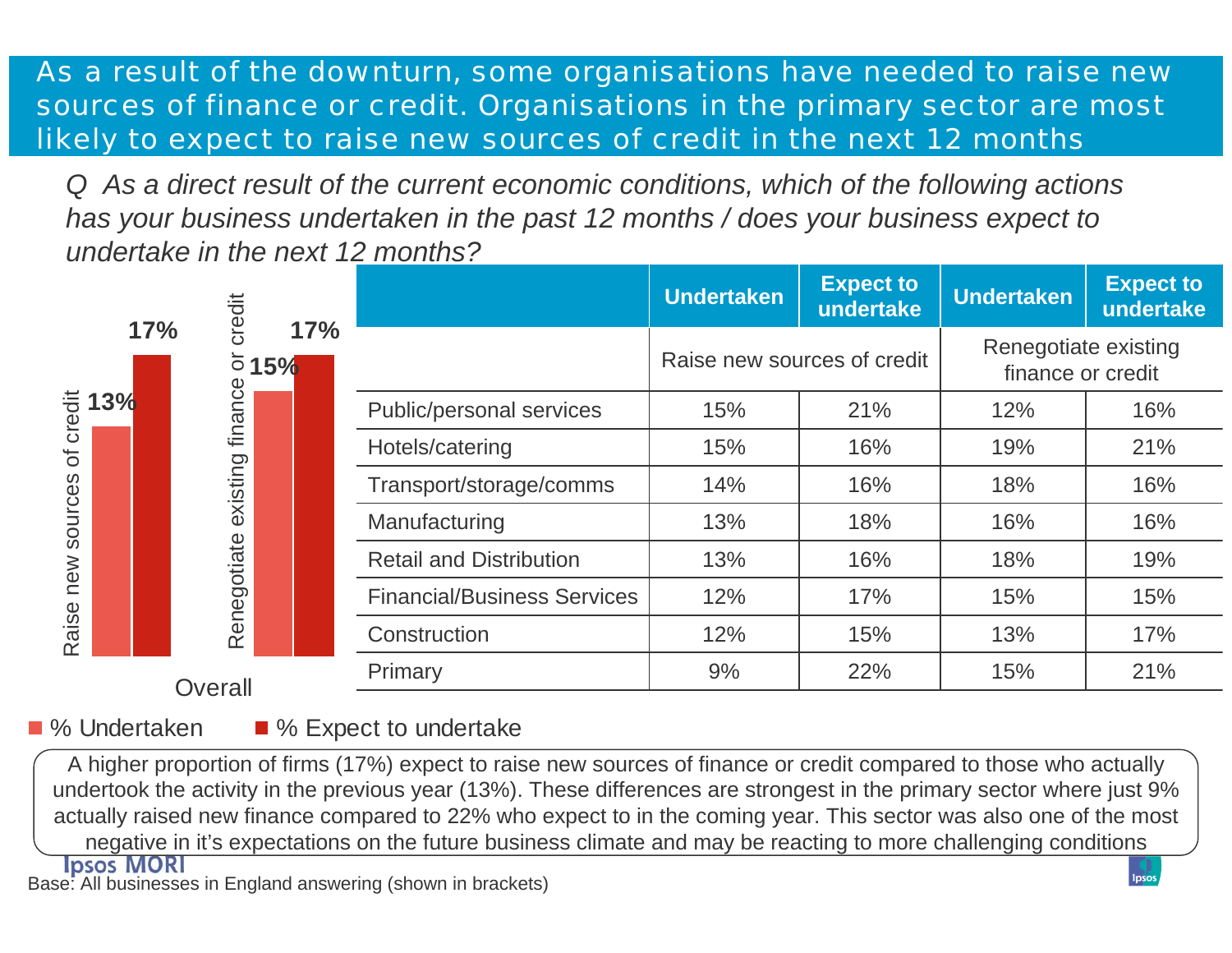While there are few differences by size of business, firms which are not well placed are more likely to have undertaken raising new finance or credit or expect to in the next 12 months

*Q As a direct result of the current economic conditions, which of the following actions has your business undertaken in the past 12 months / does your business expect to undertake in the next 12 months? Raise new sources of finance or credit*

![](_page_55_Figure_2.jpeg)

It is clear that finance is going to be in demand among those 'at risk' firms and less so among firms which are less concerned about their ability to weather a further downturn. 23% of firms which are not at all well placed expect to raise new finance in the next 12 months, compared to just 7% of those who are well placed. These at risk firms are also more likely to need to renegotiate existing finance or credit in the next 12 months.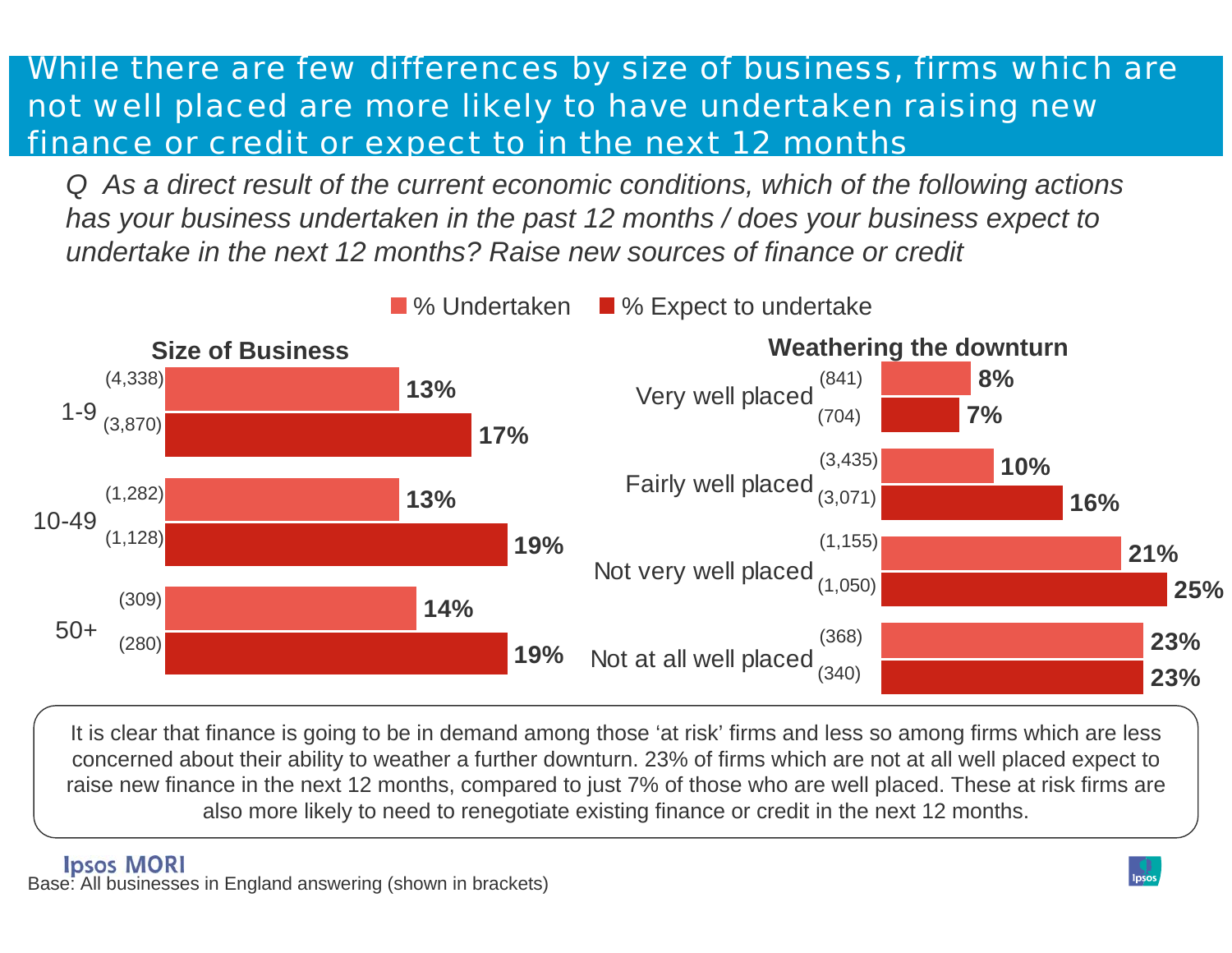Weaker cash flow is a key driver for the need to raise or renegotiate finance or credit. Firms which have undertaken this are more likely to have suffered from lower cashflows in the last 12 months compared to the average

*Q. As a direct result of current economic conditions, which of the following actions has your business undertaken in the past 12 months?*

![](_page_56_Figure_2.jpeg)

Trend in the past 12 months: Cash Flow

Around three quarters of businesses who raised new sources of finance or credit, or renegotiated existing finance or credit in the past twelve months have, unsurprisingly, seen lower cash flow in the past twelve months. This compares to only 63% of companies overall who have seen lower cash flow.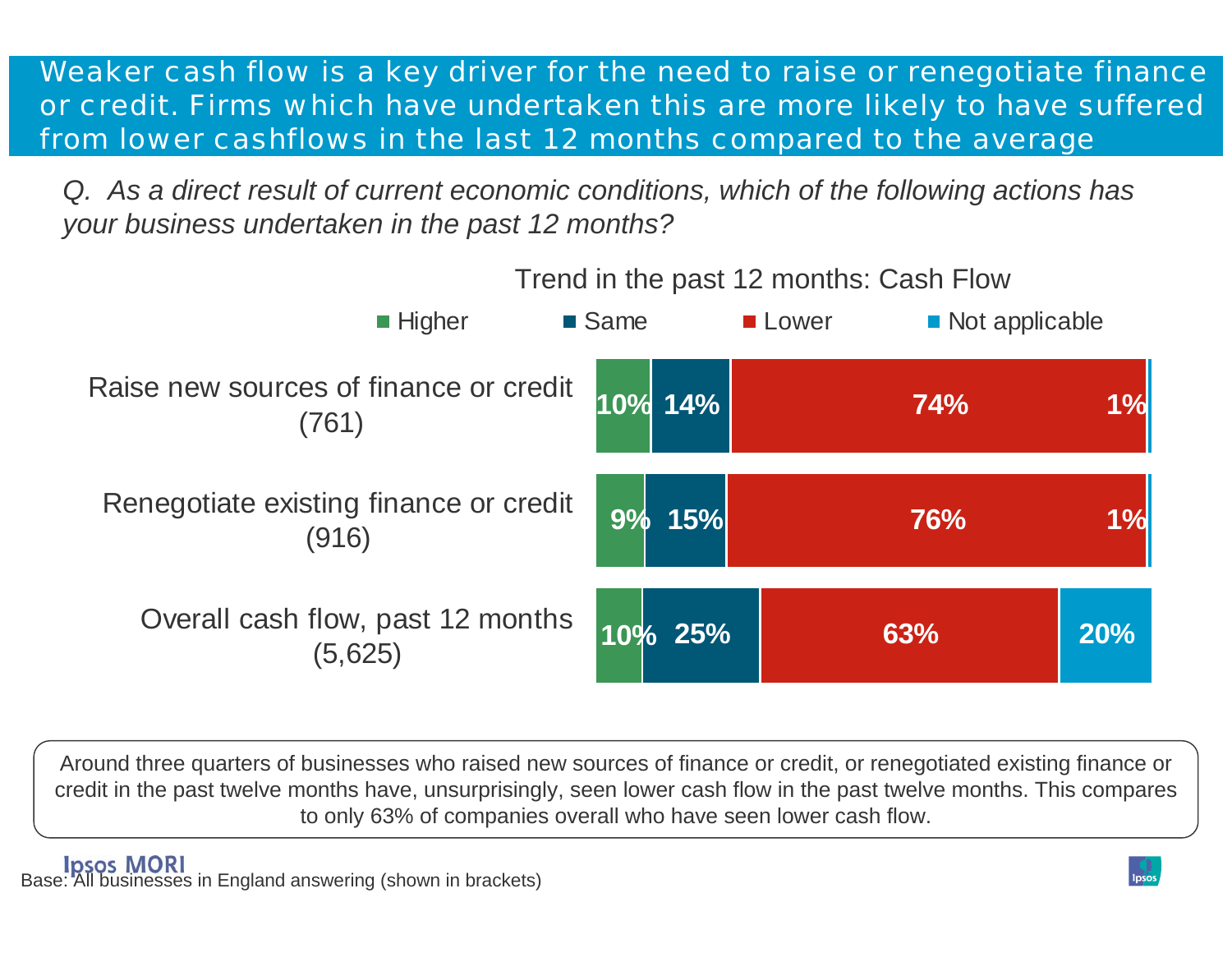# Larger (50+ employee) businesses are more likely to have experienced problems accessing finance or credit

*Q What problems, if any, did your business experience in accessing finance or credit?* 

### **Size of business**

sos

![](_page_57_Figure_3.jpeg)

Base: All businesses in England answering who have raised new sources of finance or credit or renegotiated existing finance or credit in the past 12 month (shown i n brackets)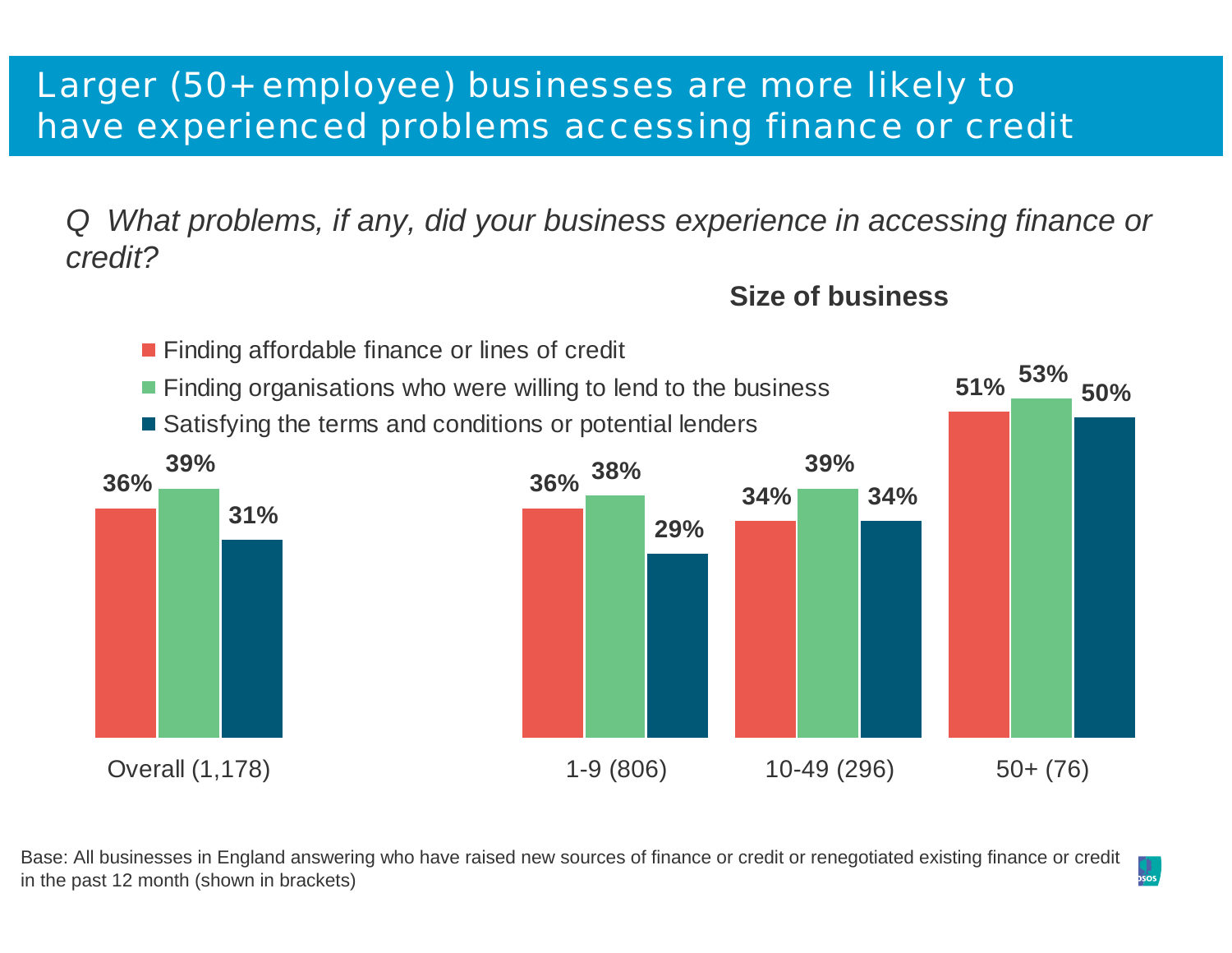The less well placed firms are more likely to have experienced problems with finance or credit. Banks are unable to provide finance at affordable rates due to the risk of lending to these firms

*Q What problems, if any, did your business experience in accessing finance or credit?* 

- Finding affordable fin ance or lines of credit
- Finding organisations who were willing to lend to the business
- Satisfying the terms and conditions or potential lenders

![](_page_58_Figure_5.jpeg)

There is a strong relationship between the degree to which the firm can weather a further downturn and if they experienced problems in accessing finance or credit. 56% of firms which are not at all well placed experience difficulties in finding organisations willing to lend to their business, compared to 25% who were very well placed.

Base: All businesses in England answering who have raised new sources of finance or credit or renegotiated existing finance or credit in the past 12 month (shown i n brackets)

![](_page_58_Figure_8.jpeg)

**49%**

os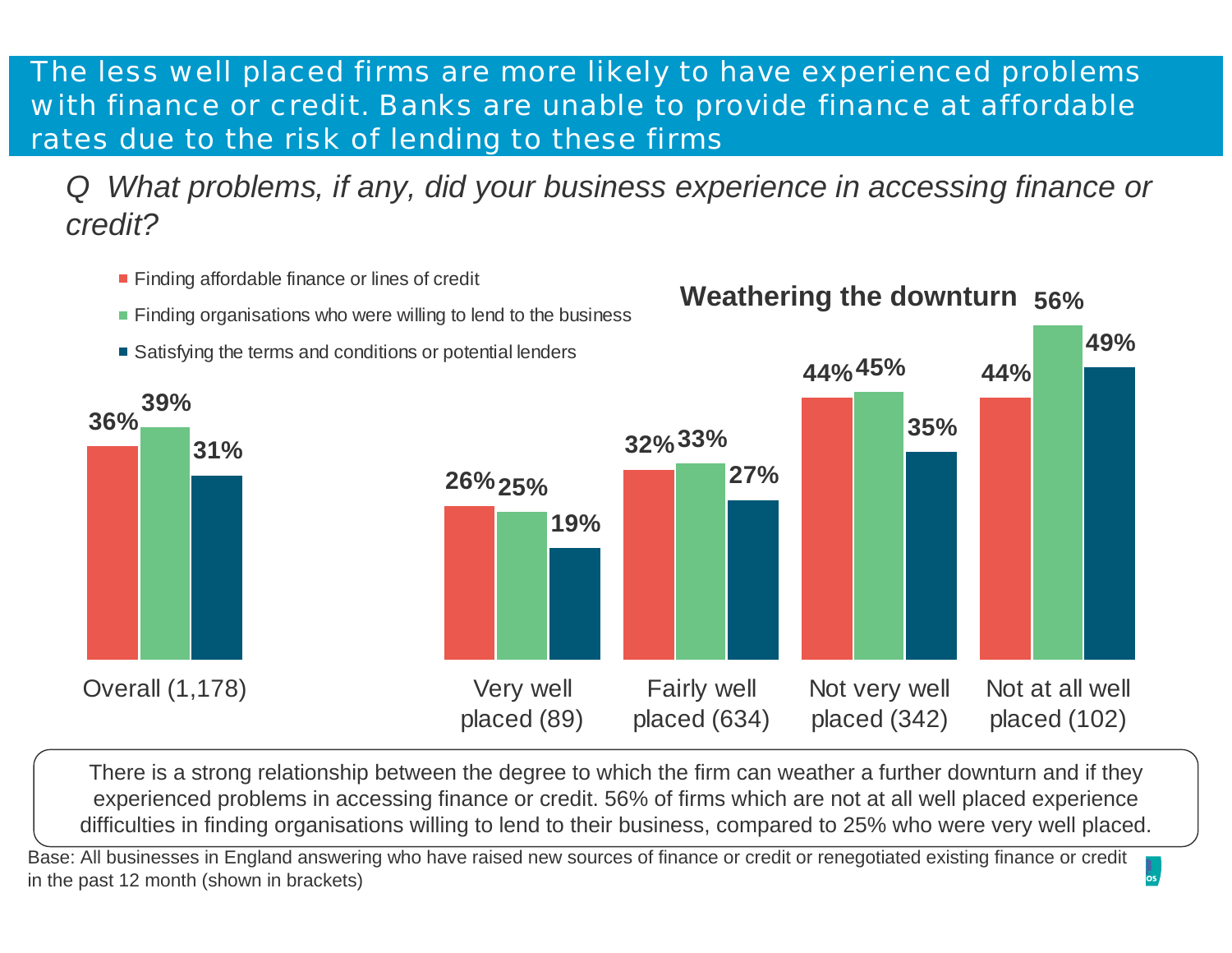Firms within the financial / business services, construction and retail sectors are more likely to have experienced difficulties in finding affordable lines of credit

*Q What problems, if any, did your business experience in accessing finance or credit? Finding affordable lines of finance or lines of credit\**

*\*Primary sector excluded due to low base sizes*

![](_page_59_Figure_3.jpeg)

Firms in the hotels/catering and transport sector are much less likely to have experienced problems finding affordable lines of credit from lenders, just 23% and 24% respectively reported this. Perhaps this is due to a different need for finance compared to financial/business services and construction sectors where affordable finance is more challenging

 $\overline{\mathsf{os}}$ 

Base: All businesses in England answering who have raised new sources of finance or credit or renegotiated existing finance or credit in the past 12 month (shown i n brackets)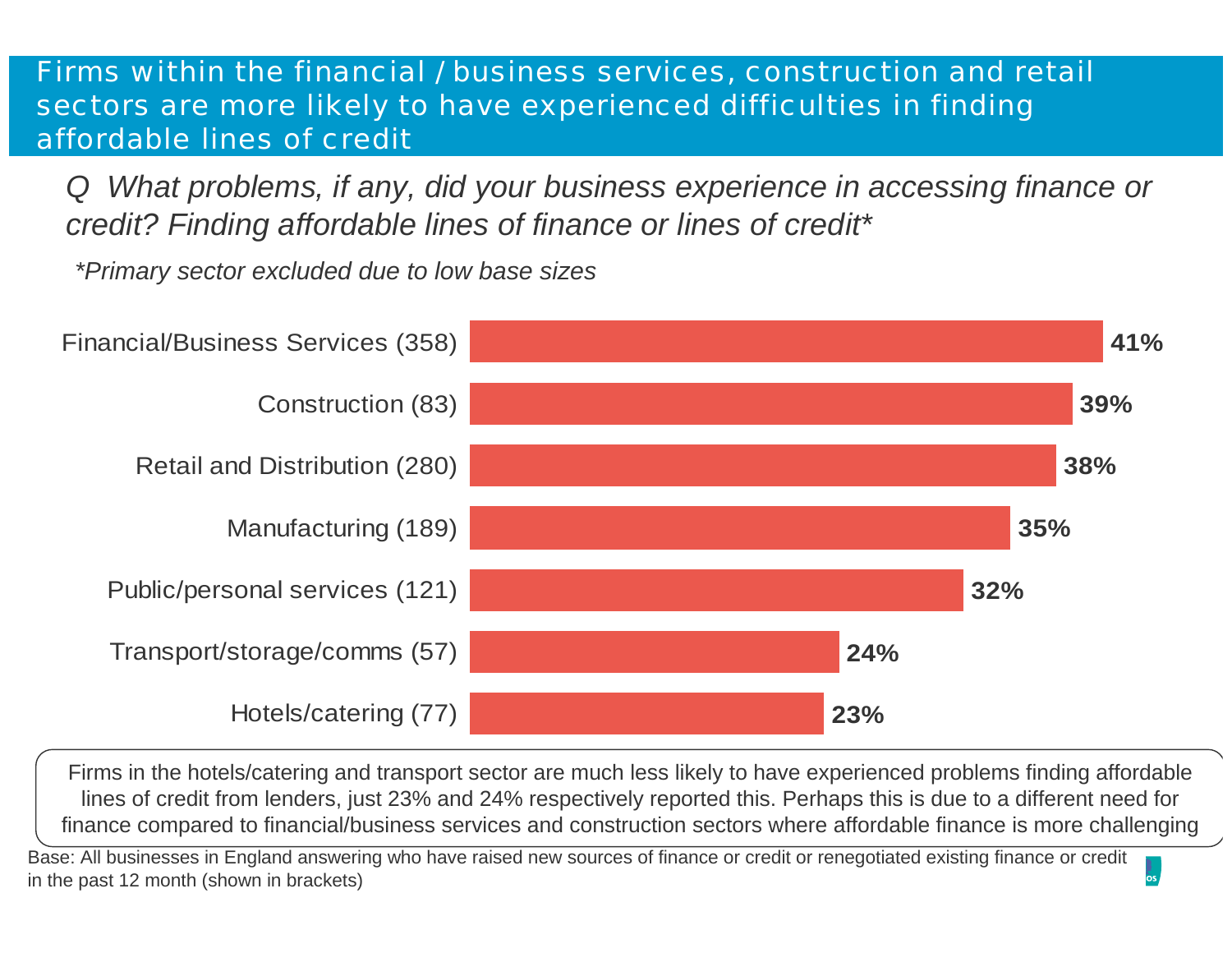# Section 7

Business cost pressures

![](_page_60_Picture_2.jpeg)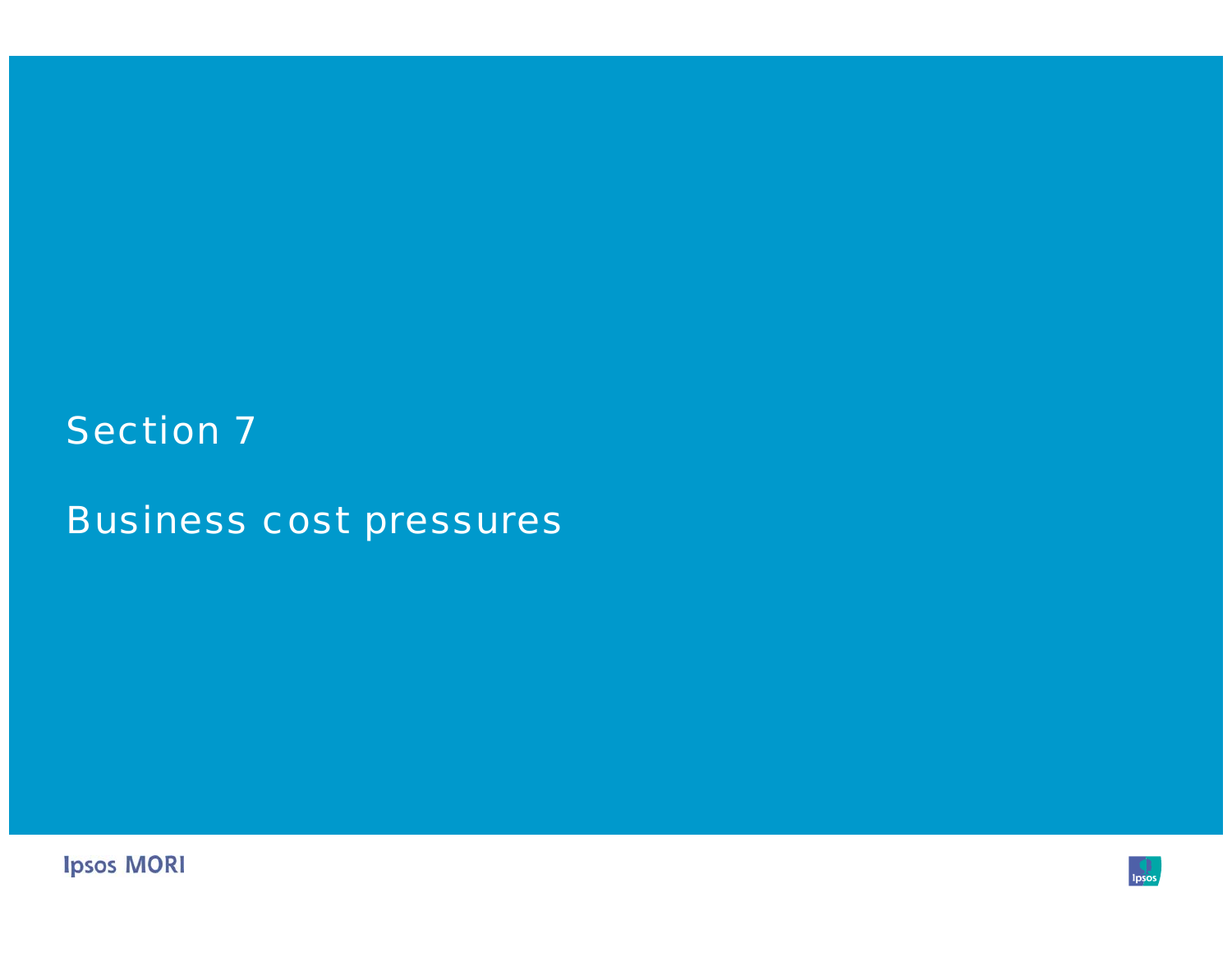Cost pressures appear to be easing reflecting more competitive supply conditions and general tighter control by firms. Staff costs have seen the biggest change, due the range of measures implemented in the downturn

*Q Which of the following costs have increased for your business over the past 12 months?*

![](_page_61_Figure_2.jpeg)

The data highlights a general trend of reducing cost pressure on business. The proportion of businesses reporting that staff costs increased has fallen from 61% in June 2008 to 38% in June 2009 (64% and 37% in Northern Ireland), reflecting actions such as reductions in head count and a freeze on hiring. Fewer firms now report that energy costs have increased, reflecting falling wholesale utility prices.

#### **Ipsos MORI**

Base: All businesses in England answering (June 2008: 4,522; November 2008: 4,404; June 2009: 6,062)

![](_page_61_Picture_6.jpeg)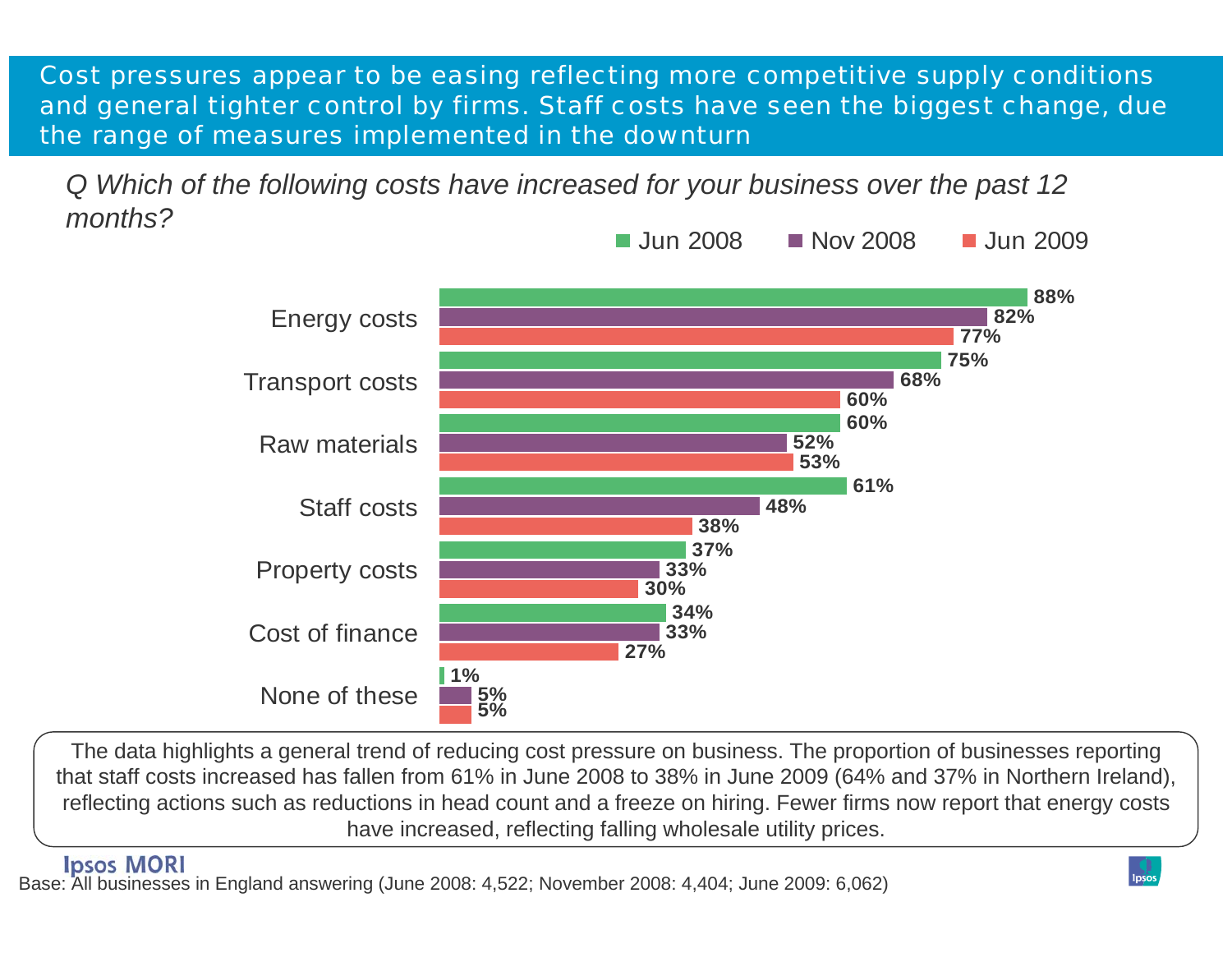Increasing costs clearly weaken an organisations profit margins; a greater proportion of those who reported increasing costs across a number of categories, also reported lower profit margins

*Q Which of the following costs have increased for your business over the past 12 months?*

![](_page_62_Figure_2.jpeg)

Increased cost of finance shows the strongest impact on profit margins overall, with 31% of firms who reported higher finance costs also reporting lower profits compared to just 21% who reported higher costs and higher profits. Increased energy costs show less of an impact on profit margins; among those businesses that reported increased energy costs the proportion of business which also reported higher vs. lower profit margins was quite similar.

### **Ipsos MORI**

Base: All businesses in England answering (Past 12 months 456, Next 12 months 728)

![](_page_62_Picture_6.jpeg)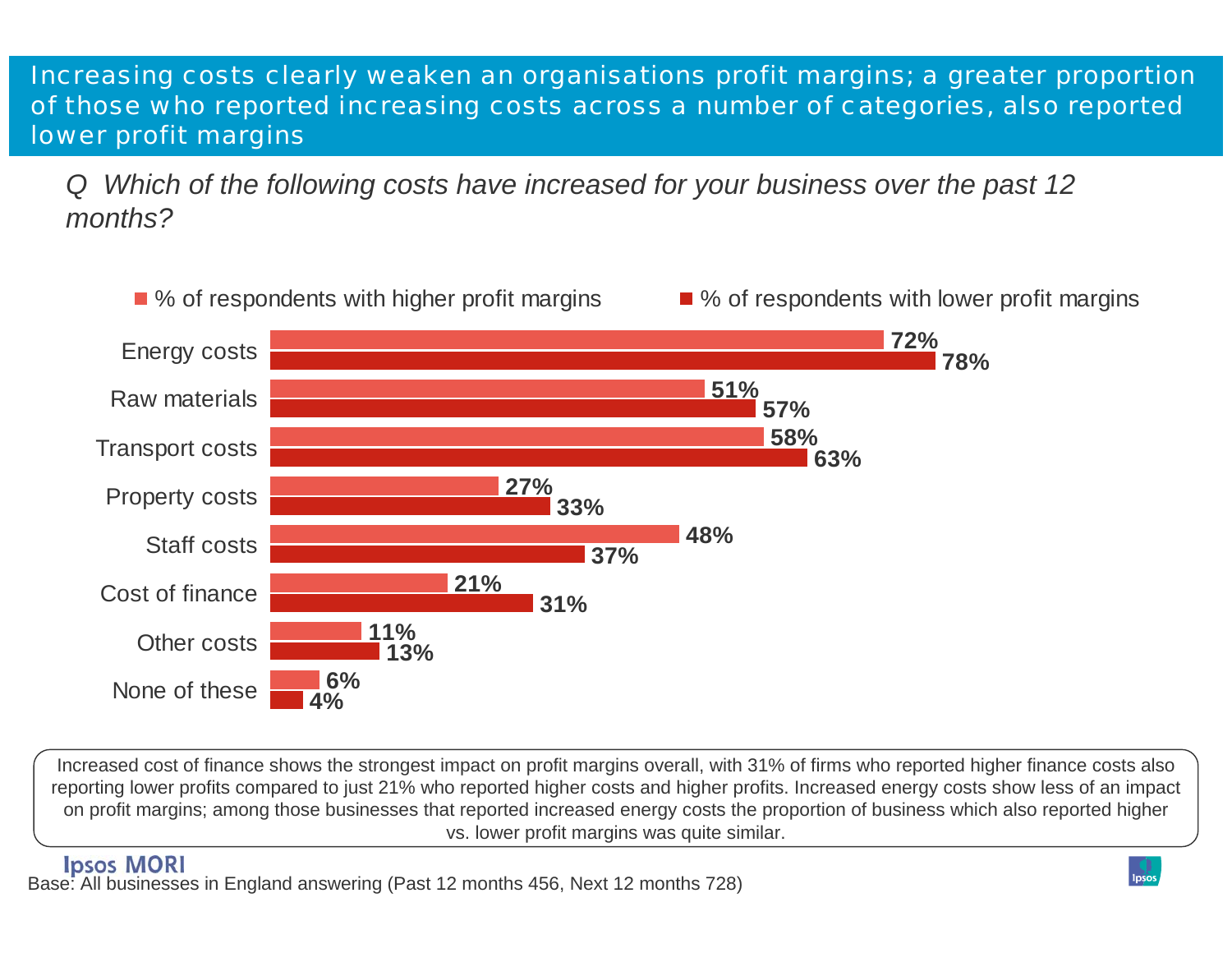Businesses expect costs to continue to follow a downward trend, reflecting an increased focus on harder negotiations to get the best value for money from suppliers to lower their overall cost base

*Q Which of the following costs do you expect to increase over the next 12 months?*

![](_page_63_Figure_2.jpeg)

While all areas of cost are expected to be on a downward trend, energy costs is the only category where the proportion of businesses expected costs to be higher has fallen significantly between November 2008 (71%) and June 2009 (54%) (81% vs. 65% in Northern Ireland). This may be due to energy firms communicating their intentions to lower prices, reduced usage among businesses or a focus on finding new suppliers who charge less for energy.

#### **Ipsos MORI**

Base: All businesses in England answering (June 2008: 4,420; November 2008: 4,128; June 2009: 5,388)

![](_page_63_Picture_6.jpeg)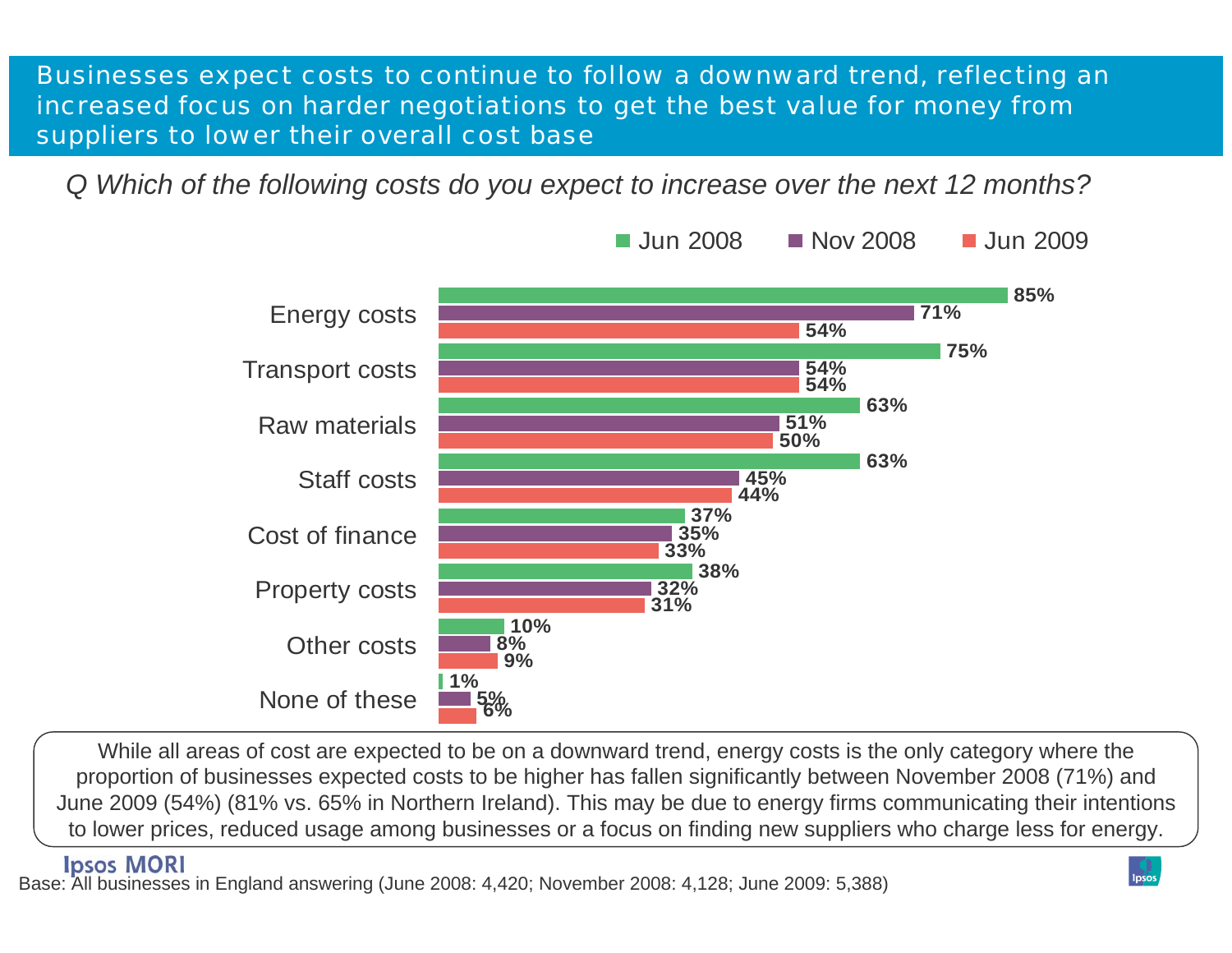Raw materials are the main upward cost pressure for businesses overall, but there is significant variation by sector. Hotels/catering firms are much more likely to report that energy costs are the main upward pressure, while construction firms are more likely to cite raw materials

*Q Which of the following presents the main upward cost pressure on your business at present?*

![](_page_64_Figure_2.jpeg)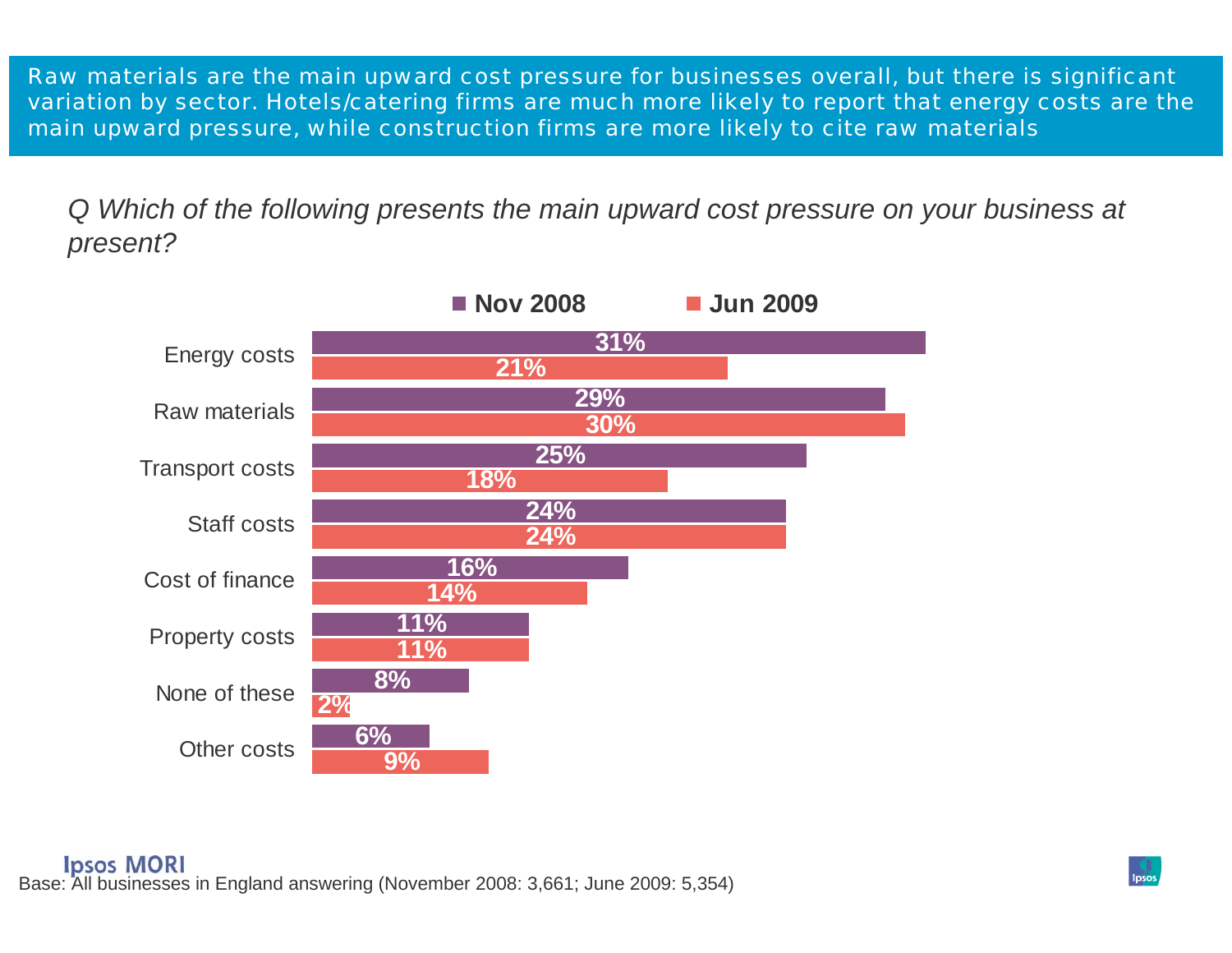The increasingly price competitive environment has made firms less willing to pass on increased costs to customers. C ompanies are t aking t his directly on t heir bot tom line which is squeezing profit mar gins fur ther

*Q Have you passed on any increased costs to your customers in the past 12 months?*

![](_page_65_Figure_2.jpeg)

|                                    | <b>All</b><br><b>Increases</b> | <b>Some</b><br><b>Increases</b> |
|------------------------------------|--------------------------------|---------------------------------|
| <b>Retail and Distribution</b>     | 9%                             | 58%                             |
| Manufacturing                      | 6%                             | 52%                             |
| Primary                            | 3%                             | 50%                             |
| Transport/storage/comms            | 4%                             | 45%                             |
| Construction                       | 5%                             | 41%                             |
| Hotels/catering                    | 4%                             | 43%                             |
| <b>Public/personal services</b>    | 5%                             | 40%                             |
| <b>Financial/Business Services</b> | 3%                             | 30%                             |

The proportion which have not passed on cost increases to customers has increased from 36% in June 2008 to 52% in June 2009 (32% vs. 53% in Northern Ireland), highlighting that firms do not want to risk being perceived as uncompetitive in the market place. The retail / distribution sector is most likely to pass on cost increases, while the financial / business services sector is least likely to pas s on extra costs

### **Ipsos MORI**

Base: All businesses i n England answ ering (June 2008: 4,743; November 2008: 4,622; June 2009 6,315)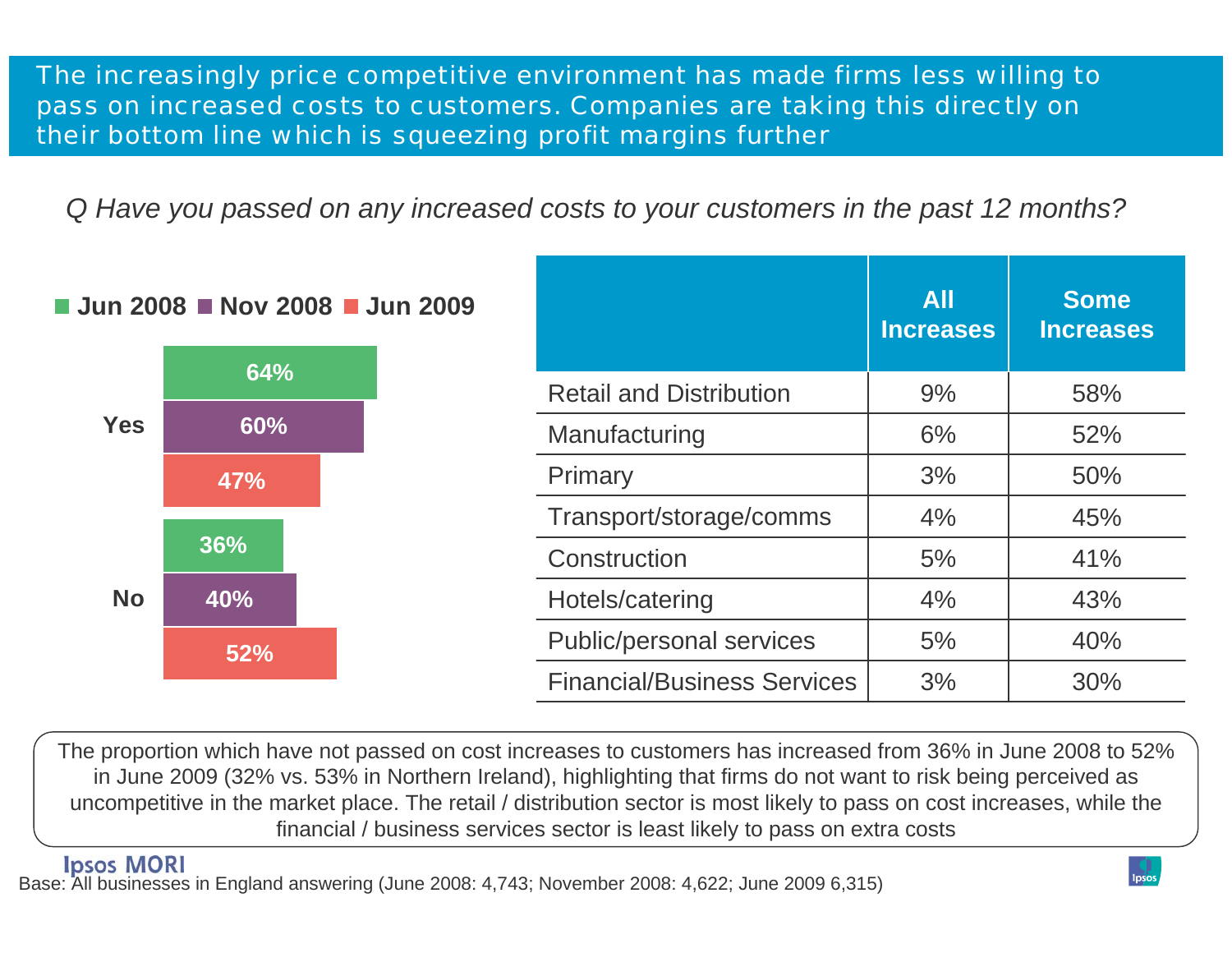### There is a clear link between a firm's profitability and whether they have passed on additional costs to customers

*Q. Have you passed on any increased costs to your customers in the past 12 months?*

![](_page_66_Figure_2.jpeg)

Trend in the past 12 months: Profit Margins

Just 5% of firms who did not pass on any costs that increased also reported higher profit margins over the last 12 months. This compares with firms which passed all cost increases onto customers where 26% reported higher profit margins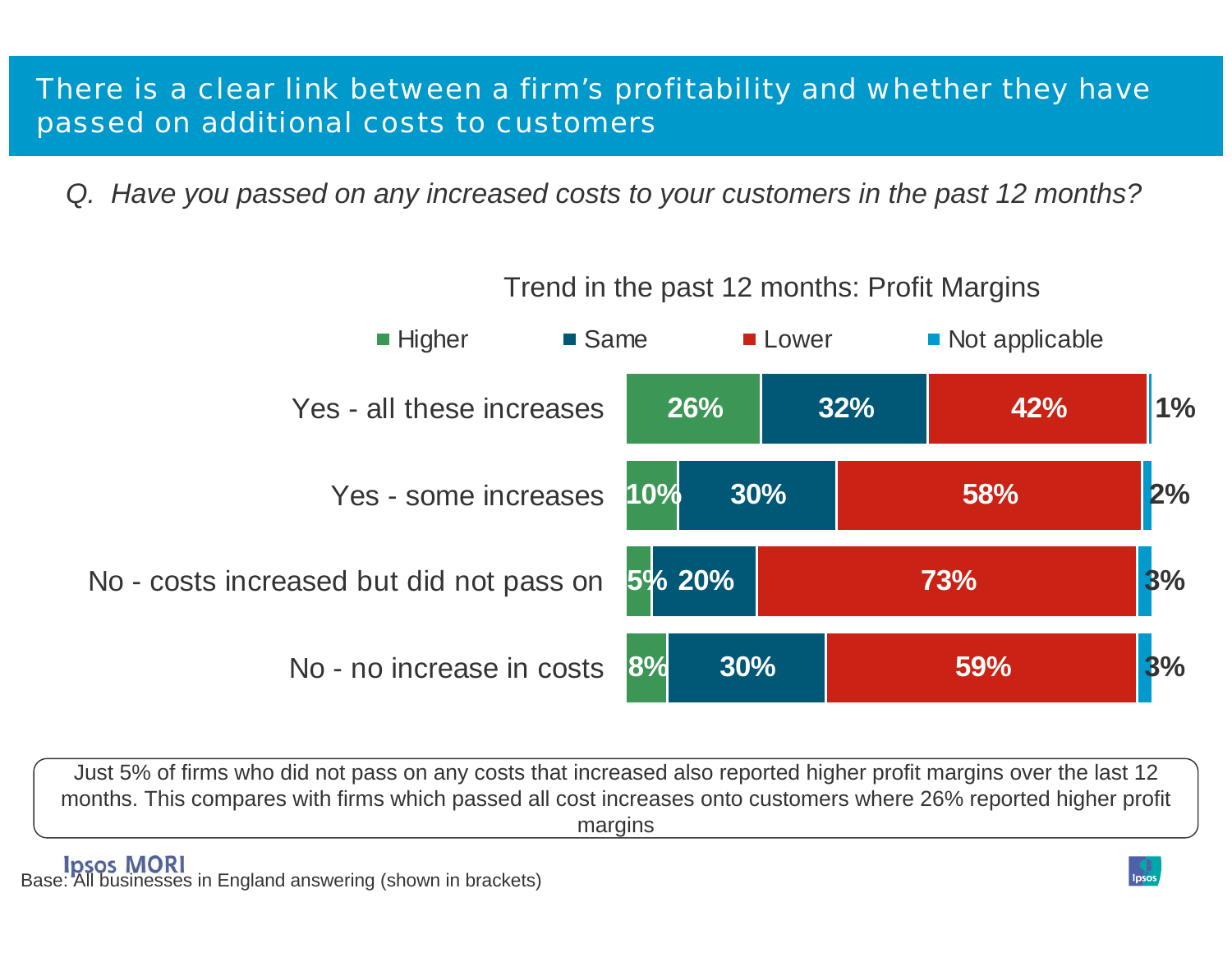Section 8

# Business strategies to weather the downturn

![](_page_67_Picture_2.jpeg)

![](_page_67_Picture_3.jpeg)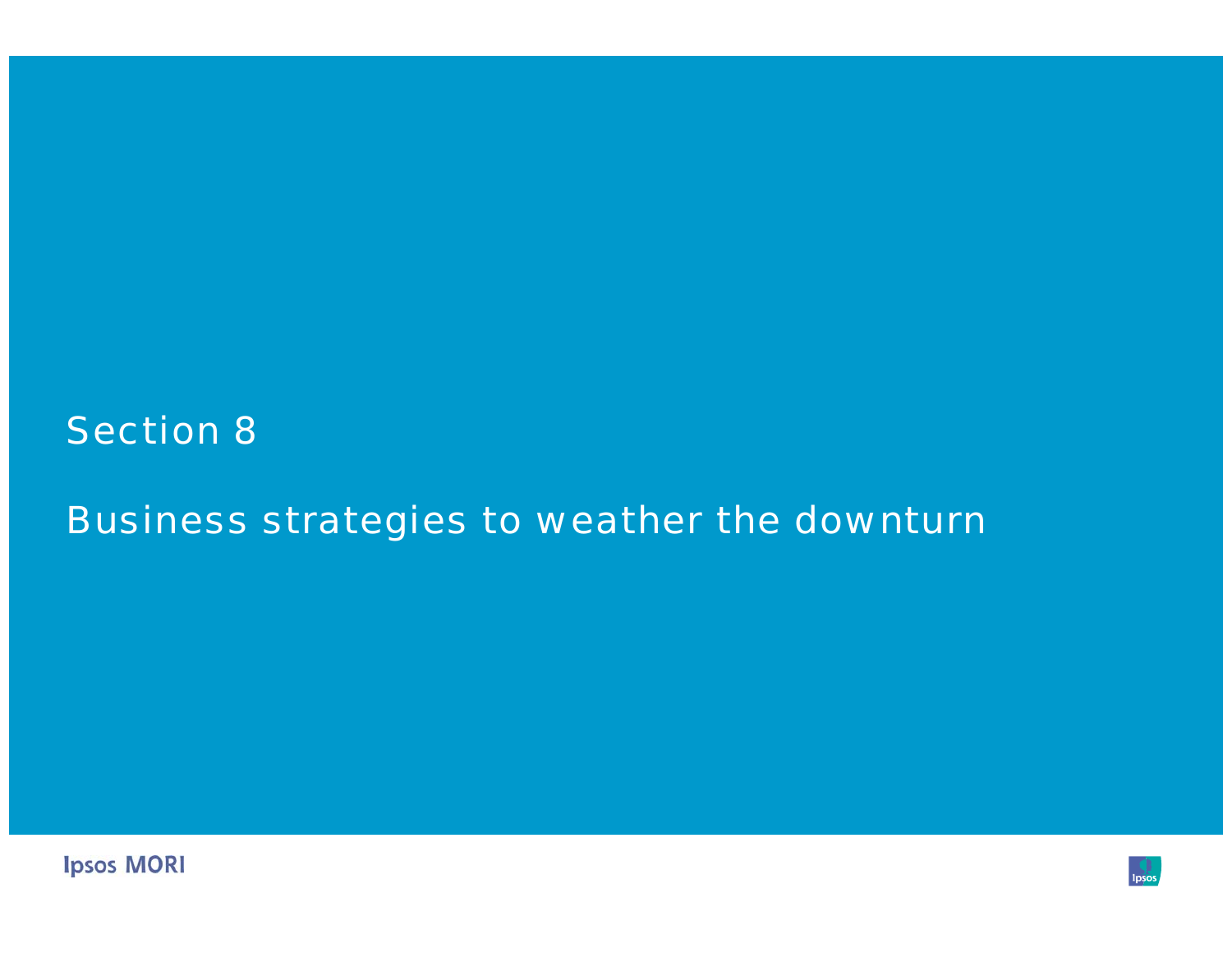Surprisingly, given the current economic climate, most firms do not have a formal growth plan in place. Indeed, the sectors which have faced more challenging conditions – construction, hotels / catering – are less likely to have growth plans compared to other sectors

*Q Does your company have a formal business growth plan?*

![](_page_68_Figure_2.jpeg)

Firms in the public sector (47%) are more likely to have a formal growth plan in place, and the primary sector (24%) is least likely. Larger businesses, 50+ employee firms (73%) more likely to have a formal growth plan compared to small er 1-9 employee firms (31%)

#### **Ipsos MORI**

Base: All businesses in England answering (June 2008: 4,704; November 2008: 4,614; June 2009: 6,332)

![](_page_68_Picture_6.jpeg)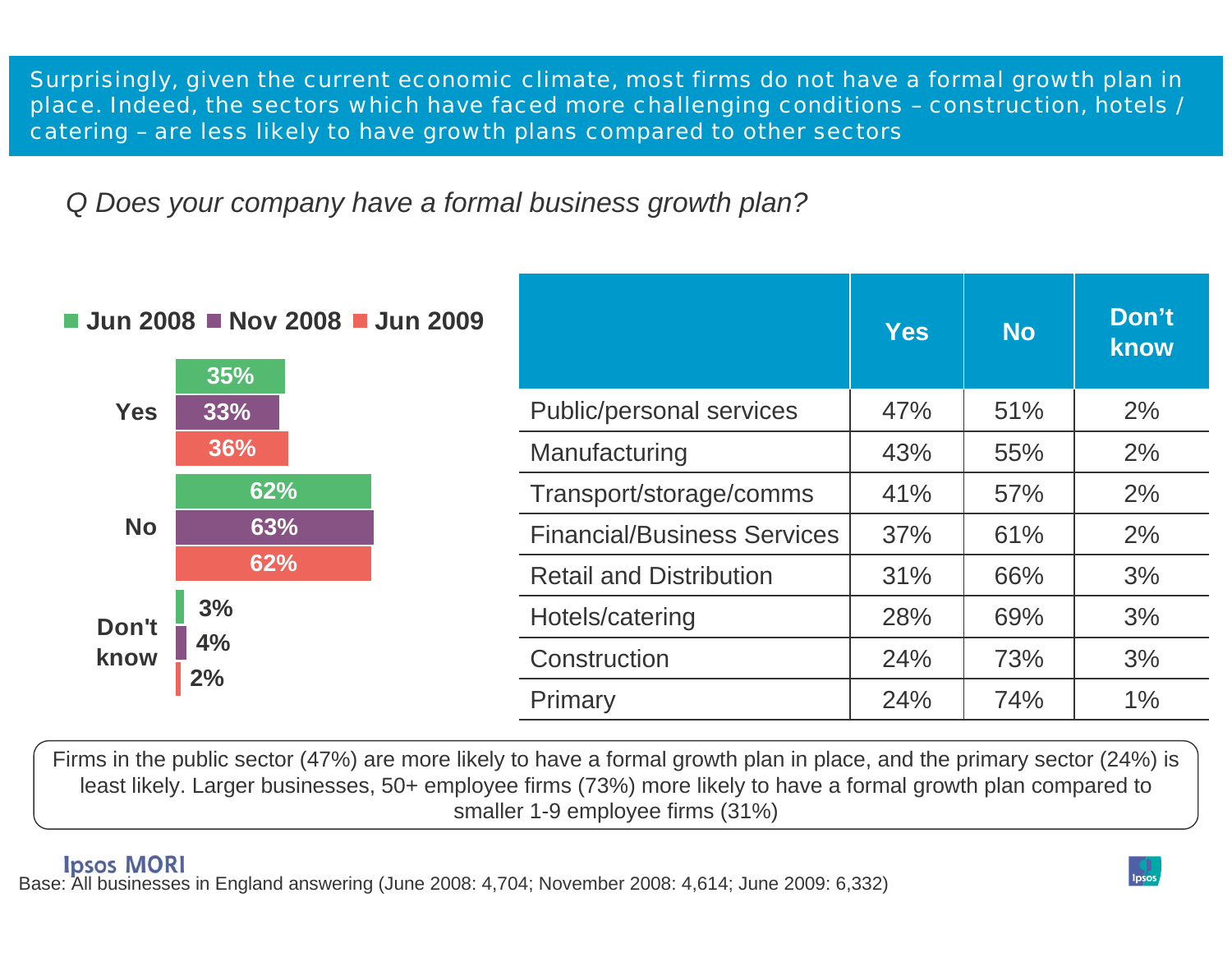Businesses with a formal growth plan are more likely to report improved performance over the last 12 months. Critically, firms with growth plans are also much more likely to be better placed in a further downturn

*Q Does your company have a formal growth plan?*

![](_page_69_Figure_2.jpeg)

**Business performance over the past 12 months Weathering the downturn** 

The NBS highlights the benefits of effective planning – 53% of businesses reporting that their performance improved over the last 12 months also had a growth plan in place compared to 31% for firms where performance had deteriorated. Moreover, 47% of firms which are very well placed to weather the downturn also had a formal growth plan compared to 22% of firms which are not at all well placed.

**Ipsos MORI** Base: All businesses in England answering (shown in brackets)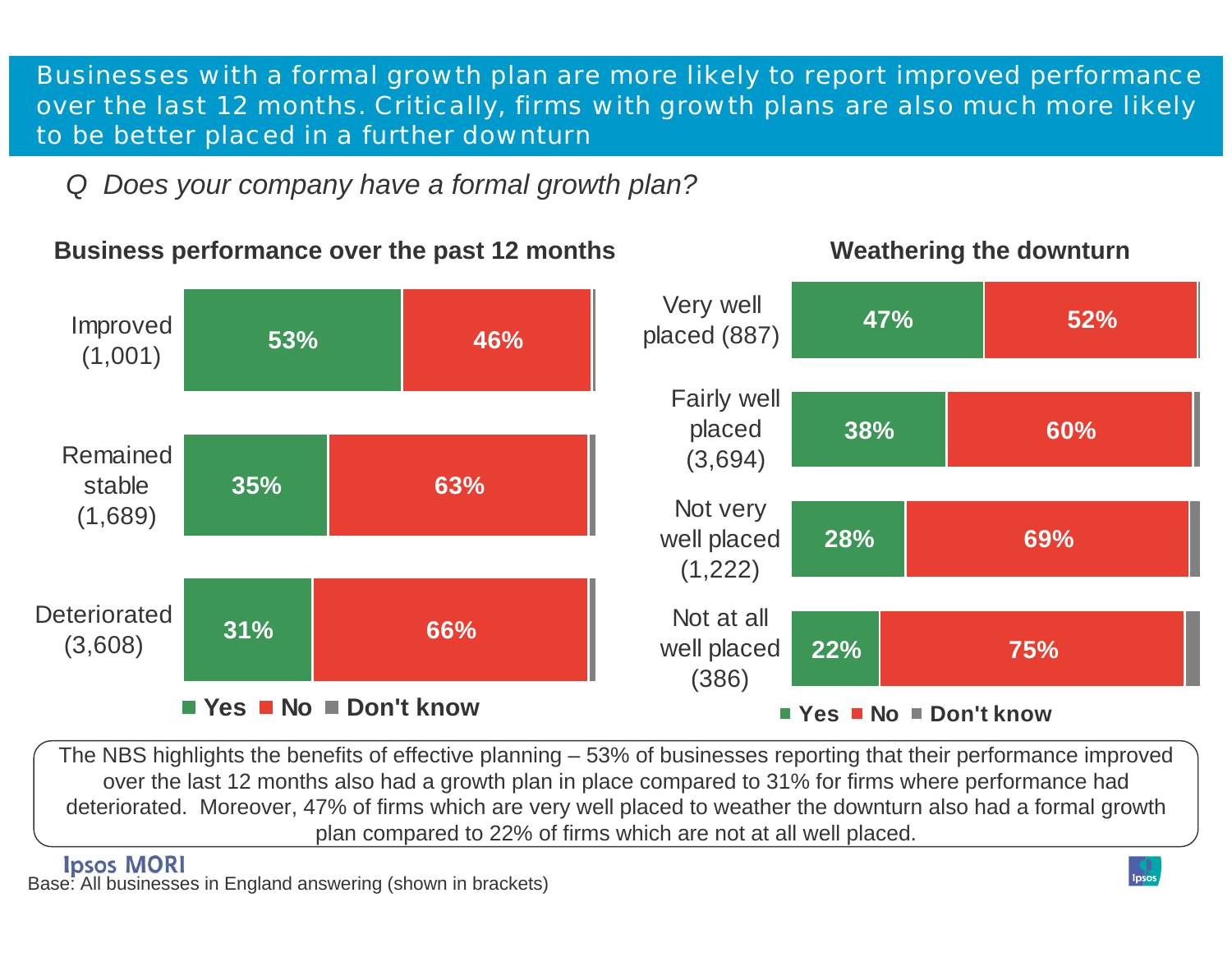Expected levels of investment in marketing and sales activity have remained fairly stable, although fir ms which have spent more on marketing are also more likely to have experienced i mproved per formance over t he past 12 months

*Q Do you expect to invest more or less in the next twelve months than you invested in the last twelve months on marketing and sales?*

![](_page_70_Figure_2.jpeg)

### **Business performance over t he past 12 months**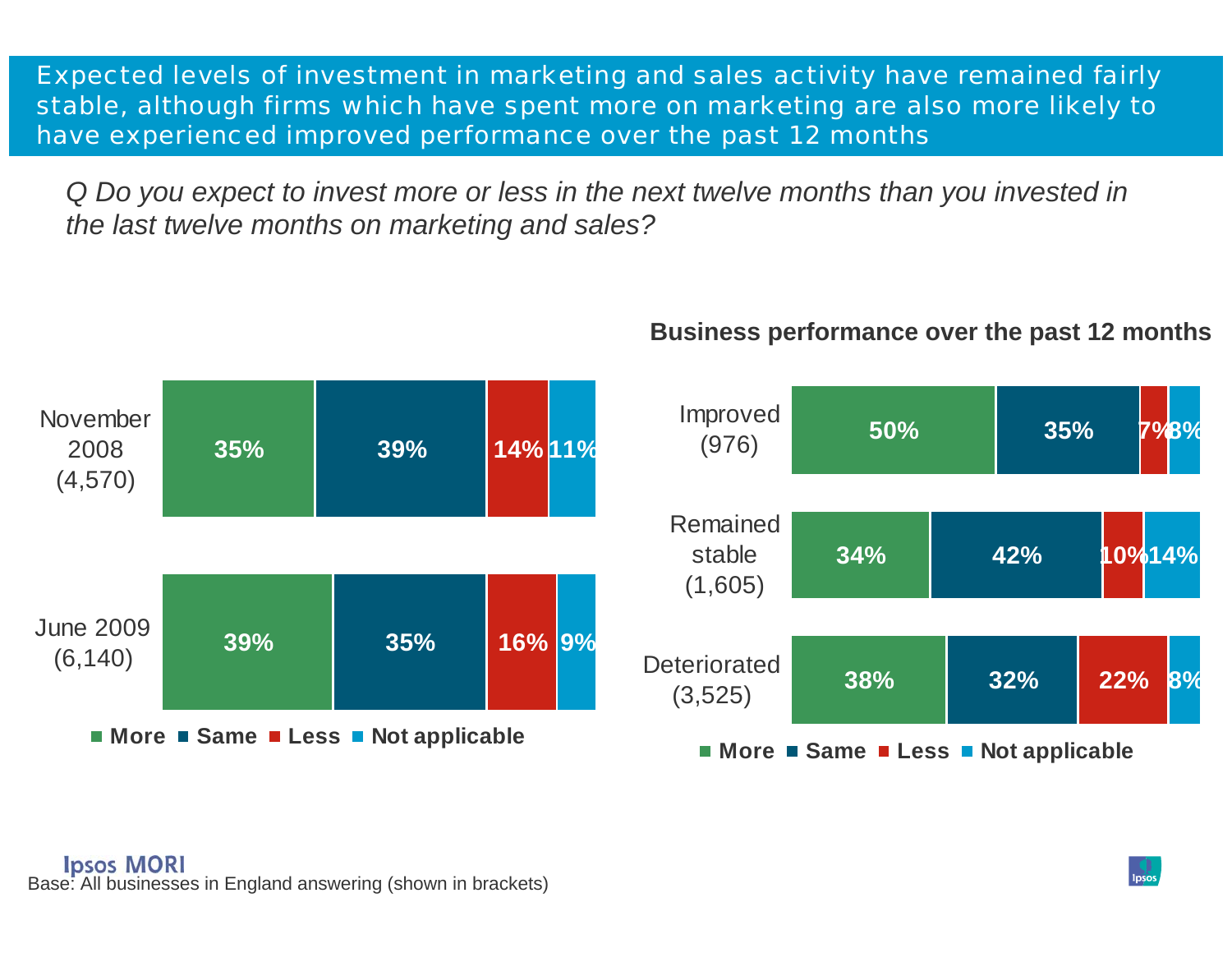The downturn has motivated businesses to introduce new innovations, driven by the need to reduce costs or boost demand from customers

*Q Has your business introduced a new product or process innovation in the past 12 months?*

![](_page_71_Figure_2.jpeg)

The proportion of firms introducing a product or process innovation has almost doubled between November 2008 and June 2009, clearly a reaction to more challenging economic conditions. Smaller firms with 1-9 employees are less likely to implement a product or process innovation compared to larger firms.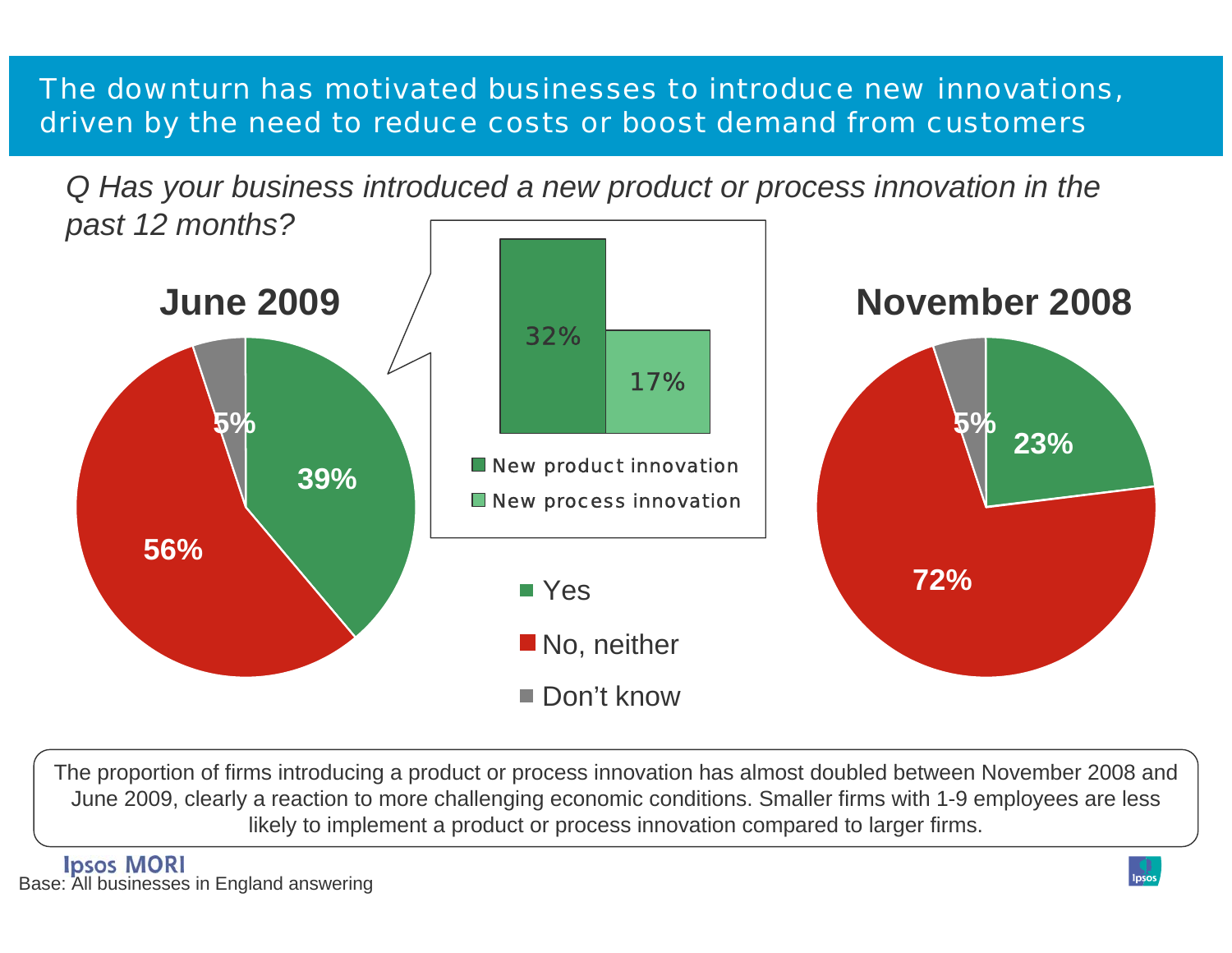*Q Has your business introduced a new product or process innovation in the past 12 months?*

Yes - new product innovation ■ Yes - new process innovation

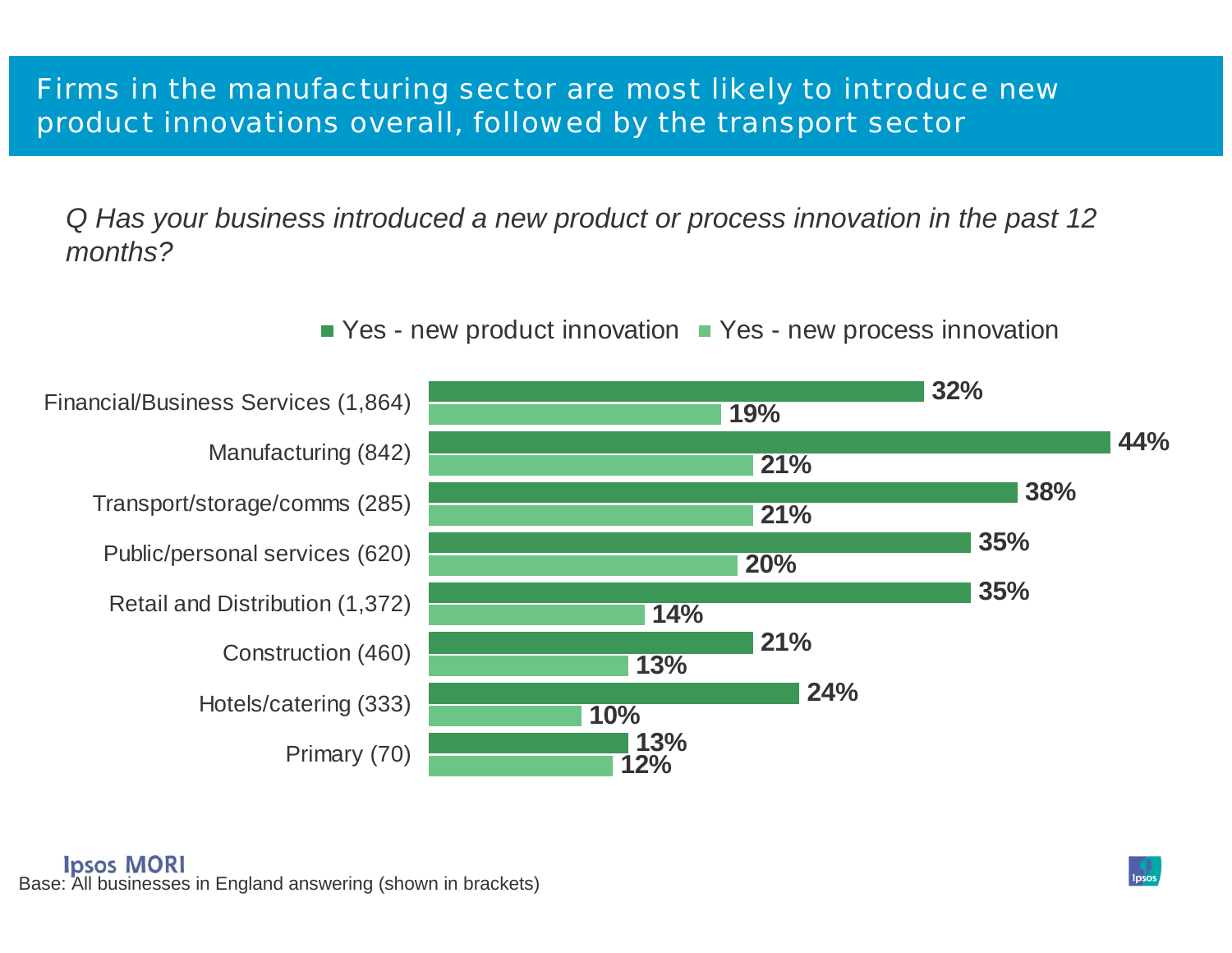### Organisations derive a clear benefit from introducing a new innovation in the form of i mproved performance

*Q Has your business introduced a new product or process innovation in the past 12 months?*



The benefits of new innovation are clear - 47% of firms which reported that their performance had improved in the last 12 months also introduced a new product innovation, while a lower proportion - 29% - reporting that their performance had deteriorated introduced a new product innovation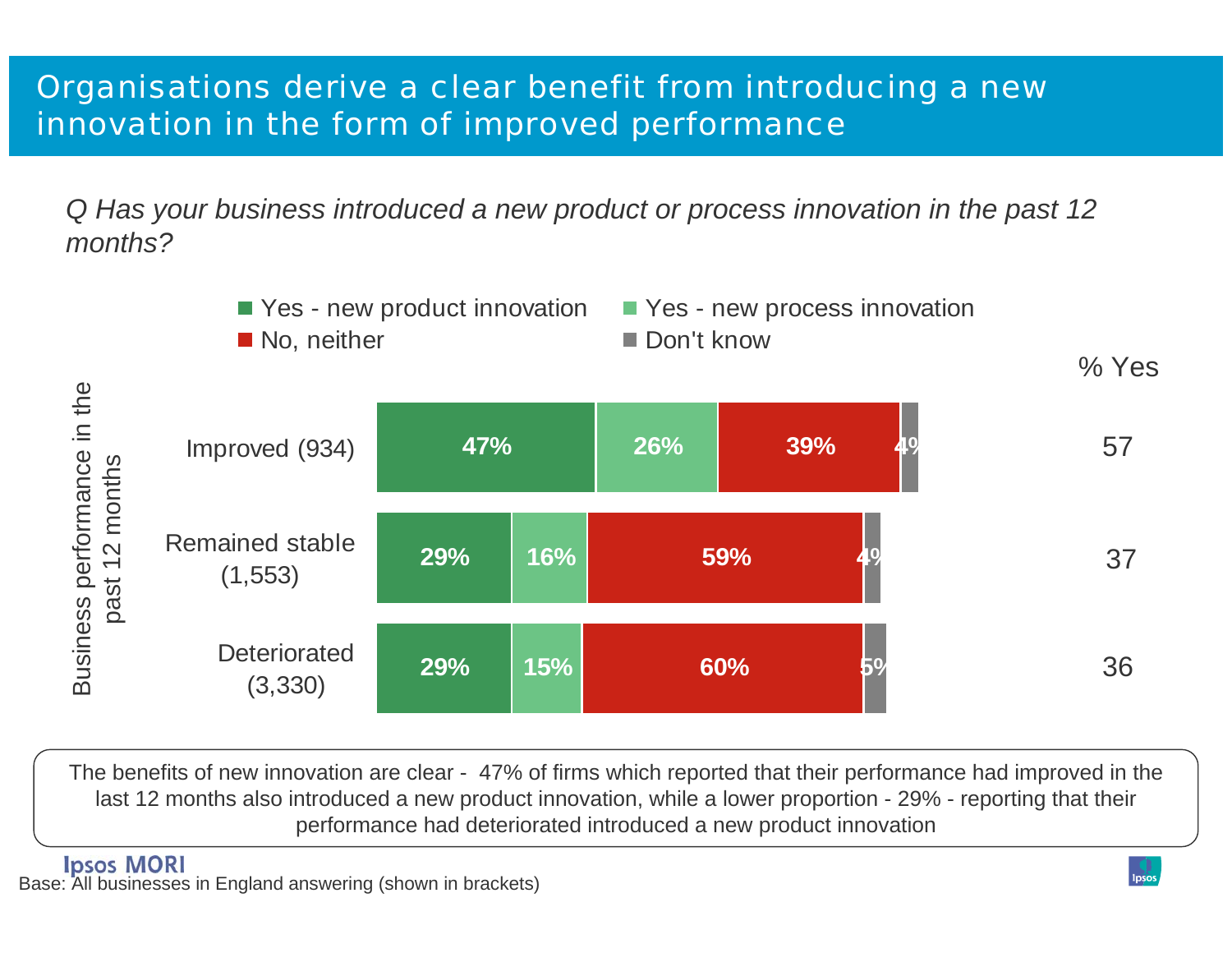The proportion of firms undertaking steps to reduce their level of CO $_{\rm 2}$  emissions continues to grow. Firms may be seeing the cost benefits of reducing emissions, providing a strong business case in the downturn

Q Have you taken any steps to reduce the CO<sub>2</sub> emissions of your business?



The proportion of firms who are actively trying to reduce their level of CO $_2$  emissions has increased from 26% in June 2008 to 44% in June 2009 (23% vs. 45% in Northern Ireland). Unsurprisingly, the public sector leads the way with 52% of firms undertaking these measures, while construction firms (39%) are the least likely to reduce CO<sub>2</sub>.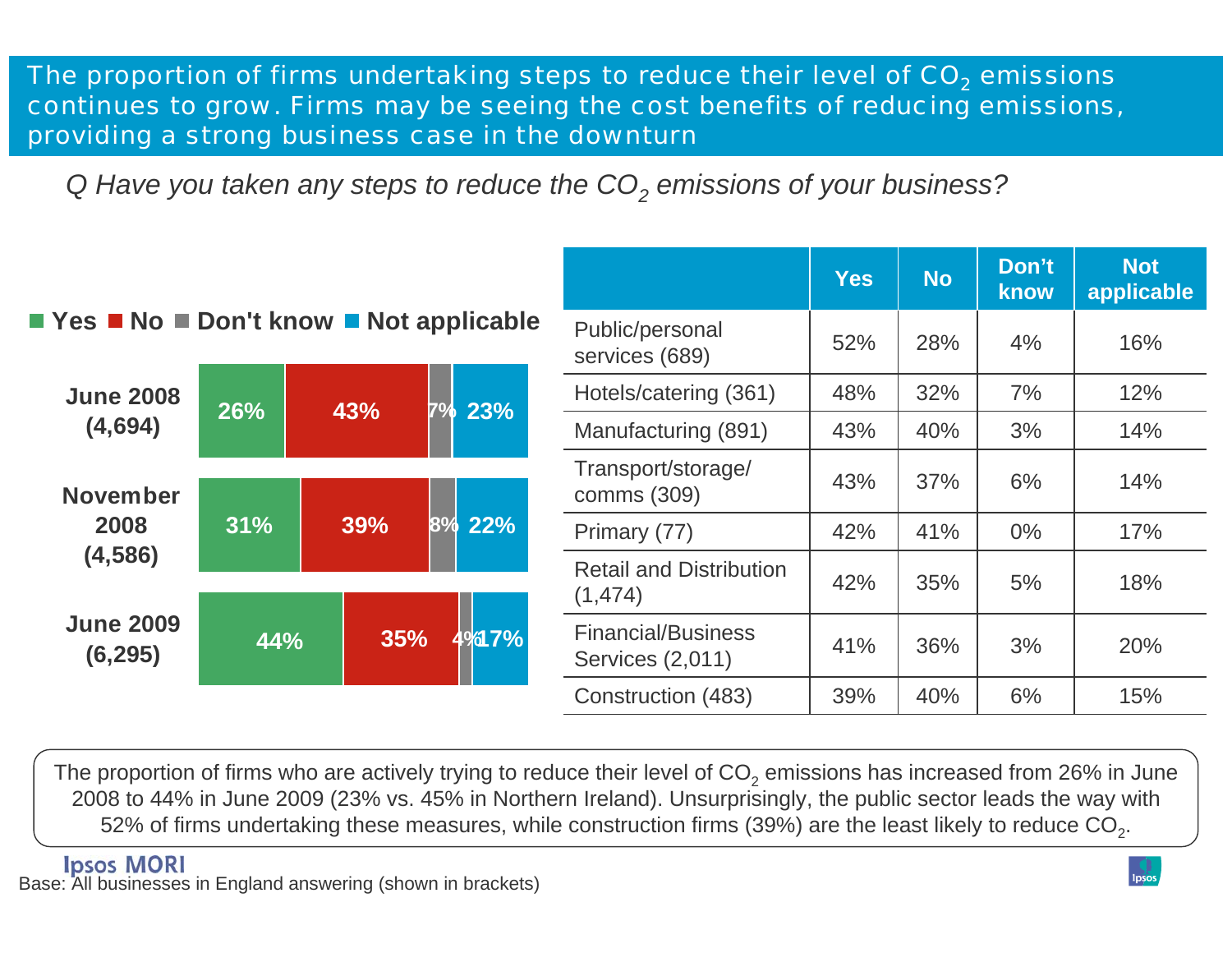Larger firms are still leading the way for undertaking measures to reduce CO $_{\rm 2}$ . Smaller organisations are much less likely to be actively  $\,$ reducing CO $_{\textrm{\tiny{2}}}$  emissions.

*Q Have you taken any steps to reduce the CO 2 emissions of your business?*



Yes ■No ■Don't know ■Not applicable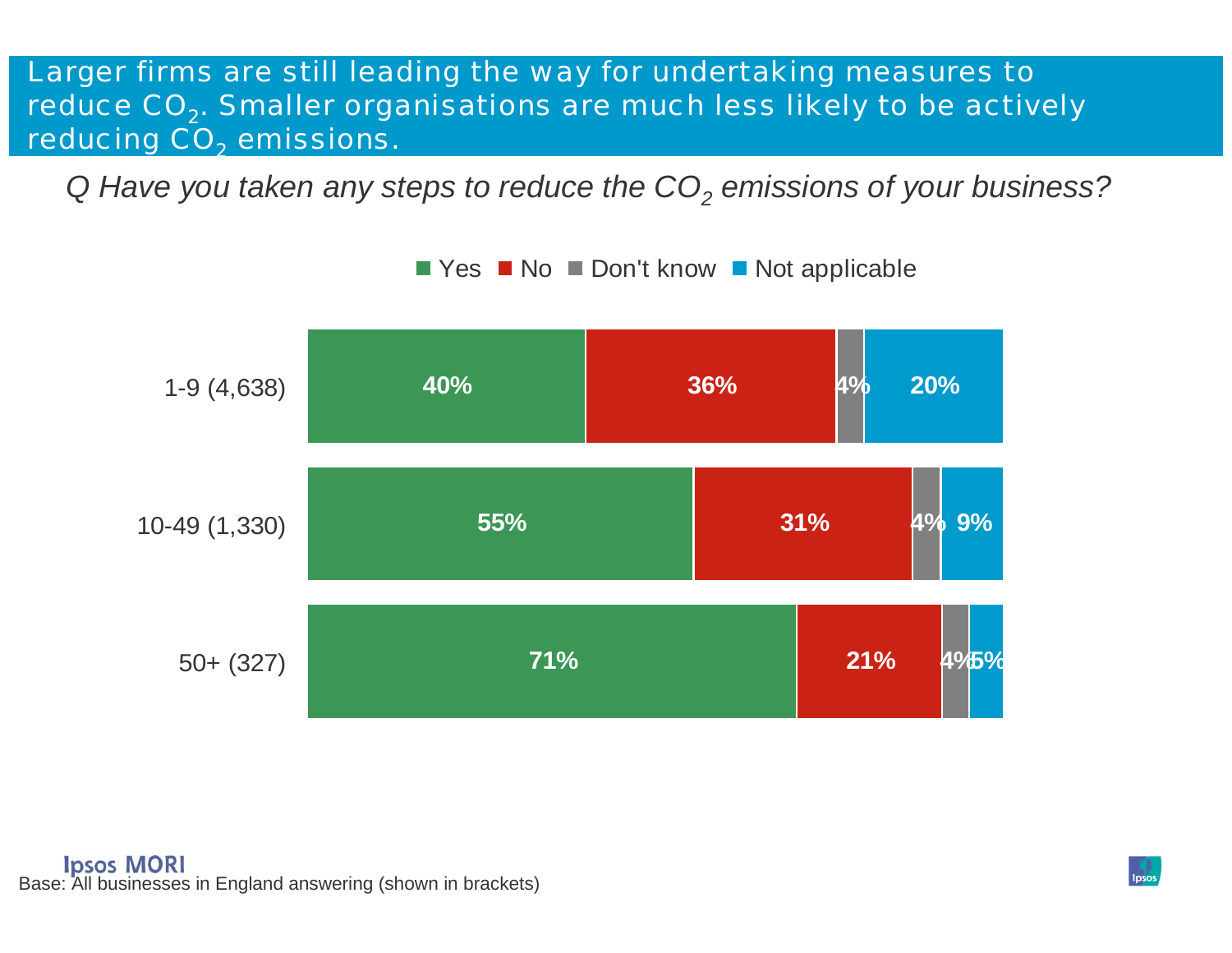## Section 9

# Business collaboration and support



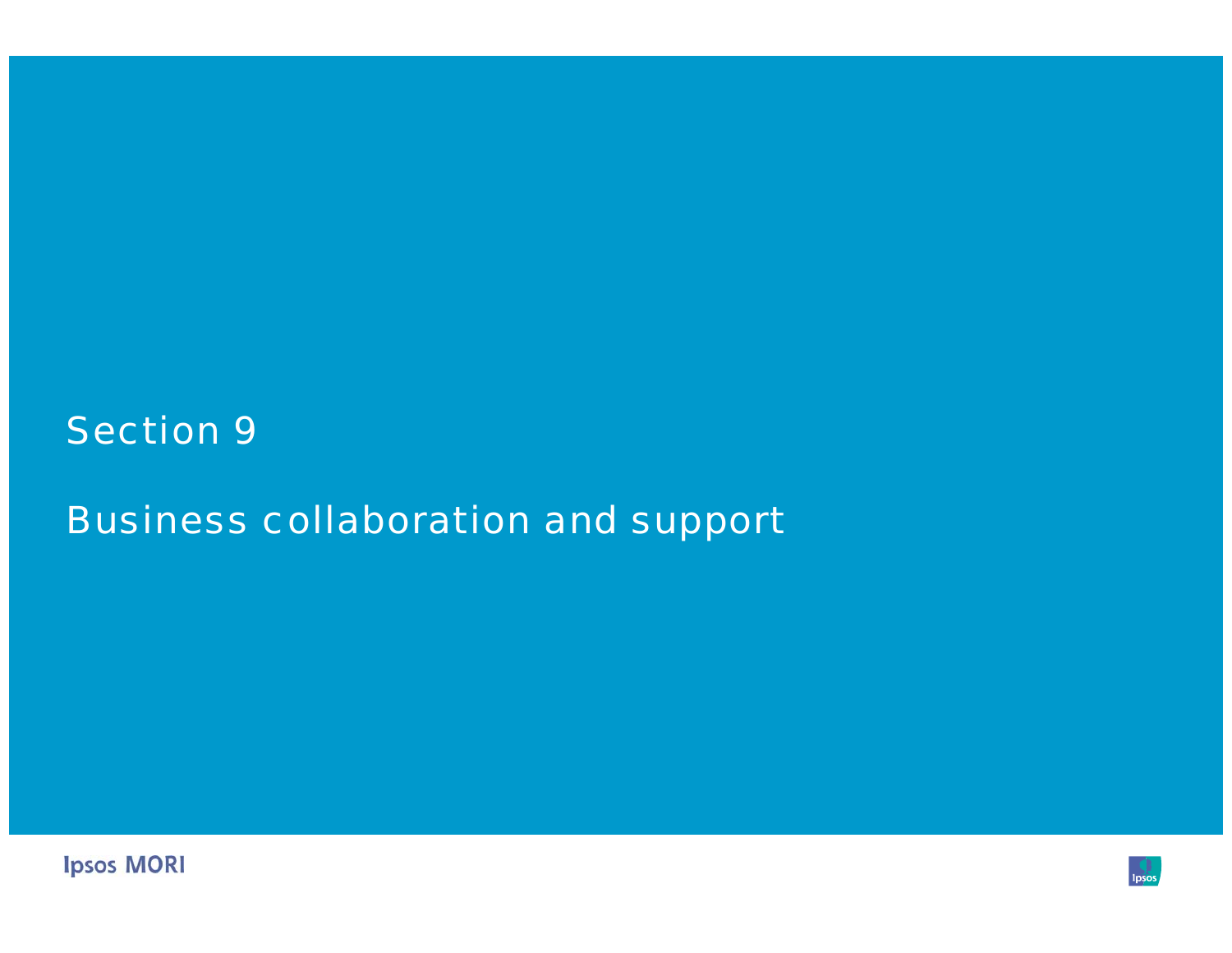Only a small proportion of organisations co-operate with universities for research and development, although the public sector is much more likely to compared to other sectors

*Q Does you business co-operate with universities for research and development activities?*



|                                                      | <b>Yes</b> | <b>No</b> | Don't<br>know | <b>Not</b><br>applicable |
|------------------------------------------------------|------------|-----------|---------------|--------------------------|
| Public/personal<br>services (688)                    | 23%        | 46%       | 2%            | 30%                      |
| Manufacturing (896)                                  | 15%        | 61%       | 1%            | 23%                      |
| <b>Financial/Business</b><br><b>Services (2,018)</b> | 13%        | 52%       | 1%            | 34%                      |
| Primary (79)                                         | 8%         | 52%       | 1%            | 38%                      |
| <b>Retail and Distribution</b><br>(1, 475)           | 7%         | 50%       | 1%            | 42%                      |
| Transport/storage/<br>comms (308)                    | 6%         | 56%       | 1%            | 37%                      |
| Hotels/catering (364)                                | 6%         | 39%       | 3%            | 53%                      |
| Construction (487)                                   | 4%         | 50%       | 1%            | 45%                      |

Only 12% of businesses co-operate with universities (13% in Northern Ireland), with little significant difference between November 2008 and June 2009 of the NBS. There are some differences by sector, with co-operation at around a quarter (23%) of public and personal services organisations. Construction, transport and hotels/catering are less likely to work with universities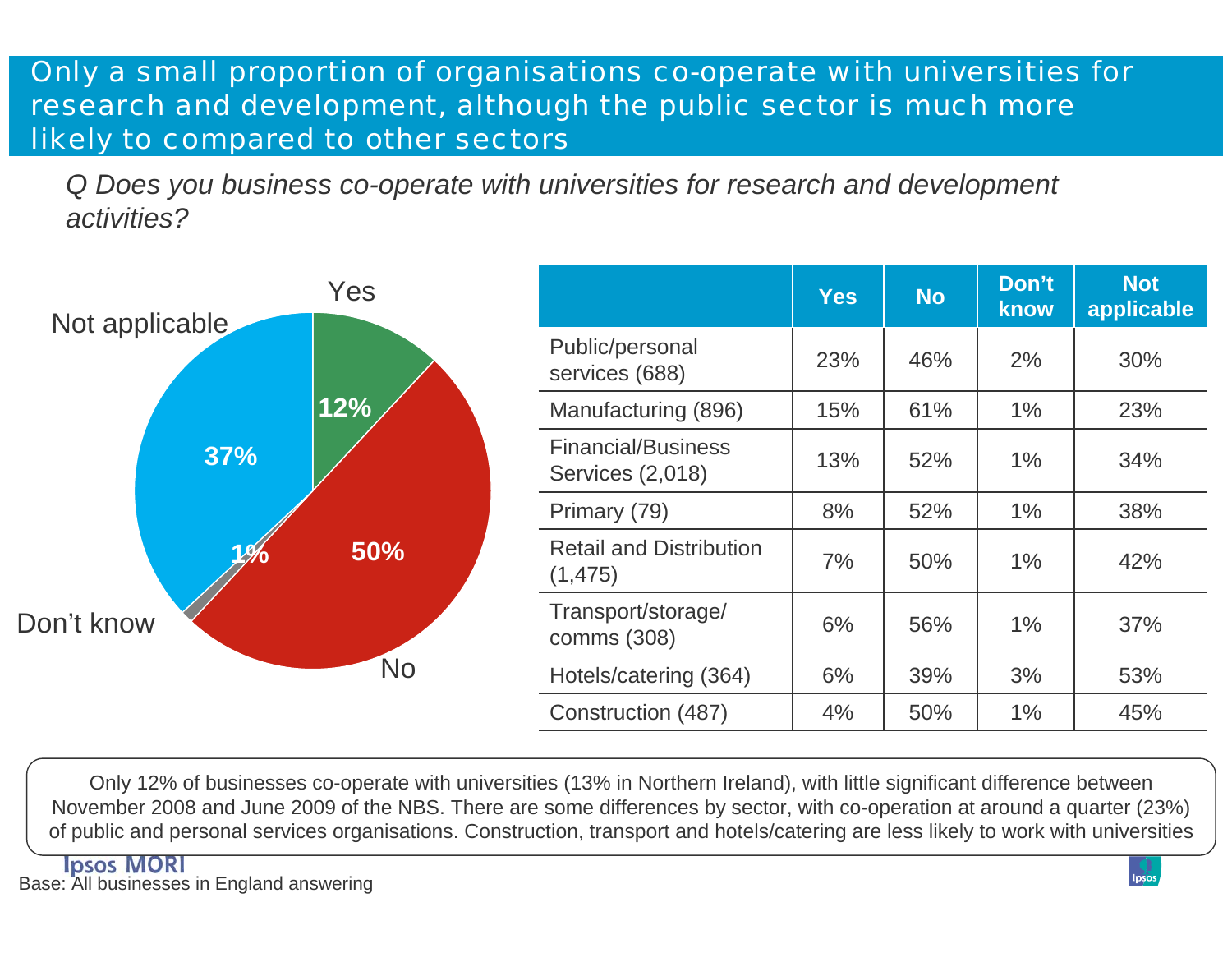Just under a third of firms (25% in Northern Ireland) belong to industrial networks overall, with the construction sector most likely to engage in partnerships to keep up to date with new technologies

*Q Do you belong to any specialist networks designed to help you to keep up-to-date with emerging technologies?*



|                                               | <b>Yes</b> | <b>No</b> | Don't<br>know | <b>Not</b><br>applicable |
|-----------------------------------------------|------------|-----------|---------------|--------------------------|
| Construction (487)                            | 38%        | 38%       | 2%            | 22%                      |
| <b>Financial/Business</b><br>Services (2,018) | 36%        | 40%       | $1\%$         | 23%                      |
| Transport/storage/<br>comms (310)             | 34%        | 38%       | $1\%$         | 27%                      |
| Manufacturing (896)                           | 32%        | 53%       | 2%            | 13%                      |
| Primary (77)                                  | 31%        | 38%       | 3%            | 28%                      |
| Public/personal<br>services (684)             | 30%        | 35%       | 3%            | 32%                      |
| <b>Retail and Distribution</b><br>(1, 477)    | 23%        | 44%       | 2%            | 30%                      |
| Hotels/catering (360)                         | 17%        | 36%       | 4%            | 43%                      |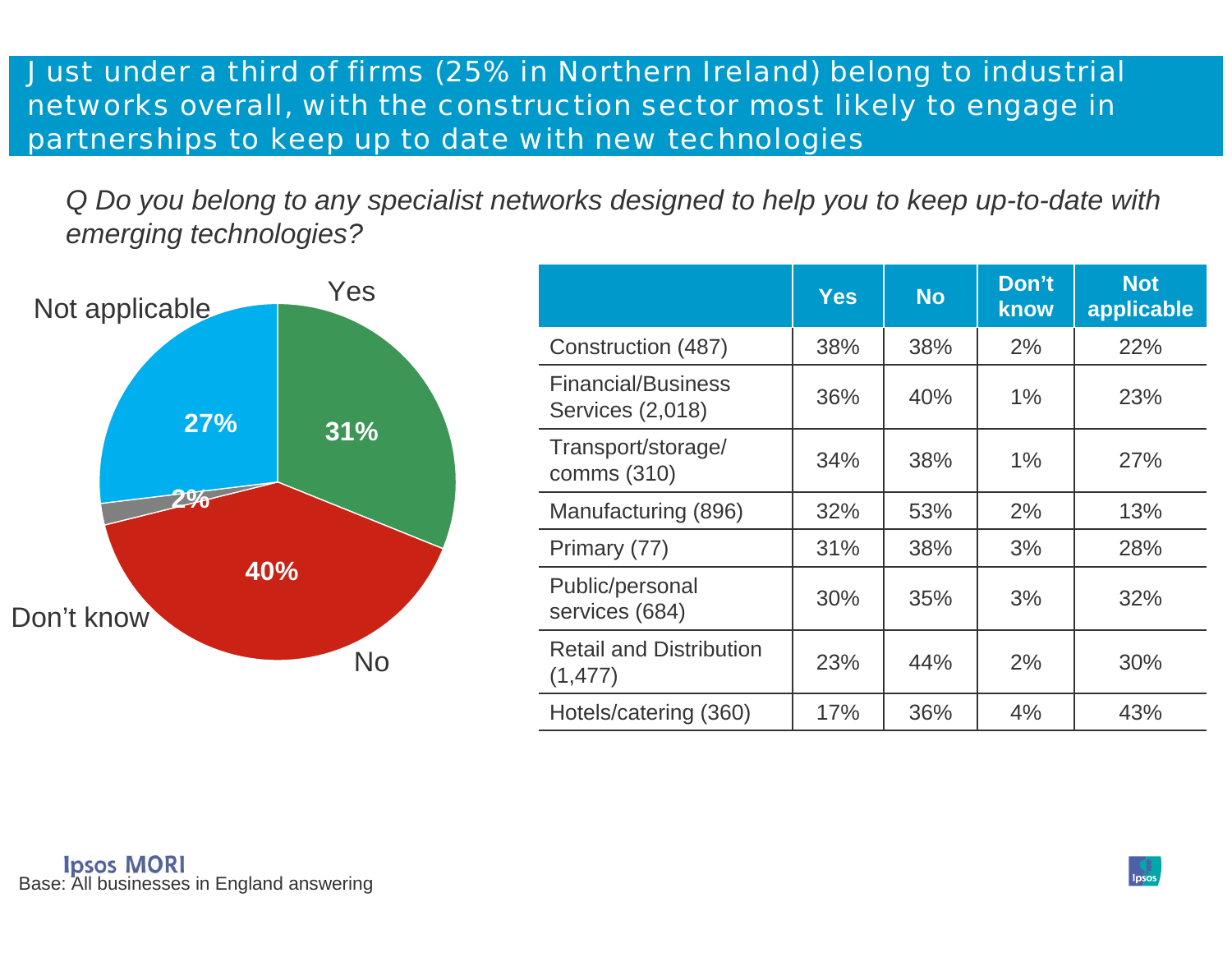Awareness and usage of Business Link has increased slightly, which may be a result of stronger communications for business support services in the downturn

## Q Have you heard of Business Link?

Q Have you used Business Link?



### Q Do you plan to use Business Link in the next 12 months?



While awareness of Business Link has increased overall, those firms which report they are not at all well placed to weather the downturn are less likely to have heard of Business Link (83%) compared to firms which are very well placed (92%). Equally, while overall usage increased from 40% in November 2008 to 49% in June 2009, those at risk firms which require more support are no more likely to have used Business Link than the average.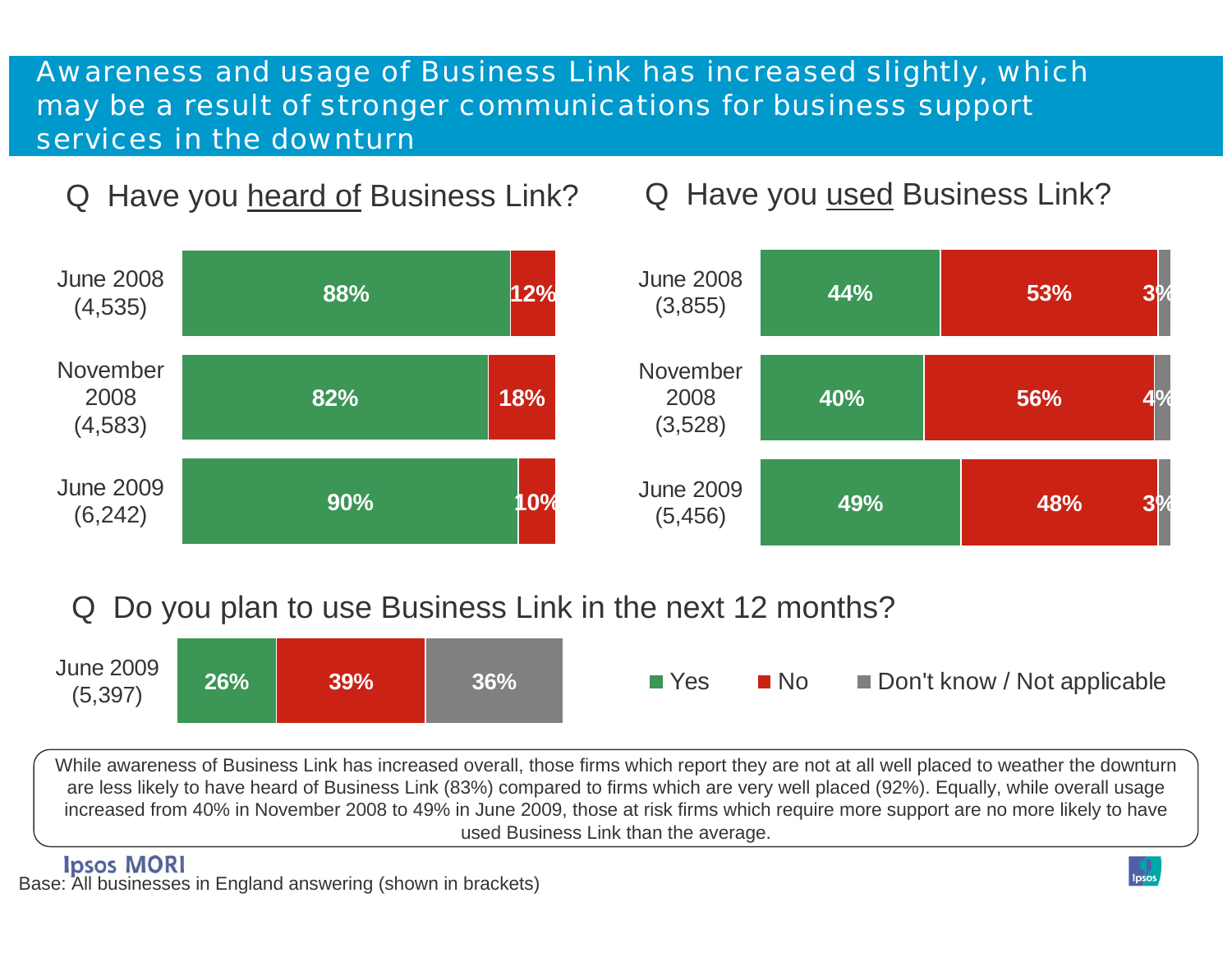## Section 10

# Human resources in the downturn



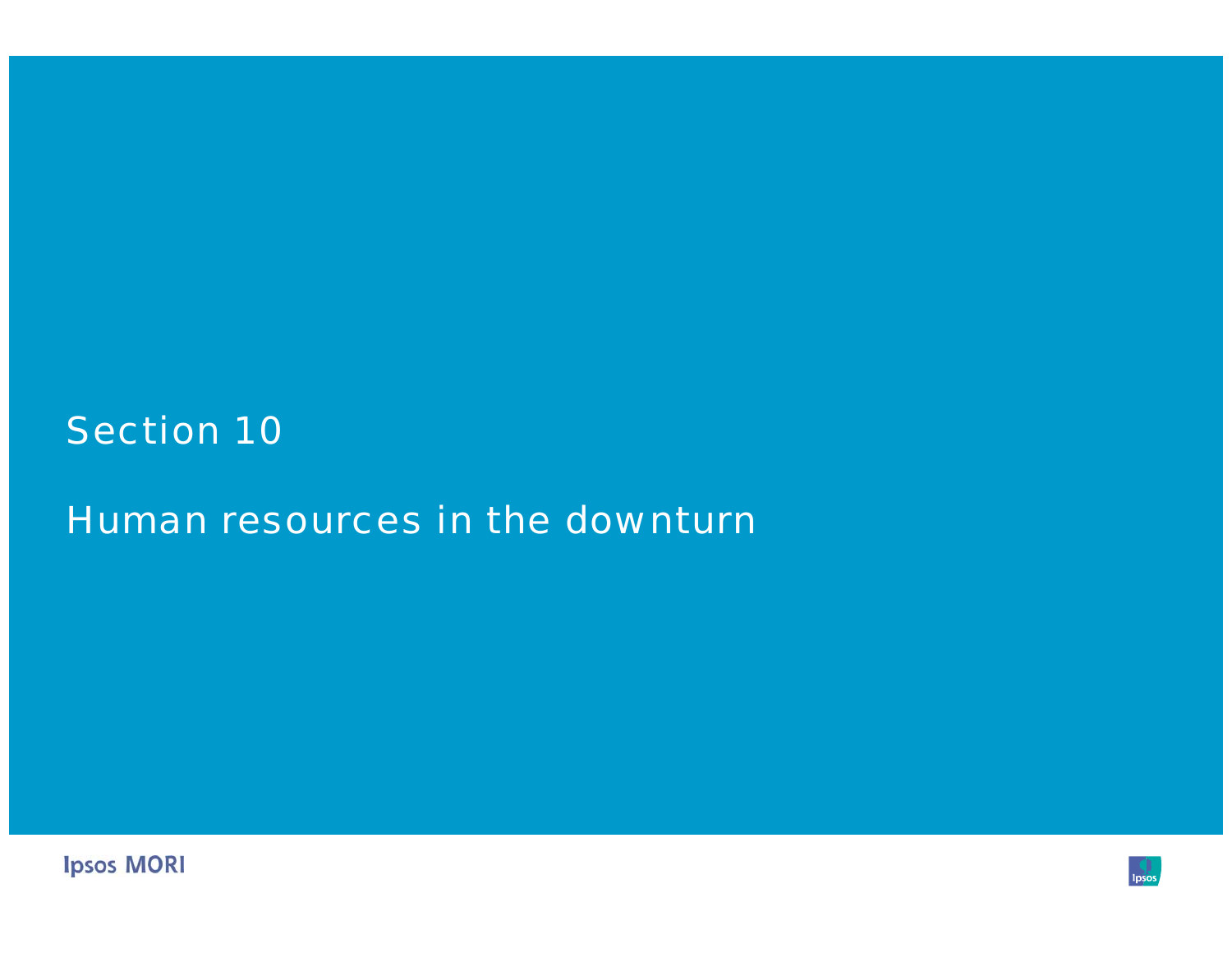Despite a reduction in staffing levels in response to the downturn, the number of firms with excess capacity continues to grow as demand has weakened

*Q Is your present level of output below capacity?*



|                                               | <b>Yes</b> | <b>No</b> |
|-----------------------------------------------|------------|-----------|
| Manufacturing (895)                           | 82%        | 18%       |
| Hotels/catering (353)                         | 81%        | 19%       |
| Construction (488)                            | 74%        | 26%       |
| Transport/storage/comms<br>(303)              | 73%        | 27%       |
| Retail and Distribution (1,443)               | 70%        | 30%       |
| <b>Financial/Business Services</b><br>(2,018) | 70%        | 30%       |
| Primary (77)                                  | 66%        | 34%       |
| Public/personal services (678)                | 60%        | 40%       |

The proportion of firms reporting that their present output is below capacity has increased from 59% in June 2008 to 70% in June 2009 (60% vs. 65% in Northern Ireland). Firms in the manufacturing (82%) and hotels/catering (81%) sectors are the most likely to report having excess capacity compared to other sectors. Smaller firms with 1-9 employees (71%) are more likely to be operating below capacity compared to larger firms with 50+ employees (61%)

#### **Ipsos MORI** Base: All businesses i n England answ ering (shown i n brackets)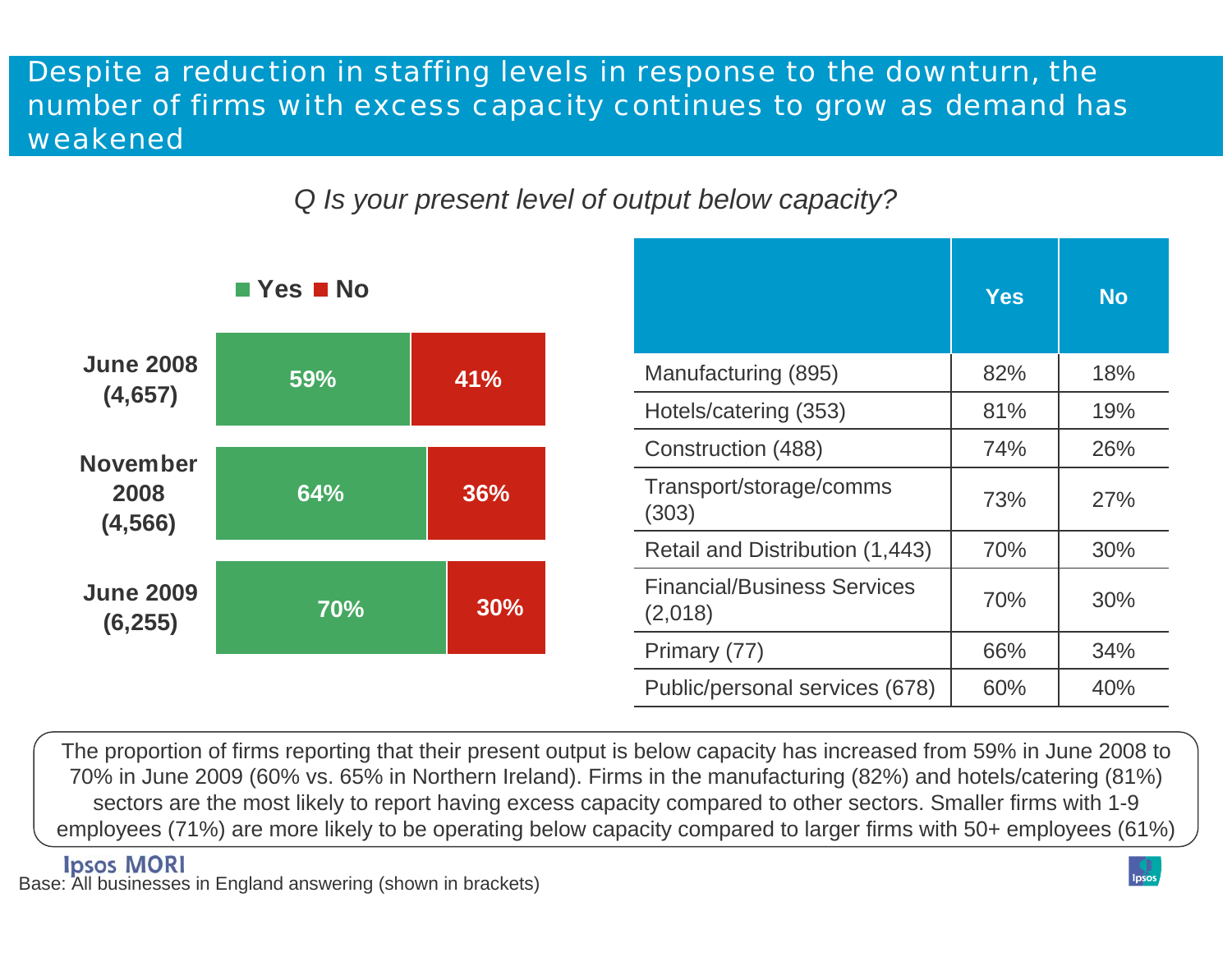The combination of firms scaling back their recruitment activities alongside an emerging buyers market for labour means that companies are less likely to report having staff vacancies that are difficult to fill

*Q Did you have any staff vacancies that you found hard to fill, or could not fill, during the past 12 months?*

*Q And do you expect to have any in the next 12 months?*

Don't know

**■** No

Yes



The proportion of firms reporting staff vacancies which are hard to fill has steadily reduced from 22% in June 2008 to 12% in June 2009 (20% vs. 8% in Northern Ireland). Larger 50+ employee firms are much more likely to report difficulties compared to smaller 1-9 employee firms. Public sector firms are also more likely to have vacancies that have been hard to fill

**Ipsos MORI** Base: All businesses in England answering (shown in brackets)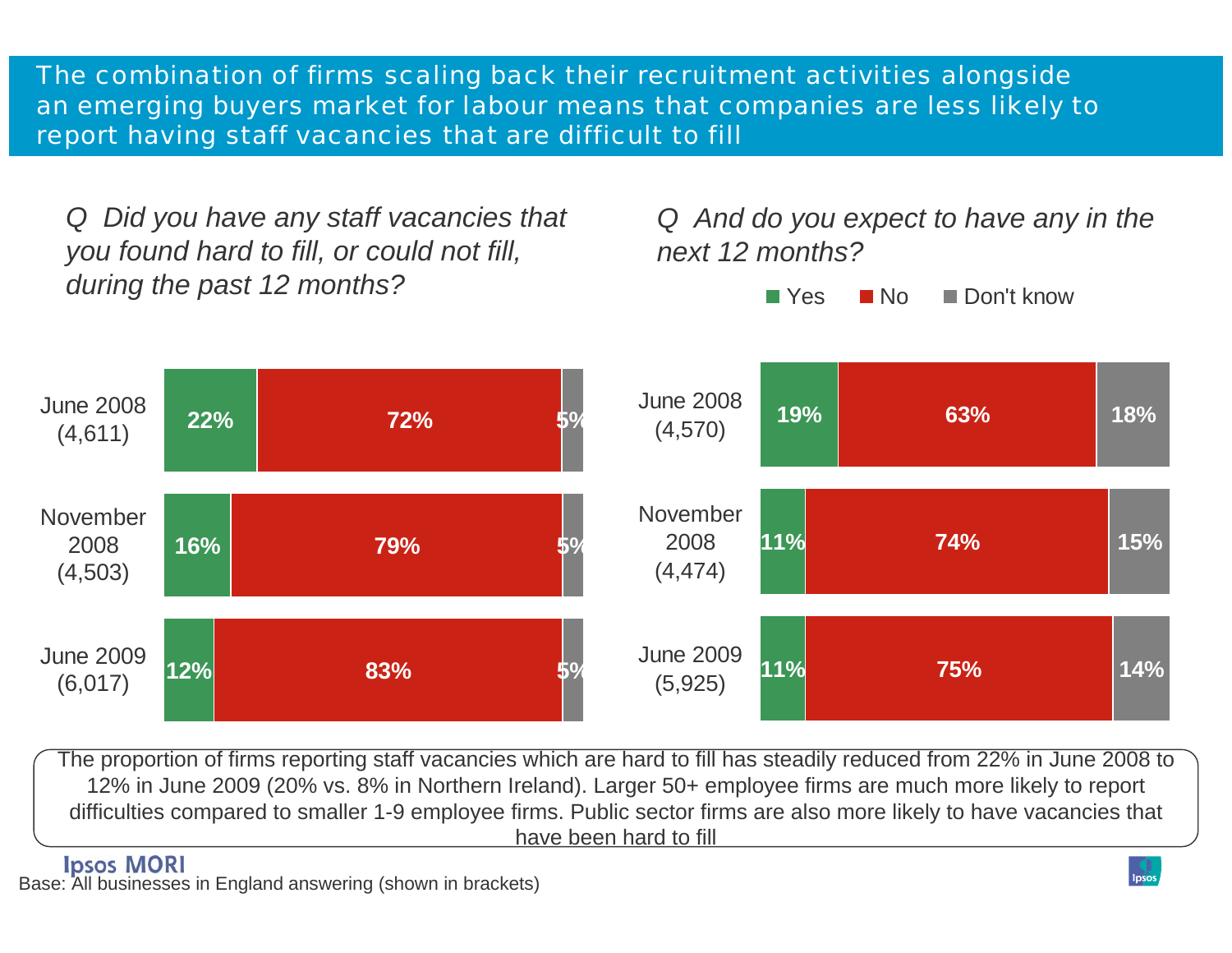The downturn appears to have had little impact on the number of firms providing external and internal training provision for their staff

Q Did you provide any formal external or internal training for your staff during the last 12 month?



The number of firms undertaking external and internal training of their staff has changed little over the last year, standing at 48% and 58% respectively in June 2009 (41% and 48% in Northern Ireland). While larger firms are much more likely to provide training for their staff, the number of firms providing training has remained steady across all sizes of business over t he l ast year

#### **Ipsos MORI** Base: All businesses i n England answ ering (shown i n brackets)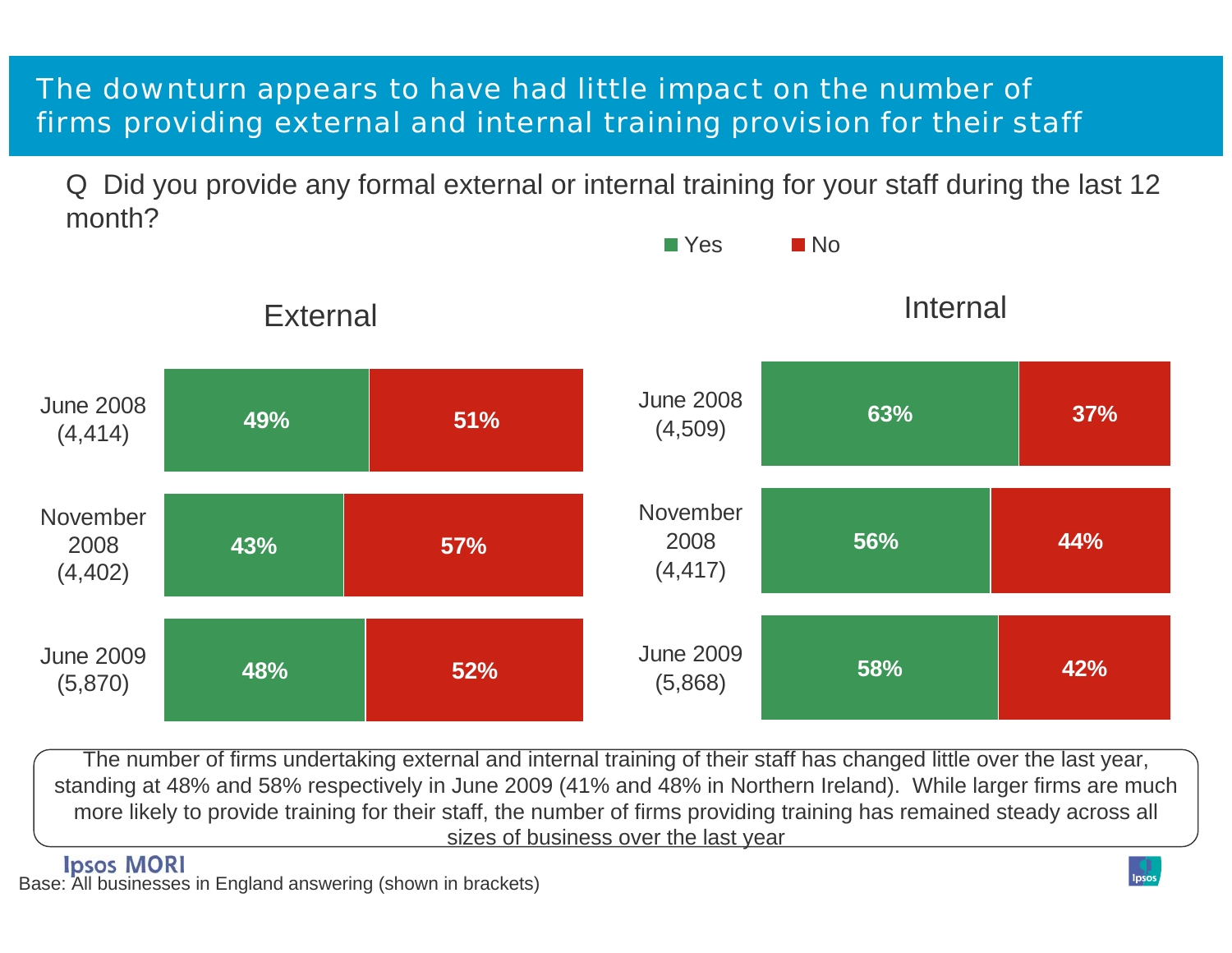Appendix

Guide to statistical reliability



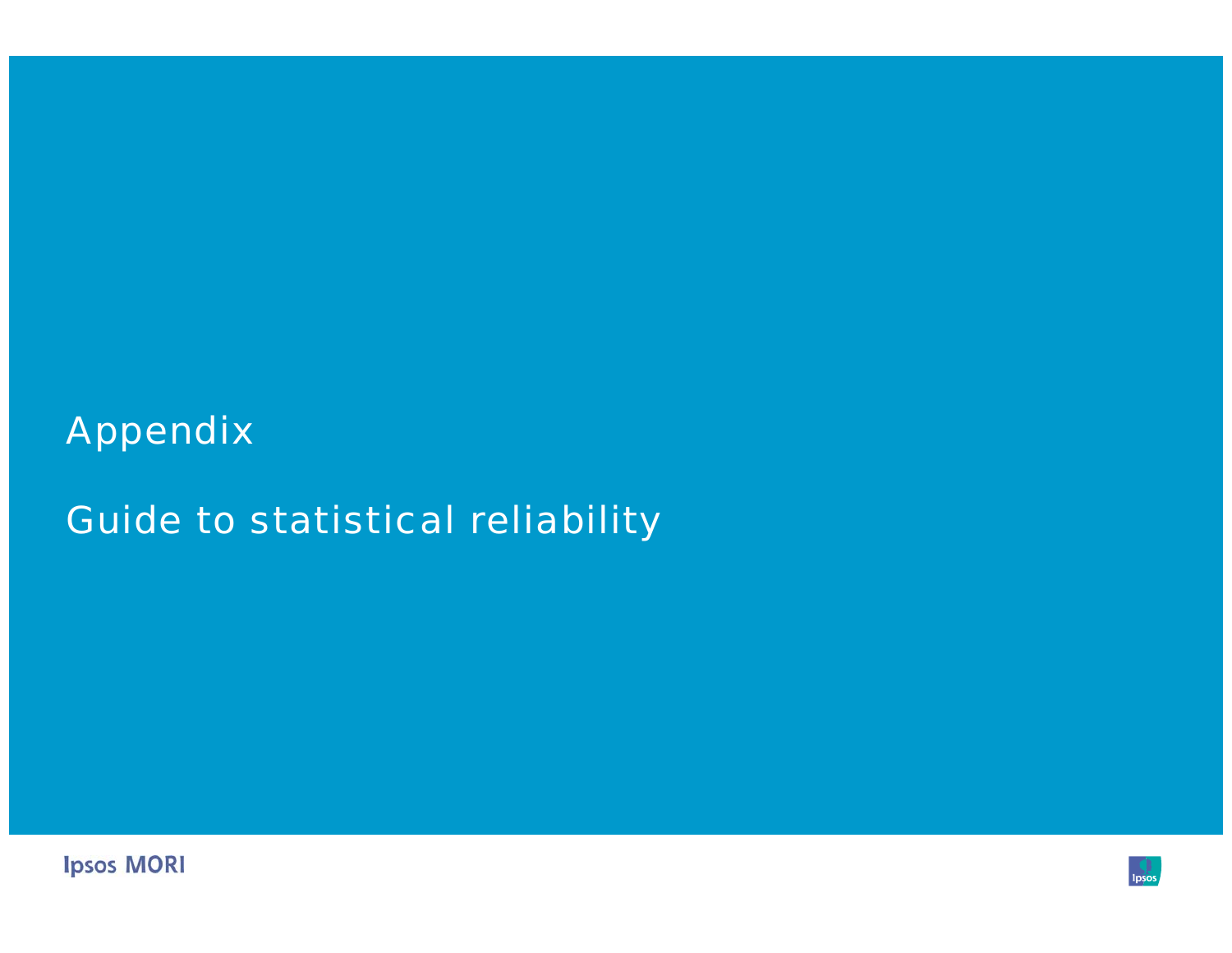# Guide to Statistical Reliability -1

- $\blacksquare$  The variation between the sample results and the "true" values can be predicted from knowledge of the size of the samples on which the results are based and the number of times that a particular answer is given. The confidence with which this prediction can be made is usually chosen to be 95% - that is, the chances are 95 in 100 that the "true" value will fall within a specified range, based on a random 'pure' sample of the population.
- $\blacksquare$  The table below illustrates the predicted ranges for different sample sizes and percentage results at the "95% confidence interval".

|             | <b>Approximate sampling tolerances</b><br>applicable to percentages at or near<br>these levels |   |                             |  |
|-------------|------------------------------------------------------------------------------------------------|---|-----------------------------|--|
| Sample      |                                                                                                |   |                             |  |
| <b>Size</b> | 10% or 90 %   30% or 70%                                                                       |   | 50%                         |  |
|             |                                                                                                |   |                             |  |
| 5,000       |                                                                                                |   |                             |  |
| 2,500       |                                                                                                |   | $\mathcal{P}_{\mathcal{C}}$ |  |
| 1,000       | $\mathcal{P}_{\mathcal{C}}$                                                                    | 3 | 3                           |  |
|             |                                                                                                |   |                             |  |

**Ipsos MORI**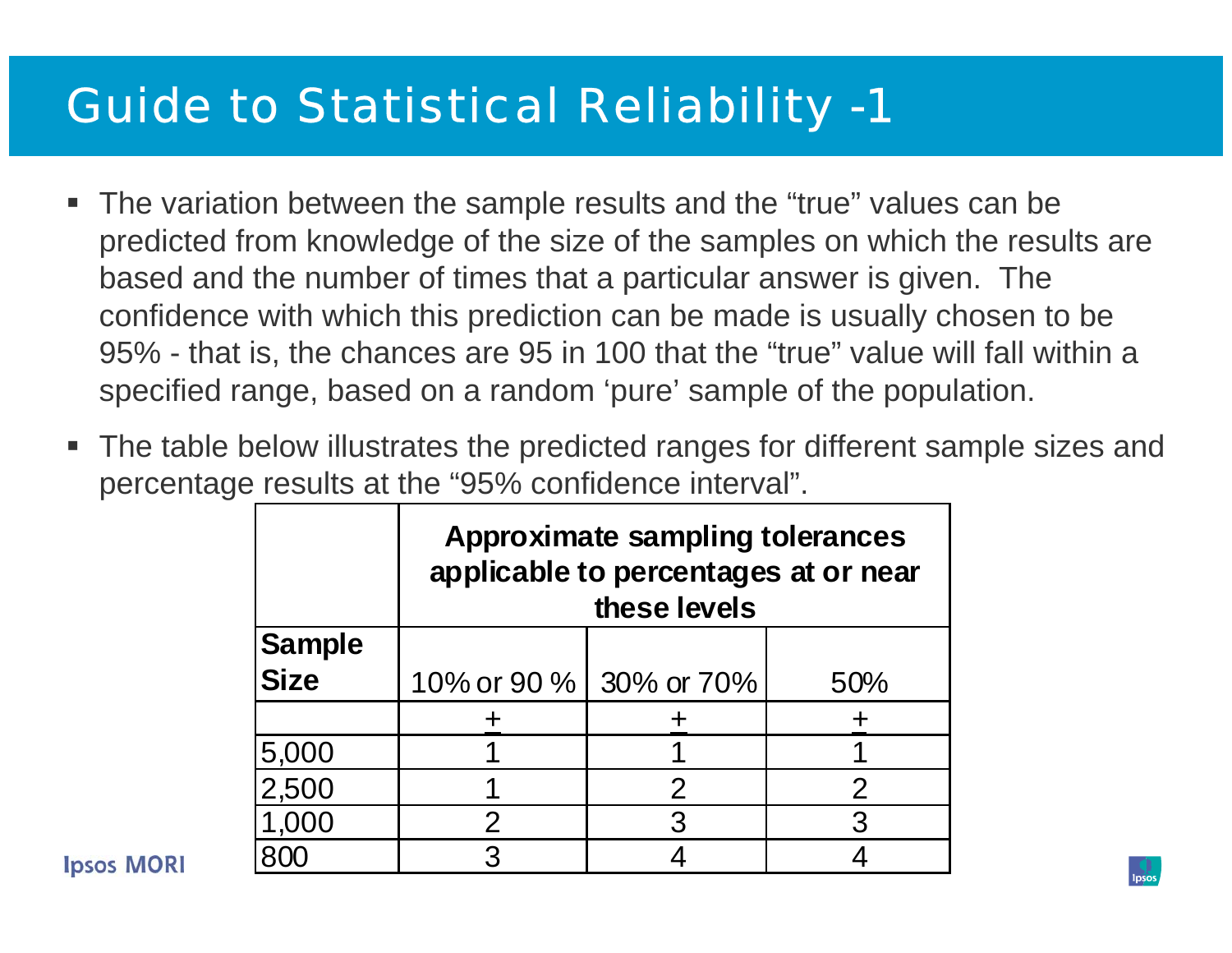# Guide to Statistical Reliability -2

- $\overline{\phantom{a}}$  Therefore, with a total sample size of 1,000 completed interviews, where 50% giv e a particular answer, the chances are 19 in 20 that the "true" value (which would have been obtained if the whole population had been interviewed) will fall within the range of  $\pm 3$  percentage points from the sample result; in fact the actual result is proportionately more likely to be closer to the centre (50%) than the extremes of the range (47% or 53%).
- $\blacksquare$  When the results are compared between separate sub-groups within a sample, different results may be obtained. The difference may be "real," or it may occur by chance (because not everyone in the population has been interviewed). To test if the difference is a real one - i.e. if it is "statistically significant" - it is again necessary to know the total population, the size of the samples, the percentage giving a certain answer, and the degree of confidence chosen. Assuming the "95% confidence interval", the differences between the two sub-sample results must be greater than the values given in the table on the next slide: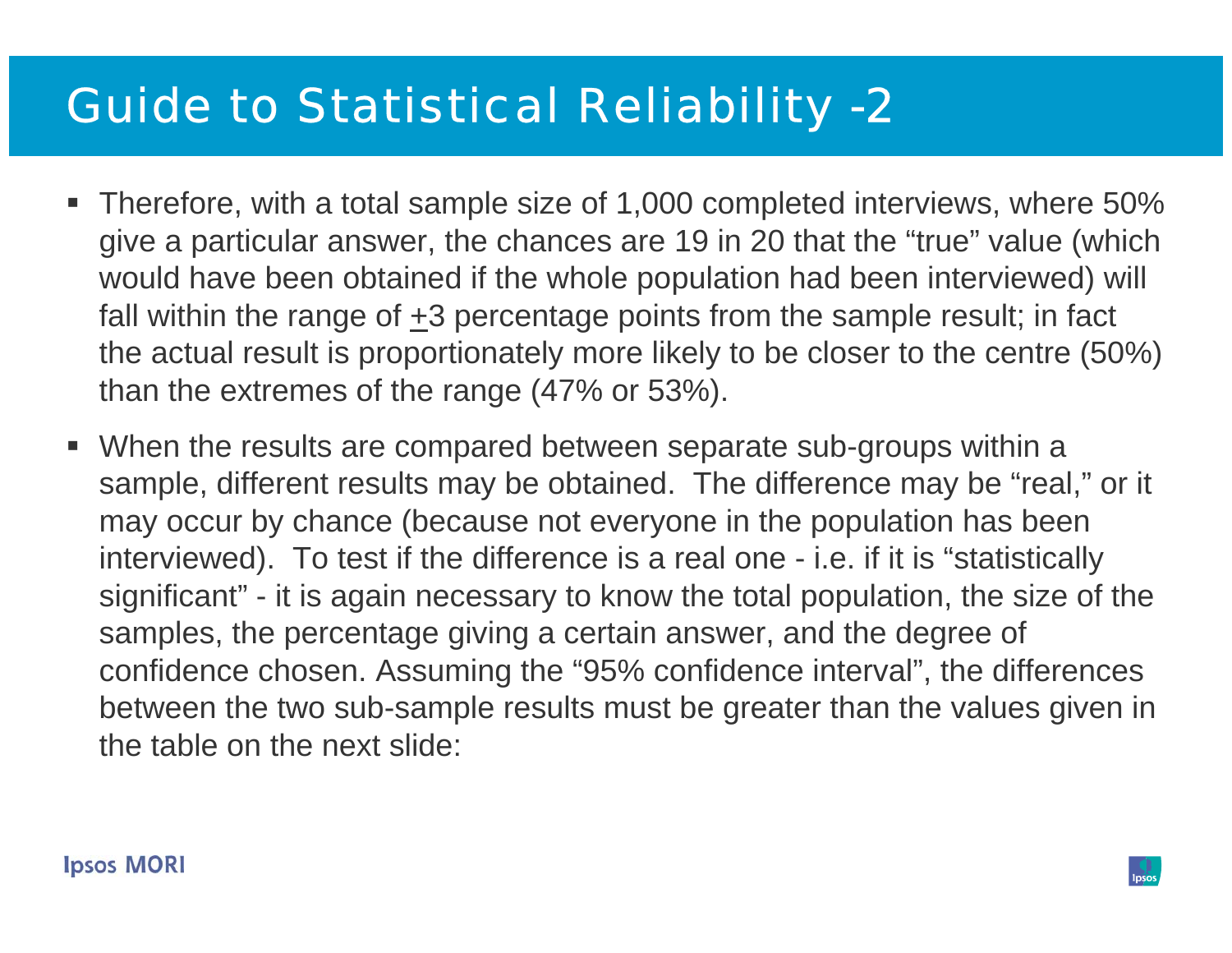# Guide to Statistical Reliability -3

|                     | Differences required for<br>significance at or near these<br>percentage levels |                               |   |  |
|---------------------|--------------------------------------------------------------------------------|-------------------------------|---|--|
| <b>Sample sizes</b> |                                                                                | 10% or 90%   30% or 70%   50% |   |  |
|                     |                                                                                |                               |   |  |
| 5000 vs 5000        |                                                                                |                               |   |  |
| 2500 vs 2500        |                                                                                | 3                             | 3 |  |
| 4000 vs 1000        |                                                                                |                               |   |  |

 For example, if 50% of the 4,000 sample give a particular ans wer, and 51% of the 1,000 sample give the same answer, there is not a statistically significant difference between the responses of the two groups. If however there is 54% of the 1,000 sample giving the same answer there is a significant difference as the there is at least 4 points difference